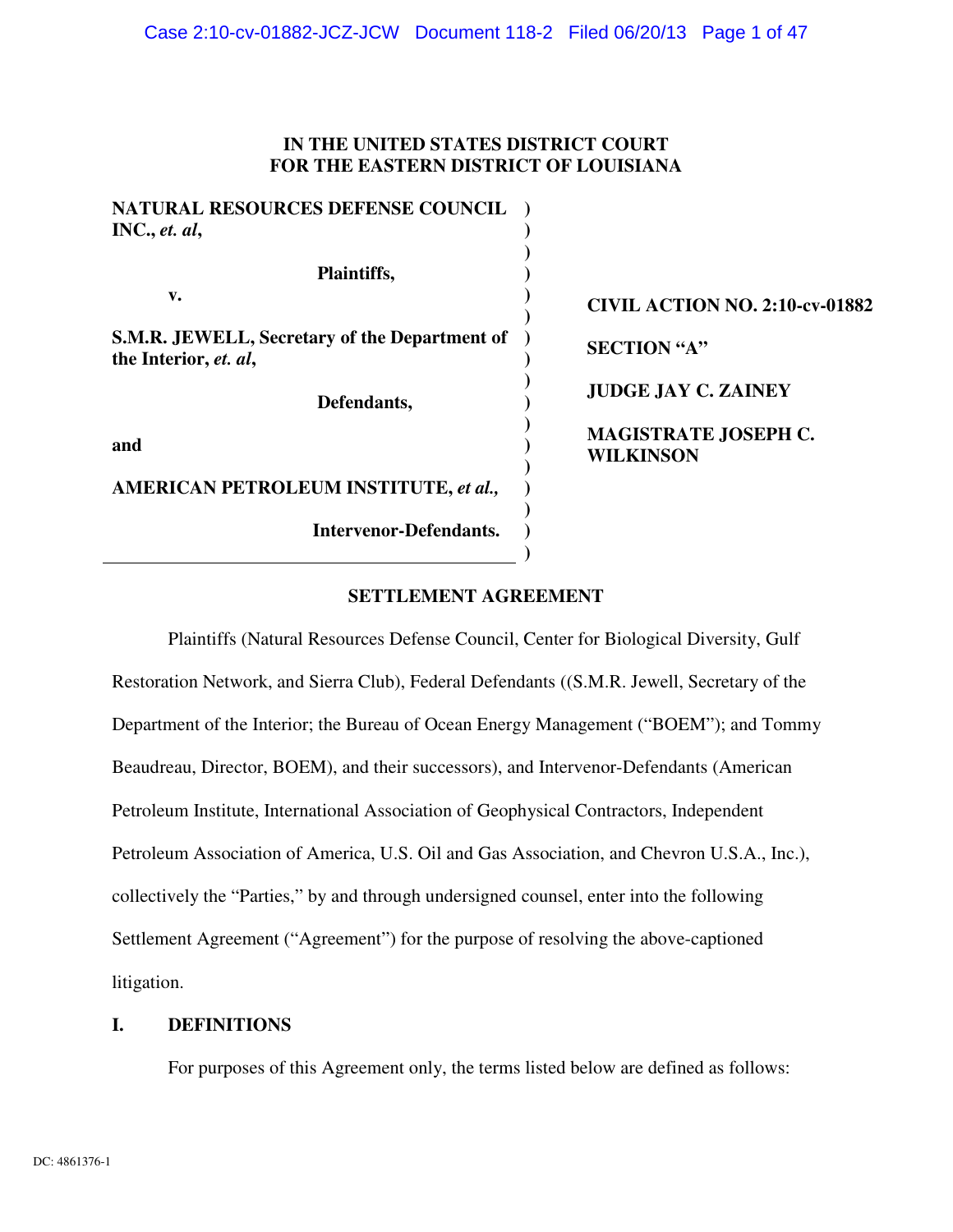#### **A. "Deep Penetration Seismic Surveys"**

"Deep Penetration Seismic Surveys" means seismic exploration and development surveys in the Gulf of Mexico, as defined in BOEM's 2004 Programmatic Environmental Assessment ("PEA") challenged in Plaintiffs' Complaint in the above action, excluding the following types of surveys: deep-tow or autonomous underwater vehicle side-scan sonar surveys, electromagnetic surveys, geological and geochemical sampling, remote sampling, vertical seismic profiling (*i.e.*, borehole surveys), high-resolution site surveys that are intended for pipeline emplacement, and any on-lease seismic activities that do not require a permit from BOEM under 30 C.F.R. Part 551, such as high-resolution site surveys that are intended for drilling rig and platform emplacement.

## **B. BOEM's Marine Mammal Protection Act ("MMPA") Application**

"BOEM's MMPA Application" means either (1) BOEM's pending MMPA application described in 76 Fed. Reg. 34656 (June 14, 2011) ("Pending Application") or (2) any revised application submitted by BOEM to the National Marine Fisheries Service ("NMFS") that is substantively the same in scope as the Pending Application.

#### **C. "Final Action" With Respect to BOEM's MMPA Application**

 "Final Action" with respect to BOEM's MMPA Application means either: (1) a final decision by NMFS denying BOEM's MMPA Application; (2) BOEM's withdrawal of the Pending Application or any revision thereof, unless a revised application that is substantively the same in scope as the Pending Application is submitted to NMFS within 14 days after the Pending Application or any revision thereof is withdrawn; or (3) NMFS's issuance of an MMPA take authorization in response to BOEM's MMPA Application, preceded or accompanied by (a) a biological opinion or "not likely to adversely affect" concurrence letter from NMFS concluding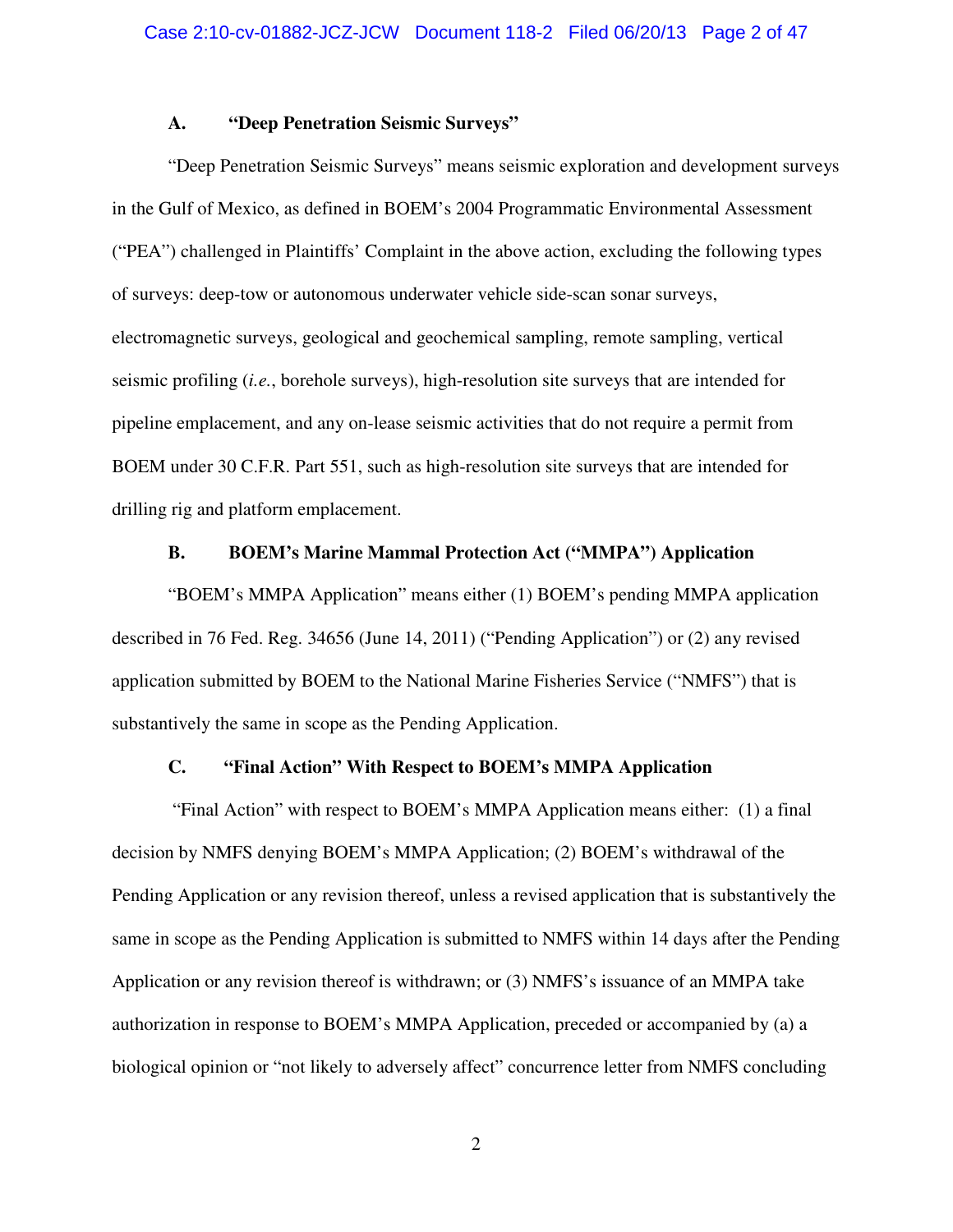#### Case 2:10-cv-01882-JCZ-JCW Document 118-2 Filed 06/20/13 Page 3 of 47

consultation pursuant to Section  $7(a)(2)$  of the Endangered Species Act ("ESA") and (b) an Environmental Impact Statement ("EIS")/Record of Decision ("ROD") or Environmental Assessment ("EA")/Finding of No Significant Impact ("FONSI") prepared pursuant to the National Environmental Policy Act ("NEPA").

# **D. "Plaintiffs' Areas of Concern"**

 "Plaintiffs' Areas of Concern" refers to the following four areas: the De Soto Canyon, defined as limited to the area bounded by the 200 meter isobath to the north, the 28 degree latitude line to the south, the 2000 meter isobath to the west, and the 85 degree longitude line to the east; the Mississippi Canyon, defined as limited to the area bounded by the 200 meter isobath to the north, the 2000 meter isobath to the south, the 90 degree longitude line to the west, and the 88 degree longitude line to the east; coastal waters shoreward of the 20 meter isobath; and an area west of the Florida Keys and Tortugas, defined as limited to the area bounded by the 200 meter isobath to the north, the 24 degree latitude line to the south, the 83 degree 30 minute longitude line to the west, and the 81 degree 30 minute longitude line to the east. A map indicating these four areas is attached as Exhibit 1; however, in the event of any conflict between the map and the boundaries defined in this paragraph, the defined boundaries control.

#### **E. "Effective Date"**

The "Effective Date" refers to the date upon which this Agreement becomes effective. This Agreement shall become effective only when both of the following conditions have been met: (1) the Agreement is executed by an authorized representative of each party; and (2) the Court enters an Order, substantively identical to the proposed order attached as Exhibit 2, approving the Agreement and Staying the litigation in accordance with the terms of the Agreement.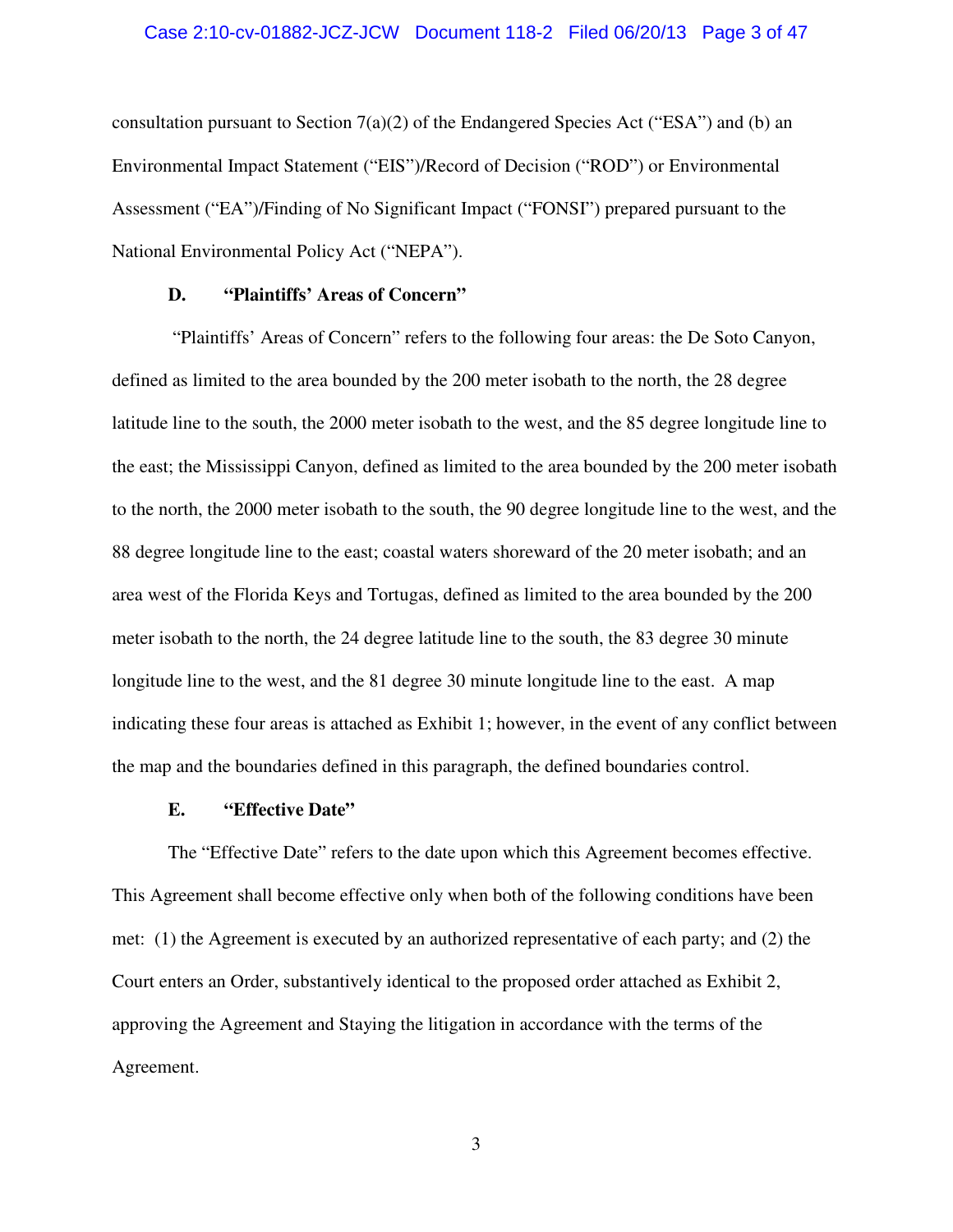## **F. "Stay"**

The "Stay" refers to the stay of proceedings described in Section II below resulting from the entry of the Order described in the above definition of Effective Date.

## **G. "Encourage or Assist"**

"Encourage or Assist" refers to the instigation or material support of specific lawsuits or formal administrative actions, and does not include any other activities, such as making public statements about the impacts or regulation of seismic surveys in the Gulf of Mexico, or the filing of administrative comments on BOEM's MMPA Application or on individual permits pursuant to notice and comment provisions in the Administrative Procedure Act and other statutes.

#### **II. STAY OF PROCEEDINGS**

**A.** All proceedings in this action shall be stayed for 30 months from the Effective Date or until Final Action occurs, whichever occurs first, except as provided in paragraphs II.D, II.E, and II.H below. Federal Defendants shall make their best effort to facilitate completion of Final Action on BOEM's MMPA Application within 30 months of the Effective Date.

**B.** During the Stay, and except as provided in paragraphs II.D and II.E below, no Plaintiff shall file or fund any lawsuit or formal administrative action asserting any of the following claims: (1) a claim against NMFS alleging unreasonable delay in processing, or failure to act upon, BOEM's MMPA Application; (2) a claim concerning seismic surveys challenging the 2004 PEA referenced in the Complaint, the June 29, 2007 Biological Opinion on the Five-Year (2007-2012) Outer Continental Shelf Oil and Gas Leasing Plan for the Western and Central Planning Areas of the Gulf of Mexico (Ref. F/SER/2006/02611), or any other existing programmatic document to the extent that they are related to approval of Deep Penetration Seismic Surveys; (3) a claim challenging a decision by Federal Defendants to issue a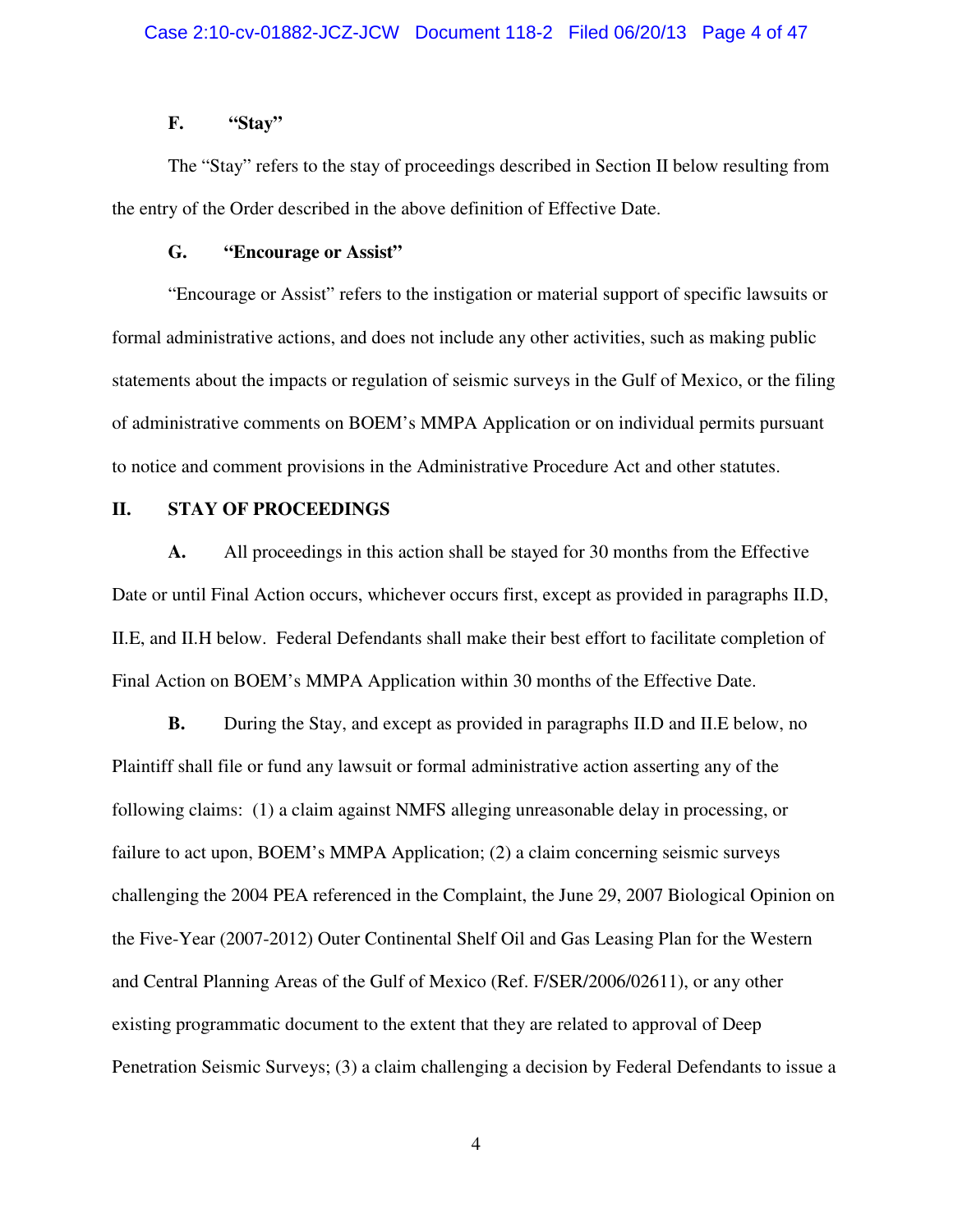#### Case 2:10-cv-01882-JCZ-JCW Document 118-2 Filed 06/20/13 Page 5 of 47

permit for conducting a seismic survey in the Gulf of Mexico, including but not limited to Deep Penetration Seismic Surveys; or (4) a claim challenging an action by any permittee implementing a permit to conduct a seismic survey, including but not limited to Deep Penetration Seismic Surveys, in the Gulf of Mexico (collectively, "Prohibited Claims by Plaintiffs"). Nothing in this paragraph precludes Plaintiffs (a) from continuing litigation challenging Lease Sales 218 and 216/222 in *Oceana v. BOEM*, Case No. 1:12-cv-00981 (D.D.C. filed June 18, 2012), provided, however, that Plaintiffs may not amend their complaint in that case to bring any claims described in the first sentence of this paragraph; (b) from filing or funding litigation or formal administrative actions challenging lease sales or other agency actions on bases other than the approval or conduct of seismic surveys; or (c) from challenging seismic surveys that are conducted by a federal agency and that do not require a permit from BOEM.

**C.** During the Stay, and except as provided in paragraphs II.D and II.E below, no Plaintiff shall Encourage or Assist any other person or entity to file any lawsuit or formal administrative action asserting the Prohibited Claims by Plaintiffs set forth in paragraph II.B, above. In the event of an alleged breach of this paragraph II.C, the party alleging breach shall provide the allegedly breaching party with written notice and a 30-day opportunity to cure the alleged breach. The allegedly breaching party shall then cure the breach by providing the individual or individuals who are alleged to have caused the breach with a letter in substantially the same form as the letter attached to this Agreement as Exhibit 3.A. The provision of such a letter to the individuals alleged to have caused a breach shall constitute a full and complete cure of the alleged breach.

**D.** If (1) Federal Defendants issue a permit for Deep Penetration Seismic Surveys during the Stay that does not require each of the mitigation measures described in Section V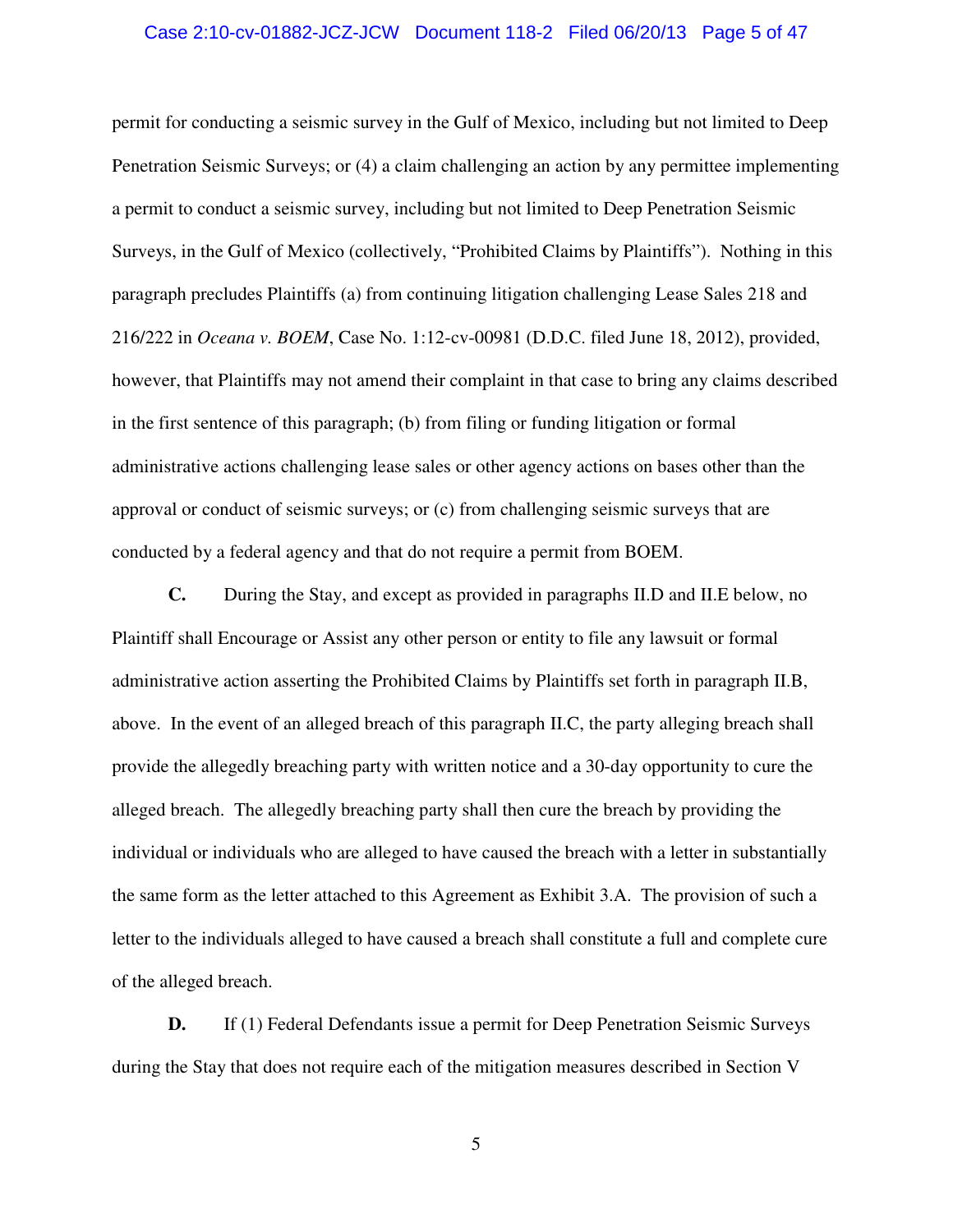#### Case 2:10-cv-01882-JCZ-JCW Document 118-2 Filed 06/20/13 Page 6 of 47

below, and (2) the permittee does not implement each of those mitigation measures pursuant to the commitment of the Intervenor-Defendants contained in Section VI below, Plaintiffs may either: (i) partially terminate the Stay for the purpose of amending their Complaint in this action to challenge the specific permit as set forth in paragraph II.J, subject to any and all defenses Federal Defendants and Intervenor-Defendants may have; or (ii) fully terminate the Stay, recommence the instant litigation, and file an amended complaint as set forth in paragraph II.K below, subject to any and all defenses Federal Defendants and Intervenor-Defendants may have. If the Parties are all in agreement that the two conditions in the preceding sentence have been met, the Parties shall, upon Plaintiffs' request, submit a stipulation for the Court's approval terminating the Stay in whole or in part, as authorized by paragraph XI.B below. If all Parties do not agree that the two conditions in the first sentence of this paragraph have been met, then Plaintiffs may request that the Court terminate the Stay in whole or in part pursuant to the dispute resolution procedures set forth in paragraph XI.A below.

**E.** If Plaintiffs believe that Federal Defendants have violated any provision of this Agreement, Plaintiffs may seek to terminate the Stay as set forth in this paragraph, recommence the litigation, and file an amended complaint as set forth in paragraph II.K below, subject to any and all defenses Federal Defendants and Intervenor-Defendants may have. If all Parties are in agreement that Federal Defendants have violated a provision of this Agreement, the Parties shall, upon Plaintiffs' request, submit a stipulation for the Court's approval terminating the Stay, as authorized by paragraph XI.B below. If all Parties do not agree that Federal Defendants have violated a provision of this Agreement, then Plaintiffs may request that the Court terminate the Stay pursuant to the dispute resolution procedures set forth in paragraph XI.A below.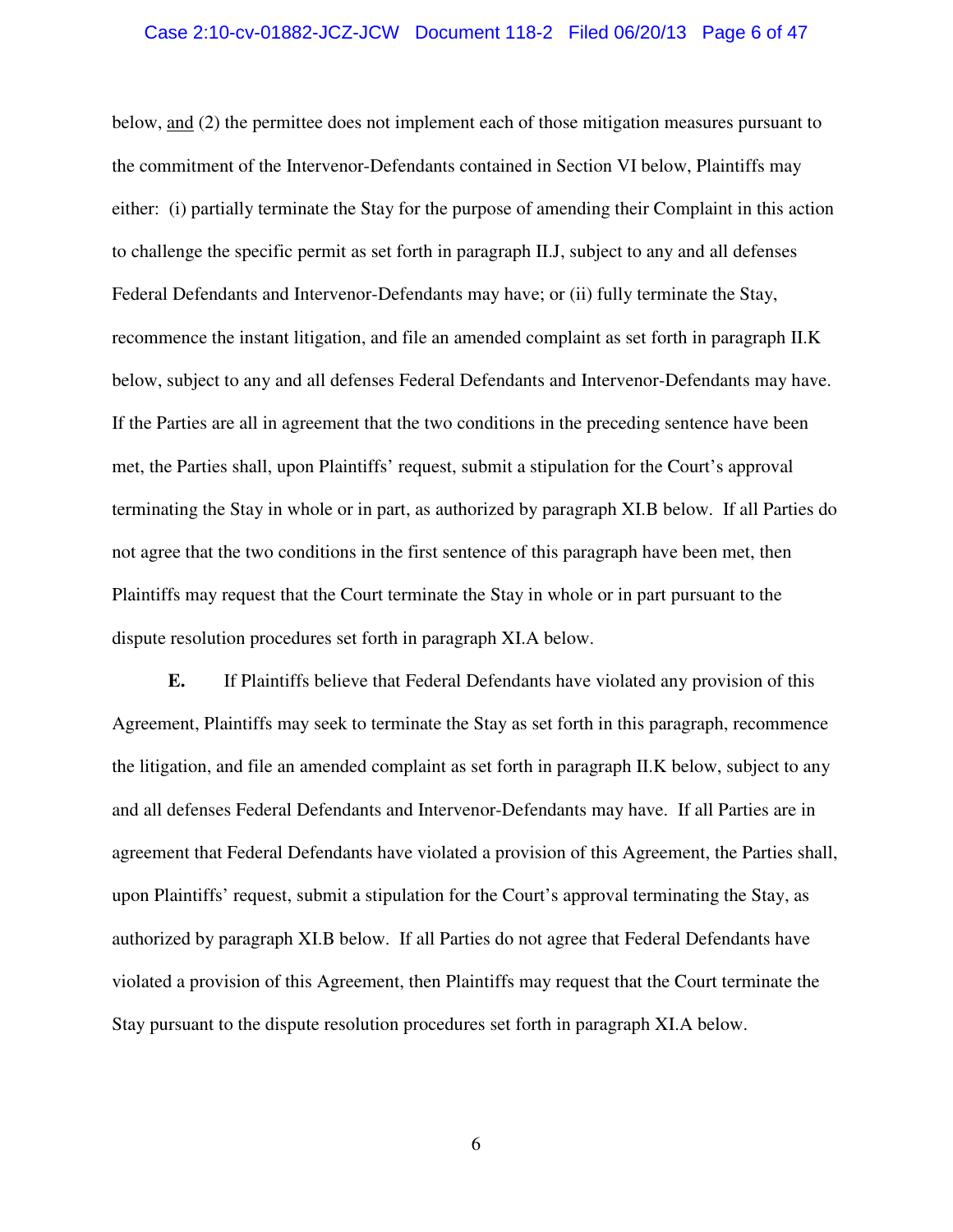#### Case 2:10-cv-01882-JCZ-JCW Document 118-2 Filed 06/20/13 Page 7 of 47

**F.** Except as provided in paragraph II.H below, during the Stay, no Intervenor-Defendant shall file or fund any lawsuit or formal administrative action asserting any of the following claims: (1) any claim against NMFS alleging unreasonable delay in processing, or failure to act upon, BOEM's MMPA Application; or (2) any claim challenging a decision by Federal Defendants to issue a permit for conducting a Deep Penetration Seismic Survey based upon the inclusion of the mitigation measures identified in Section V of this Agreement (collectively, "Prohibited Claims by Intervenor-Defendants").

**G.** During the Stay, and except as provided in paragraph II.H below, no Intervenor-Defendant shall Encourage or Assist any other person or entity to file any lawsuit or formal administrative action asserting the Prohibited Claims by Intervenor-Defendants set forth in paragraph II.F, above. In the event of an alleged breach of this paragraph II.G, the party alleging breach shall provide the allegedly breaching party with written notice and a 30-day opportunity to cure the alleged breach. The allegedly breaching party shall then cure the breach by providing the individual or individuals who are alleged to have caused the breach with a letter in substantially the same form as the letter attached to this Agreement as Exhibit 3.B. The provision of such a letter to the individuals alleged to have caused a breach shall constitute a full and complete cure of the alleged breach.

**H.** If, during the Stay, Federal Defendants issue a permit for Deep Penetration Seismic Surveys that contains additional mitigation measures beyond those described in Section V below, or NMFS mandates additional mitigation measures beyond those described in Section V below, Intervenor-Defendants may terminate the Stay, and/or file a separate action challenging the permit, subject to any and all defenses Federal Defendants may have. If all Parties are in agreement that the condition set forth in the preceding sentence has been met, the Parties shall,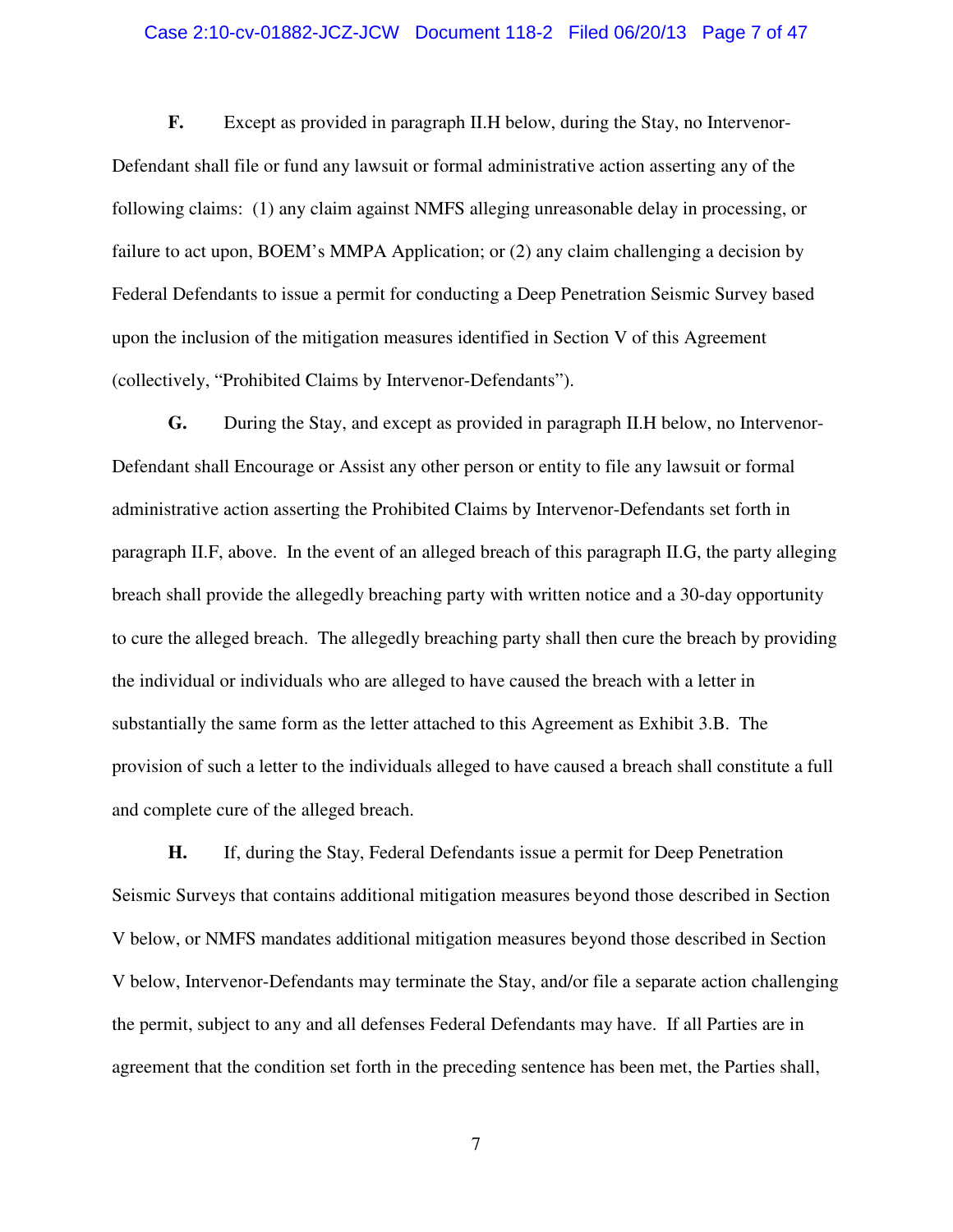#### Case 2:10-cv-01882-JCZ-JCW Document 118-2 Filed 06/20/13 Page 8 of 47

upon Intervenor-Defendants' request, submit a stipulation for the Court's approval terminating the Stay, as authorized by paragraph XI.B below. If all Parties do not agree that the condition in the first sentence of this paragraph has been met, then Intervenor-Defendants may request that the Court terminate the Stay pursuant to the dispute resolution procedures set forth in paragraph XI.A below.

**I.** Unless extended by Order of the Court, the Stay shall automatically terminate 30 months after the Effective Date or immediately after Final Action is taken on BOEM's MMPA Application, whichever occurs first.

**J.** If the Stay is partially terminated under paragraph II.D(i), Plaintiffs may file an amended complaint against Federal Defendants challenging the specific permit(s) at issue that does not contain all of the mitigation measures identified in Section V. Federal Defendants and Intervenor-Defendants hereby reserve all defenses they may have to any claims or allegations contained in any such amended complaints. Federal Defendants agree to file or lodge the certified administrative record or records, if any, for up to five challenged permits, within 30 days after the amended complaint is filed, provided that Plaintiffs identify such permits to Federal Defendants on or before the filing date of the amended complaint. The administrative records for any remaining challenged permits will be filed or lodged within 60 days after the amended complaint is filed. The Parties also agree to jointly request an expedited litigation schedule with respect to any such challenges.

**K.** If the Stay is fully terminated under paragraph II.D(ii), II.E or II.H above, or as a result of either (1) a final decision by NMFS denying BOEM's MMPA Application; (2) BOEM's withdrawal of the Application without timely submission of a revised application pursuant to paragraph I.C; or (3) the expiration of 30 months from the Effective Date (as may be extended by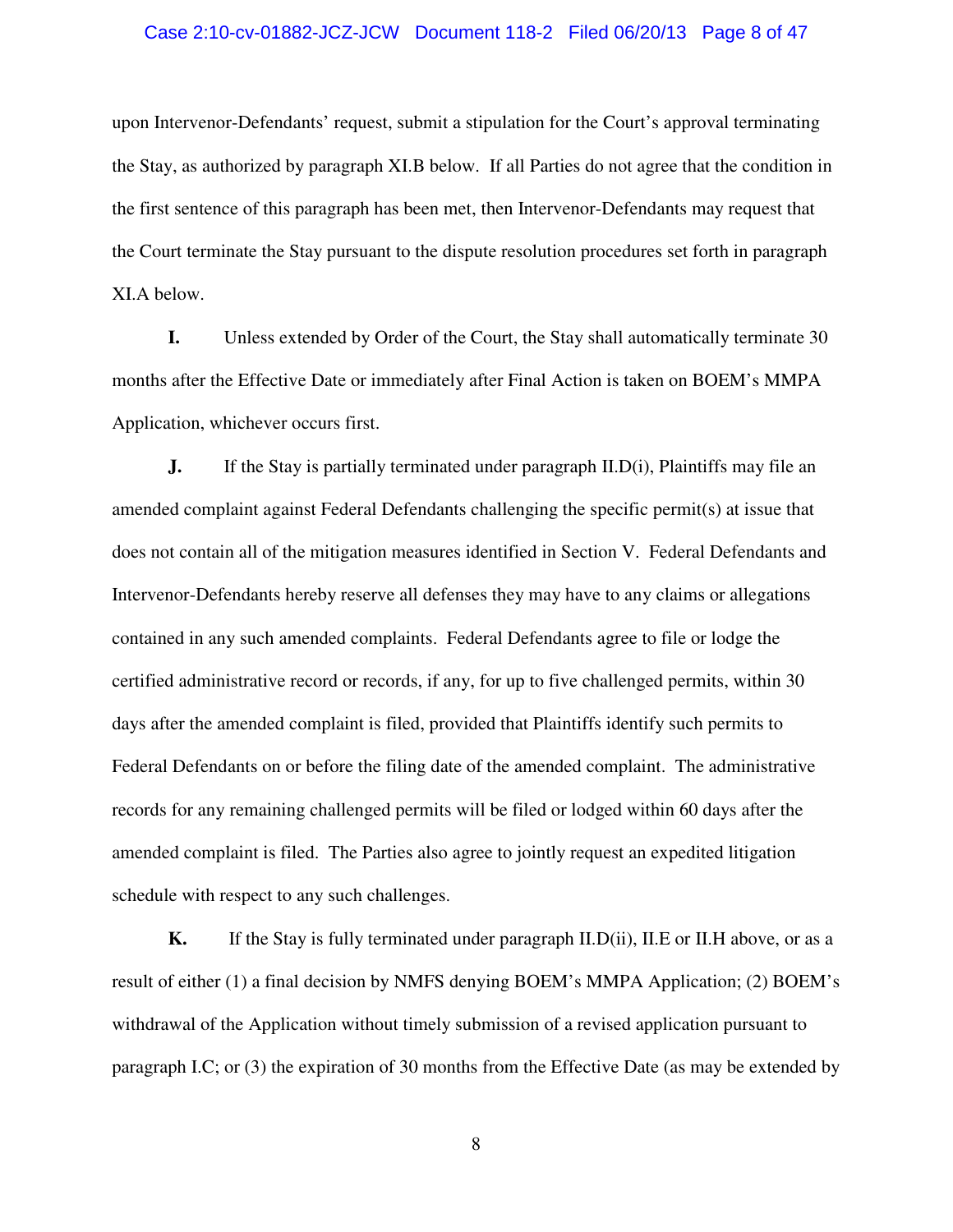#### Case 2:10-cv-01882-JCZ-JCW Document 118-2 Filed 06/20/13 Page 9 of 47

Order of the Court), Plaintiffs may file an amended complaint containing all claims in their existing Complaint and challenging any permit for Deep Penetration Seismic Surveys issued during the Stay that does not require all of the mitigation measures described in Section V; but may not challenge any permit for Deep Penetration Seismic Surveys issued during the Stay that does require all of the mitigation measures described in Section V. Federal Defendants and Intervenor-Defendants hereby reserve all defenses they may have to any claims or allegations contained in any such amended complaint. Federal Defendants agree to file or lodge the certified administrative record or records, if any, for the 2004 PEA (to the extent challenged in the amended complaint) and the 2007 Biological Opinion (to the extent the amended complaint challenges the 2007 Biological Opinion and names NMFS as a defendant) within 30 days after the amended complaint is filed. Additionally, Federal Defendants agree to file or lodge the certified administrative record or records, if any, for up to five challenged permits, within 30 days after the amended complaint is filed, provided that Plaintiffs identify such permits to Federal Defendants on or before the filing date of the amended complaint. The administrative records for any remaining challenged permits will be filed or lodged within 60 days after the amended complaint is filed. The Parties also agree to jointly request an expedited litigation schedule with respect to any such challenges.

#### **III. DISMISSAL OF THE LAWSUIT**

**A.** Should the Stay automatically terminate as a result of Final Action in the form of NMFS's issuance of an MMPA take authorization in response to BOEM's Application (preceded or accompanied by (a) a biological opinion or "not likely to adversely affect" concurrence letter from NMFS concluding consultation pursuant to ESA Section  $7(a)(2)$  and (b) the completion of an EIS/ROD or EA/FONSI pursuant to NEPA), Plaintiffs shall, within seven days after receiving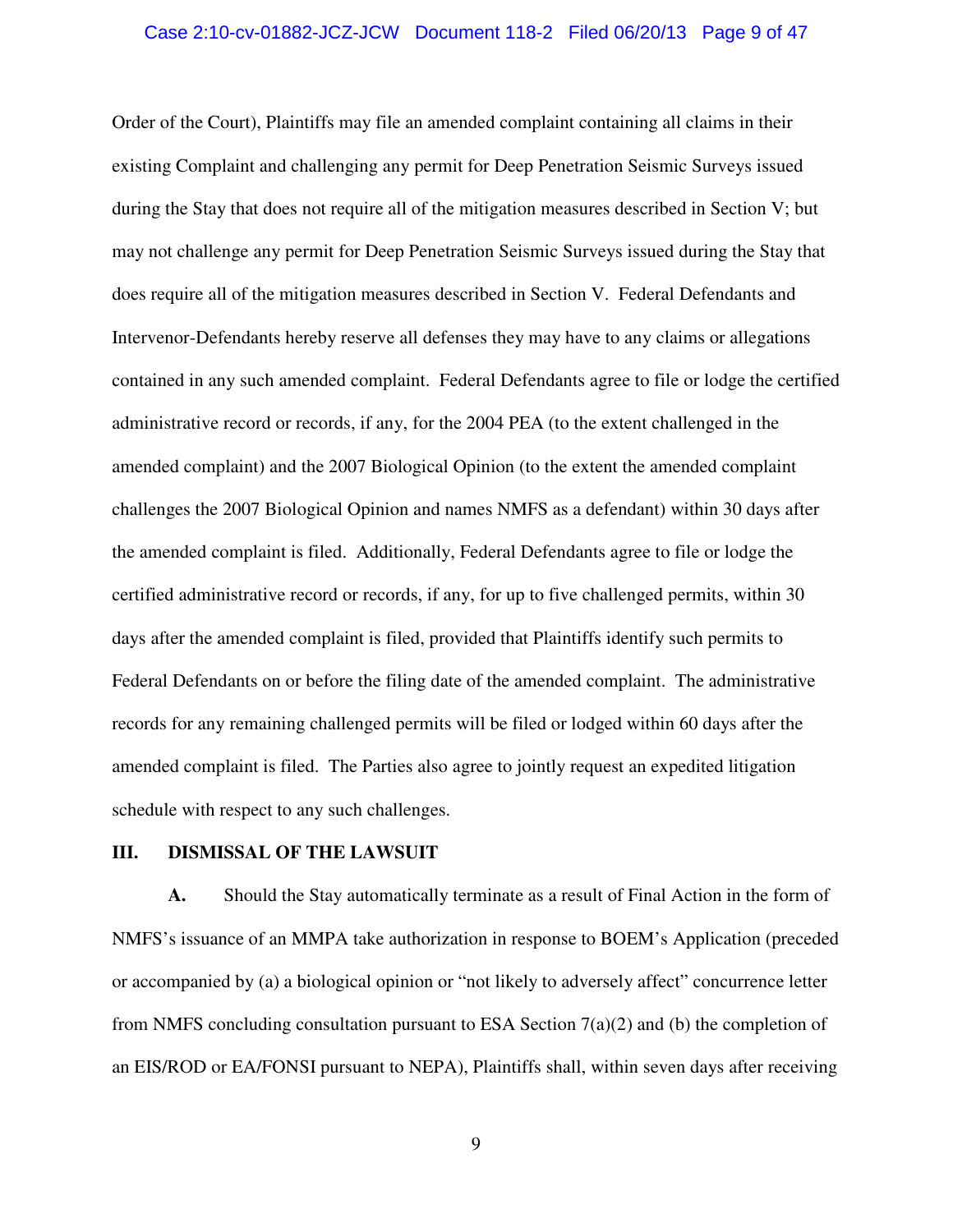#### Case 2:10-cv-01882-JCZ-JCW Document 118-2 Filed 06/20/13 Page 10 of 47

notice of the issuance of the MMPA take authorization from Federal Defendants, file a notice of dismissal of the above-captioned action pursuant to Federal Rule of Civil Procedure 41. The dismissal shall be with prejudice, except that nothing shall prohibit Plaintiffs from filing a new lawsuit challenging the MMPA take authorization or any related analysis or decision document prepared pursuant to NEPA, the ESA, or the MMPA, and/or any new permit for Deep Penetration Seismic Surveys issued by BOEM after the date of dismissal. Any such challenge must be brought in a separate action, and Federal Defendants and Intervenor-Defendants reserve their right to assert any and all available defenses to any such challenge.

**B.** Upon the filing of the dismissal required under paragraph III.A, and without limiting the scope, effect, or legal consequences of the dismissal, Plaintiffs shall be prohibited from filing or funding any lawsuit or formal administrative action challenging (a) any permit for conducting a seismic survey in the Gulf of Mexico, including but not limited to Deep Penetration Seismic Surveys, issued by BOEM prior to the filing of the dismissal, or (b) any action by any permittee, taken prior or subsequent to the filing of the dismissal, implementing a permit, issued prior to the filing of the dismissal, to conduct a seismic survey, including but not limited to Deep Penetration Seismic Surveys, in the Gulf of Mexico.

**C.** Upon the filing of the dismissal required under paragraph III.A, and without limiting the scope, effect, or legal consequences of the dismissal, no Plaintiff shall Encourage or Assist any other person or entity to file any lawsuit or formal administrative action asserting the Prohibited Claims by Plaintiffs set forth in paragraph III.B, above. In the event of an alleged breach of this paragraph III.C, the party alleging breach shall provide the allegedly breaching party with written notice and a 30-day opportunity to cure the alleged breach. The allegedly breaching party shall then cure the breach by providing the individual or individuals who are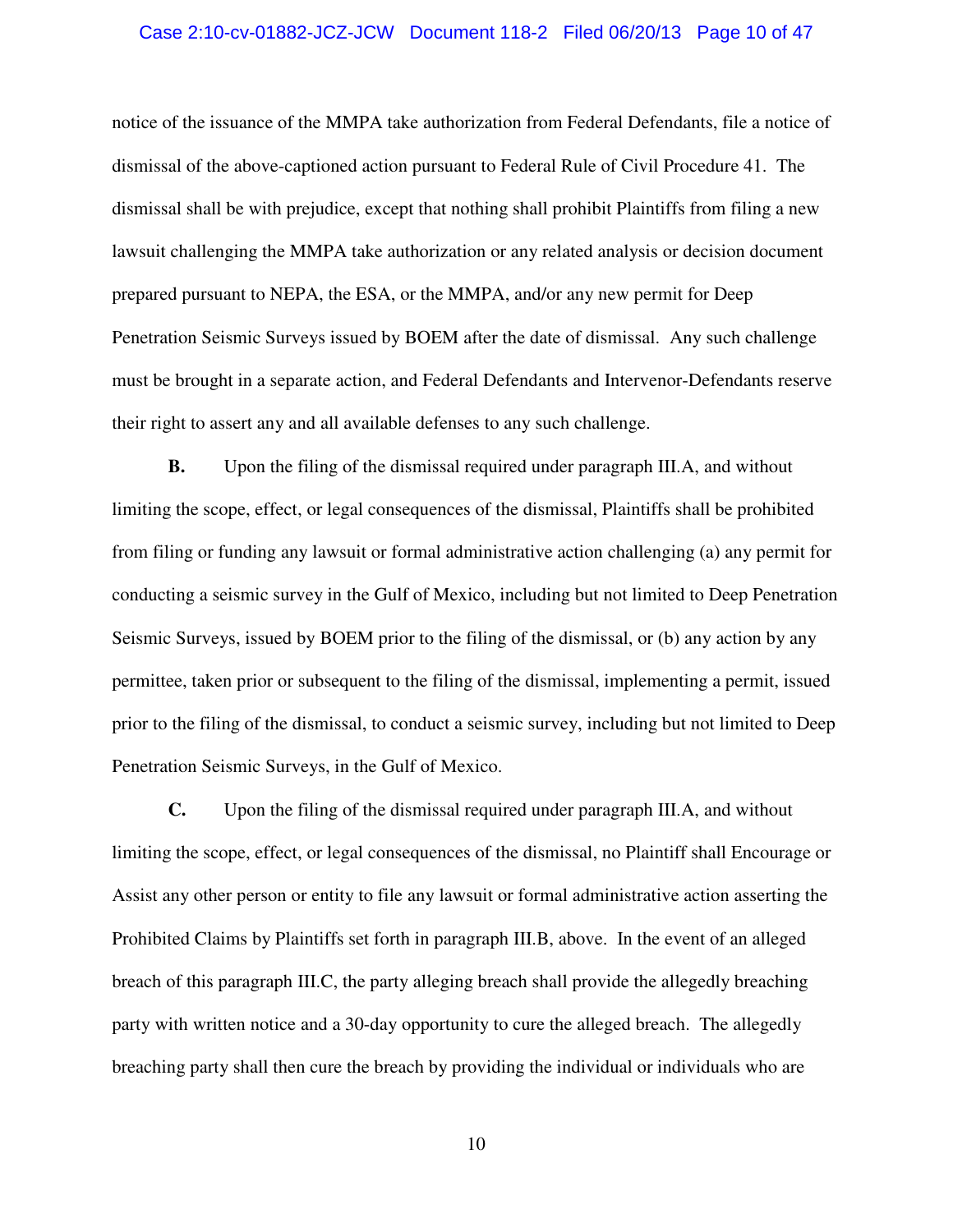#### Case 2:10-cv-01882-JCZ-JCW Document 118-2 Filed 06/20/13 Page 11 of 47

alleged to have caused the breach with a letter in substantially the same form as the letter attached to this Agreement as Exhibit 3.C. The provision of such a letter to the individuals alleged to have caused a breach shall constitute a full and complete cure of the alleged breach.

#### **IV. NEW SEISMIC PERMIT APPLICATION REQUIREMENTS**

So long as the Stay is in effect, and without limiting (1) BOEM's discretion or authority to request whatever additional information not described in this section that BOEM may deem necessary or appropriate, or (2) Intervenor-Defendants' ability to challenge such request for additional information, BOEM shall require any applicant for a permit authorizing Deep Penetration Seismic Surveys to provide the following information:

#### **A. Non-Duplicative Surveys**

The applicant must provide a written justification explaining why the proposed Deep Penetration Seismic Survey is not unnecessarily duplicative of previously conducted Deep Penetration Seismic Surveys, taking into account differences in imaging technology, acquisition design and technology, targeted subsurface formations, the geographic area of the proposed survey or parts thereof, or other relevant considerations. An applicant's written justification shall not be subject to legal challenge, provided that this limitation shall cease to apply if BOEM and/or NMFS adopt and implement a legally enforceable standard during the Stay for evaluating unnecessary Deep Penetration Seismic Survey duplication.

#### **B. Lowest Practicable Source Levels**

The applicant must provide an estimate of the total energy output per impulse in decibels (Root Mean Square (RMS) as described in BOEM's Permit Application, Section D) with respect to each energy source to be used. The applicant will verify in writing prior to conducting Deep Penetration Seismic Surveys that the proposed airgun arrays to be used are, to the extent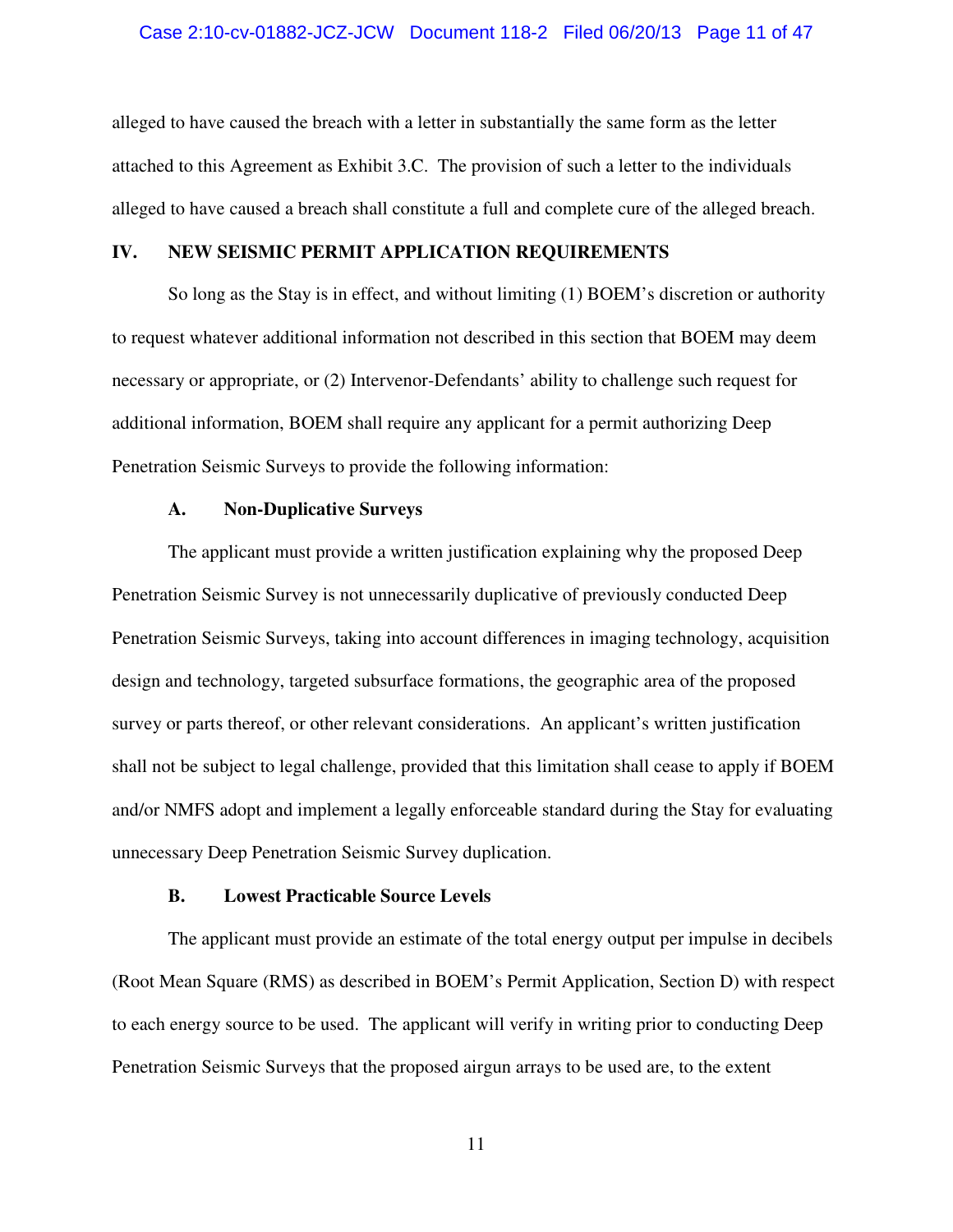#### Case 2:10-cv-01882-JCZ-JCW Document 118-2 Filed 06/20/13 Page 12 of 47

practicable, of the lowest sound intensity level that still achieves the survey's goals. The written verification must include confirmation that the airgun array has been calibrated/tuned to maximize subsurface illumination and minimize, to the extent practicable, horizontal propagation of noise. An applicant's verification shall not be subject to legal challenge, provided that this limitation shall cease to apply if BOEM and/or NMFS were to adopt and implement a legally enforceable standard during the Stay for evaluating or minimizing sound source levels.

# **V. CONSIDERATION OF INTERIM MITIGATION MEASURES**

So long as the Stay is in effect, and without limiting (1) BOEM's discretion or authority to consider whatever additional measures not described in this section that BOEM may deem necessary or appropriate, or (2) Intervenor-Defendants' ability to challenge such additional measures, BOEM shall analyze in EAs specific to permitting decisions for individual Deep Penetration Seismic Surveys the following mitigation measures as conditions of approval of any permits for Deep Penetration Seismic Surveys. Federal Defendants' commitment to analyze the following mitigation measures in no way obligates Federal Defendants to require the measures in any resulting permit:

#### **A. Seasonal Restriction for Coastal Waters**

With respect to Deep Penetration Seismic Surveys as defined herein, the permittee shall not, between March 1 and April 30, operate any airguns or any airgun arrays within federal coastal waters in the Gulf of Mexico shoreward of the 20 meter isobath. This seasonal limitation shall not apply to Deep Penetration Seismic Survey preparations, including but not limited to the laying of receiver cables, that do not involve the use of airguns or airgun arrays, or sub-bottom profilers (such as in archeological resources surveys that may be required precedent to some Deep Penetration Seismic Surveys).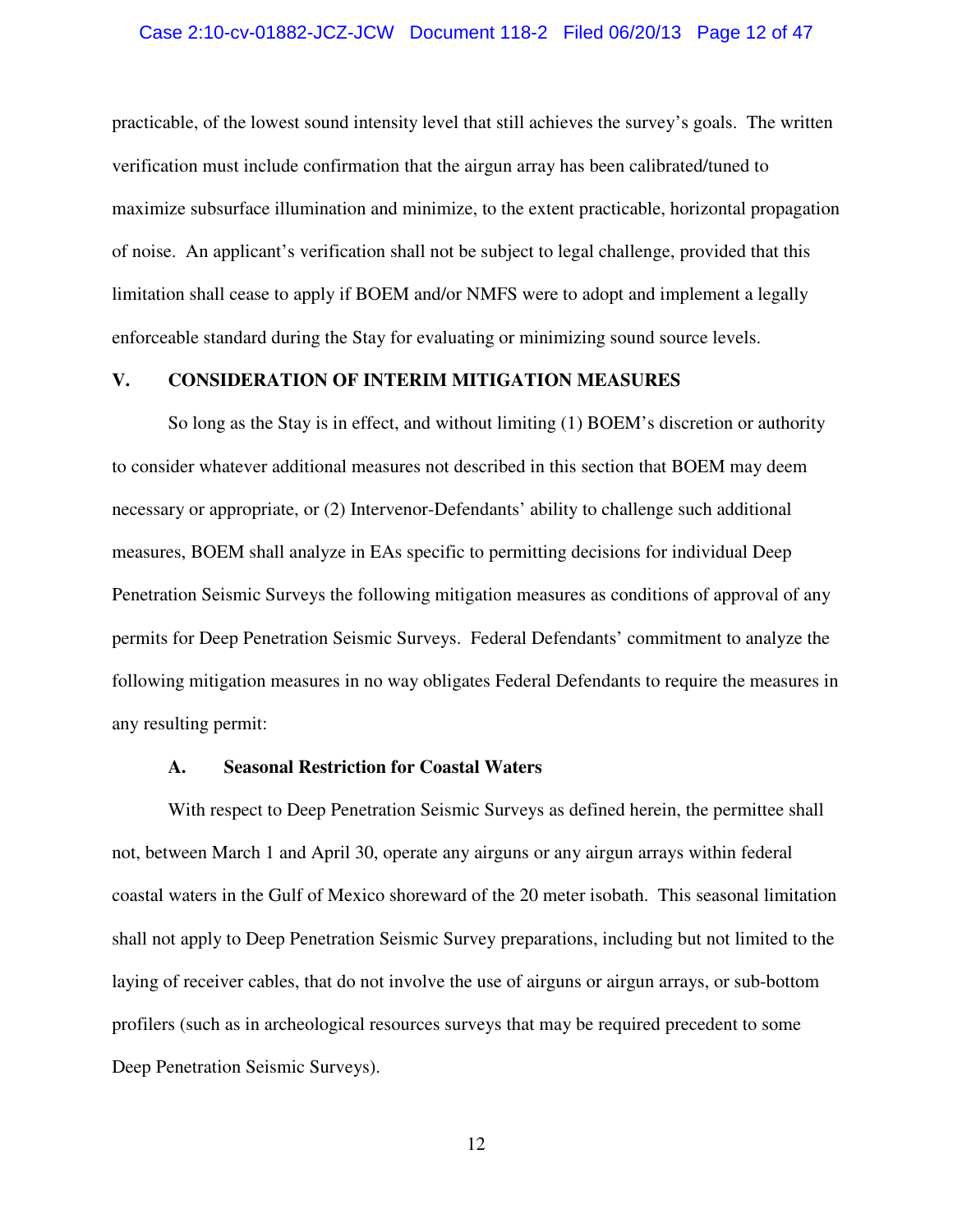## **B. Expansion of JOINT NTL No. 2012-G02**

The permittee shall comply with JOINT NTL 2012-G02, with the following modifications: (1) The shut down provision set forth on page 3, paragraph 4 of JOINT NTL 2012-G02 shall apply to manatees as well as whales; and (2) The mitigation measures set forth in JOINT NTL 2012-G02, along with the modification described in this paragraph, shall apply to all Deep Penetration Seismic Surveys conducted in Federal waters in the Gulf of Mexico regardless of water depth.

#### **C. Minimum Separation Distances**

1. Except as set forth in paragraph V.C.3, when operating in one of Plaintiffs' Areas of Concern, pursuant to a Deep Penetration Seismic Survey permit, and engaged in active seismic source operations the permittee shall maintain a minimum separation distance of 40 kilometers between any of its active seismic energy sources (airguns or airgun arrays) and any active seismic energy source that is operating pursuant to a separate Deep Penetration Seismic Survey permit issued by BOEM (or its predecessor agency).

2. Except as set forth in paragraph V.C.3 below, when operating in areas outside of Plaintiffs' Areas of Concern, and engaged in active seismic source operations pursuant to a Deep Penetration Seismic Survey permit the permittee shall maintain a minimum separation distance of 30 kilometers between any of its active seismic energy sources (airguns or airgun arrays) and any active seismic energy source that is operating pursuant to a separate Deep Penetration Seismic Survey permit issued by BOEM (or its predecessor agency).

3. The separation requirements set forth in paragraphs V.C.1 and V.C.2 above shall not apply with respect to separation between multiple vessels engaged in a coordinated operation under the same permit (e.g., wide azimuth surveys). In addition, the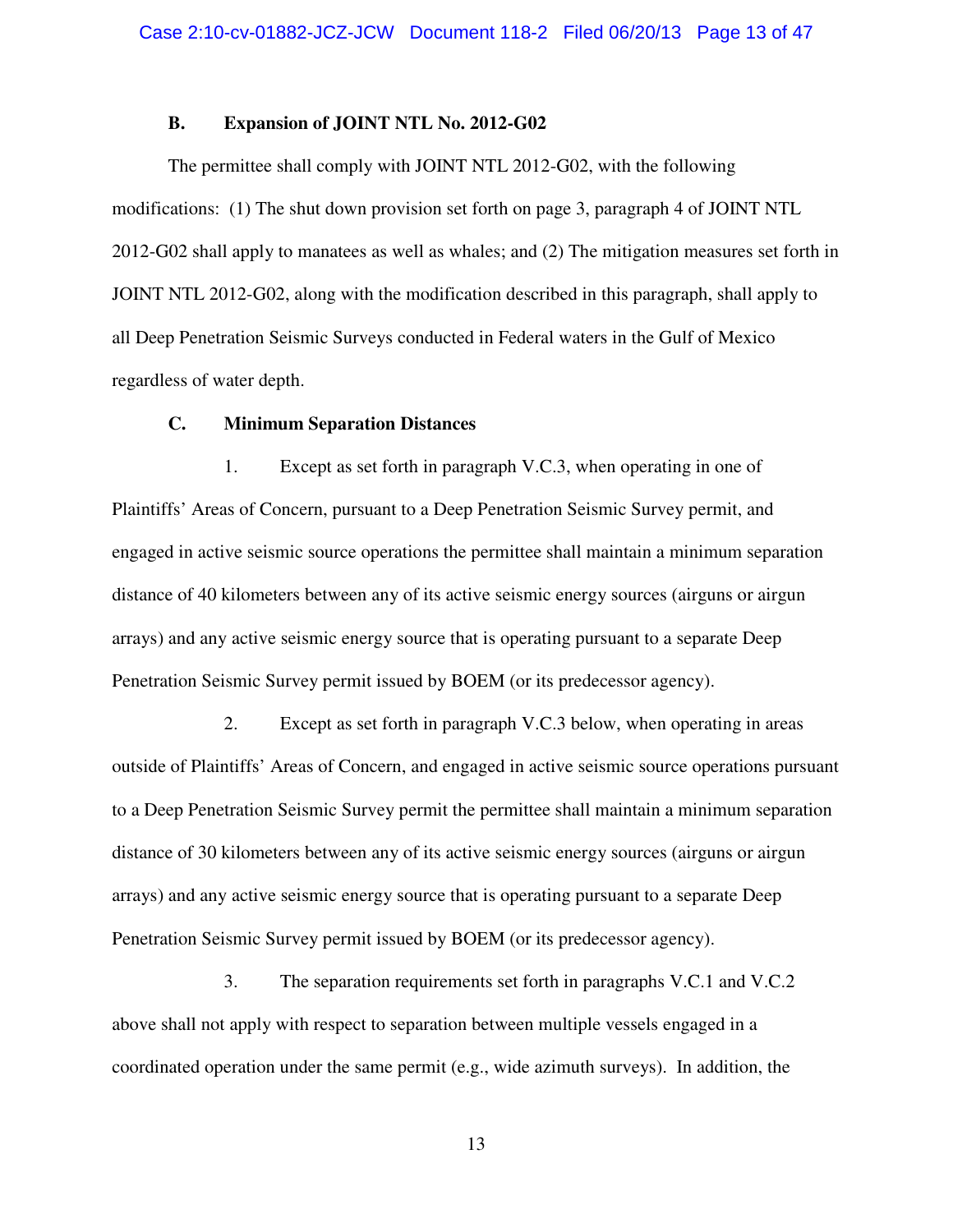#### Case 2:10-cv-01882-JCZ-JCW Document 118-2 Filed 06/20/13 Page 14 of 47

separation requirements set forth in paragraphs V.C.1 and V.C.2 above need not be maintained when doing so would be unsafe or when temporary narrowing of the separation distance is caused by a meteorological or weather event.

#### **D. Seismic Restriction in Eastern Planning Area**

1. Except as set forth in paragraph V.D.2 below, the permittee shall not conduct Deep Penetration Seismic Surveys while operating within those portions of Plaintiffs' Areas of Concern that fall within the Eastern Planning Area, as defined in Exhibit 4.

2. The restriction set forth in paragraph V.D.1 shall not apply to Deep Penetration Seismic Surveys of: (a) any currently leased blocks; (b) any portion of the geographic area encompassed by the originally proposed Lease Sale 224 demarcated on Exhibit 5; or (c) with respect to the surveying of Neighboring Blocks being surveyed in order to achieve full subsurface imaging of areas in either the Central Planning Area, the portions of the Eastern Planning Area that are outside Plaintiffs' Areas of Concern, any currently leased blocks, or the geographic area within the originally proposed Lease Sale 224. Neighboring Blocks shall consist of the two lease blocks adjacent in any direction to the area being imaged.

3. When surveying Neighboring Blocks as described in paragraph V.D.2.(c), the permittee shall, in both planning and conducting a survey, limit the active use of airguns in neighboring blocks to that which is reasonably necessary to conduct such full subsurface imaging. BOEM will notify Plaintiffs of any permits authorizing Deep Penetration Seismic Surveys of Neighboring Blocks as described in paragraph V.D.2.(c).

## **E. Passive Acoustic Monitoring**

While engaging in active seismic source operations in water depths of 100 meters or greater during times of reduced visibility (darkness, fog, rain, etc.), the permittee shall include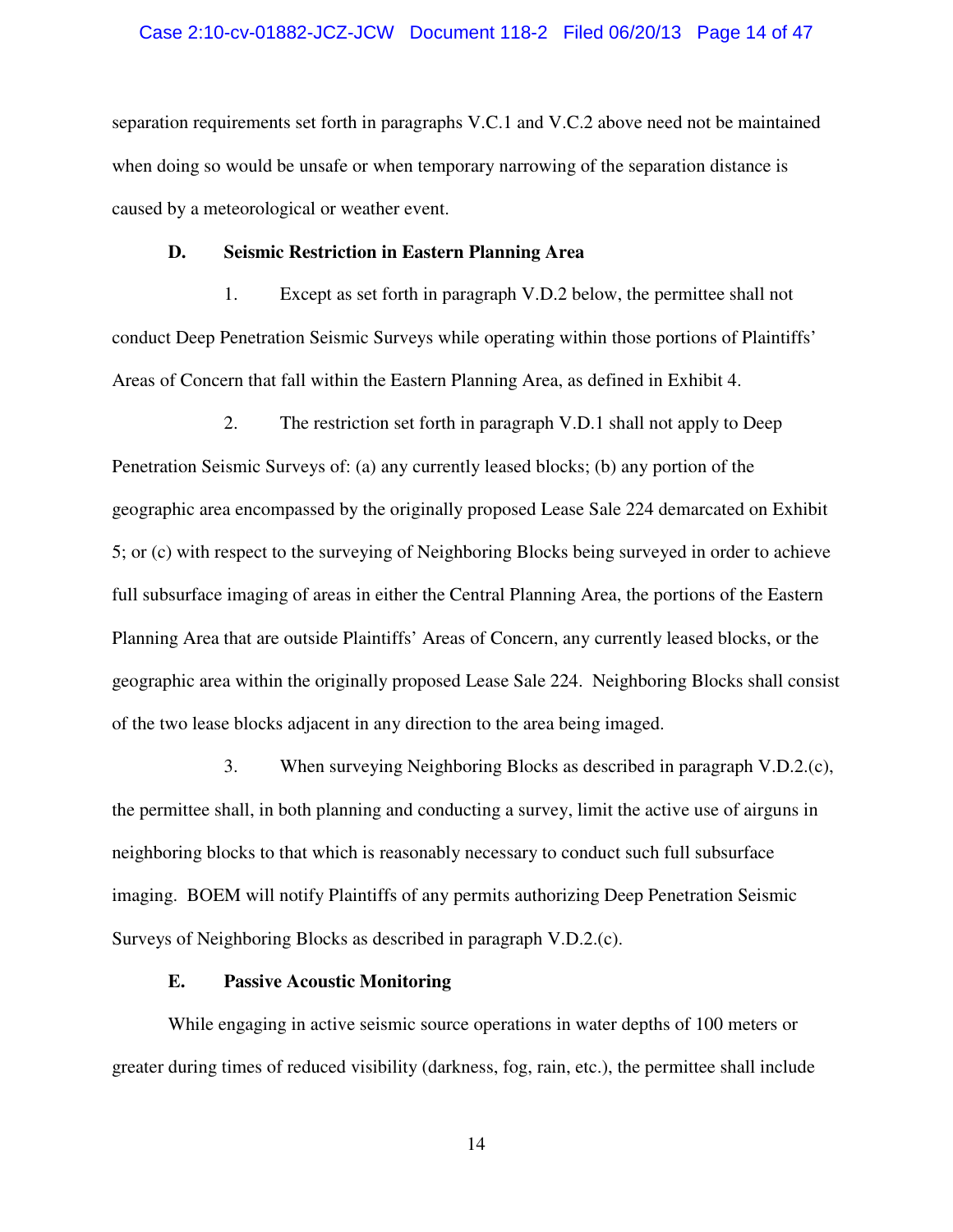passive acoustic monitoring ("PAM") as part of its protected species observer program. Applicants will be required to provide BOEM with a description of the passive acoustic system, the software used, and the monitoring plan prior to its use. After completion of the project, the permittee will provide an assessment of the usefulness and effectiveness of the use of PAM for marine mammal detection, including any problems encountered.

# **F. Reporting Requirements**

The permittee shall be required to provide, on a bi-weekly basis (every two weeks), a written report describing:

1. The dates, locations in tracklines, leasing blocks, or geographic coordinates, and duration of any Deep Penetration Seismic Surveys conducted during the reporting period.

2. Any circumstances that caused the total energy output of the airgun arrays to exceed that set forth in the application.

3. Confirmation that the operator maintained the minimum separation distances described in paragraph V.C above while conducting Deep Penetration Seismic Surveys. If the operator did not maintain the minimum separation distances, the operator shall provide a written explanation. Nothing in this paragraph shall be construed to limit or waive the operator's duties under paragraph V.C above.

4. Confirmation that the operator complied with the other terms of Section V of this Agreement.

#### **VI. INTERVENOR-DEFENDANTS' COMMITMENT REGARDING INTERIM MITIGATION MEASURES**

 So long as the Stay is in effect, Intervenor-Defendants shall abide by all of the mitigation measures described in Section V above when conducting any Deep Penetration Seismic Surveys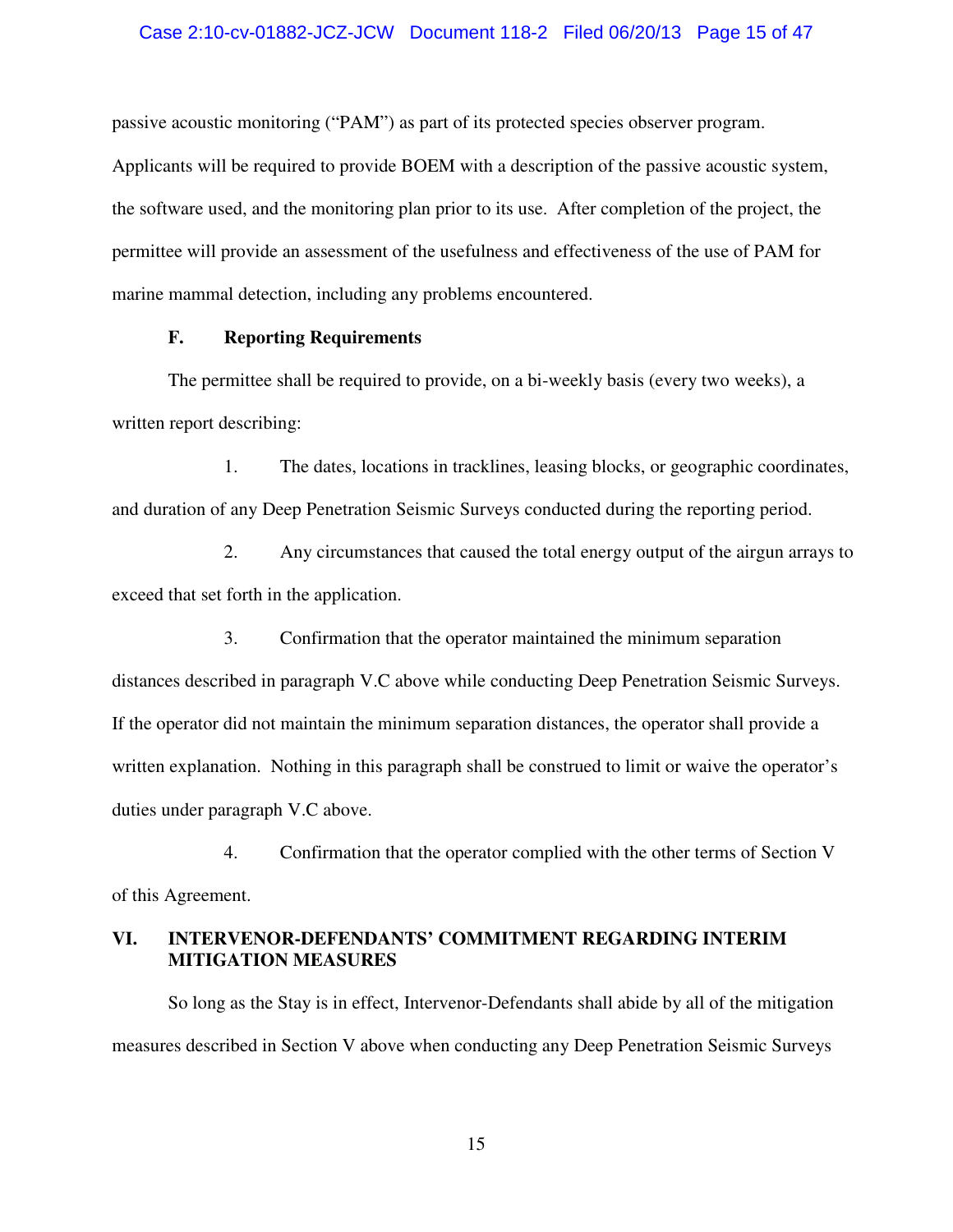#### Case 2:10-cv-01882-JCZ-JCW Document 118-2 Filed 06/20/13 Page 16 of 47

pursuant to a permit issued by BOEM during the Stay, even if the mitigation measures described in Section V are not included as conditions of the permit itself.

# **VII. AVAILABILITY OF PERMIT INFORMATION AND BIWEEKLY REPORTS, AND PROVISION OF THE AGREEMENT AND ORDER**

**A.** During the Stay, BOEM shall make non-proprietary information regarding Deep Penetration Seismic Survey permits issued during the Stay available to the public on its website (https://www.data.boem.gov/homepg/data\_center/other/WebStore/pimaster.asp?appid=5) including all applications, permits, associated NEPA documents, and any biweekly reports referenced in paragraph V.F above. BOEM will promptly notify all other parties of any changes in the website address provided in the preceding sentence. BOEM will redact or otherwise maintain the confidentiality of proprietary information as defined by BOEM's permit application form (BOEM Form 0327).

**B.** During the Stay, should BOEM require as a condition for a permit for a Deep Penetration Seismic survey the minimum separation distance mitigation measure described in paragraph V.C and the biweekly reports described in paragraph V.F, BOEM will also compare the biweekly reports to confirm that the minimum separation distances were maintained, and will post notice on its website during the Stay of any exceptions or violations of the requirement.

**C.** At the time of issuing each Deep Penetration Seismic Survey permit during the Stay period, Federal Defendants will provide to each permittee a copy of this Agreement and the Order approving the Agreement and Staying the litigation in accordance with the terms of the Agreement. Such copy will be accompanied by a written notice to the permittee of the obligations undertaken by Intervenor-Defendants in Section VI above.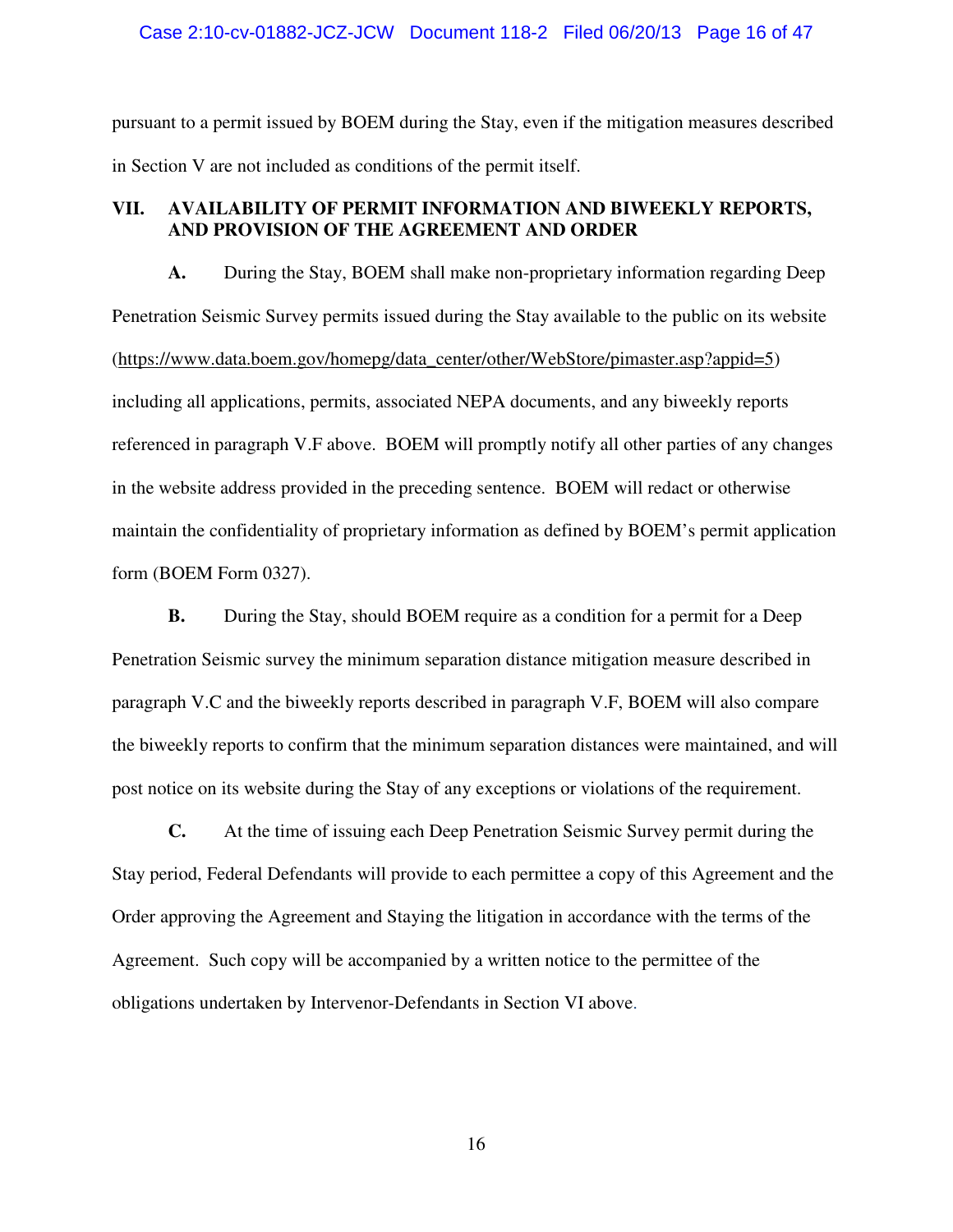#### **VIII. EVALUATION OF POTENTIAL STANDARDS**

**A.** During the Stay, and except as provided in paragraph VIII.B below, BOEM will convene an internal panel or panels with sufficient geophysical and environmental expertise to determine whether it would be feasible to develop standards for determining (A) whether a Deep Penetration Seismic Survey is unnecessarily duplicative and (B) the lowest practicable source level for a Deep Penetration Seismic Survey. If the panel or panels determine that it would be feasible to develop one or both of these standards, and a Draft EIS or EA for BOEM's MMPA Application has not already been released, BOEM will include and evaluate such standards in any draft EIS or EA for BOEM's MMPA Application. If the panel or panels determine that it is not feasible to develop one or both standards, and the Draft EIS or EA for BOEM's MMPA Application has not already been released, BOEM will include its rationale for this determination for review and comment in any Draft EIS or EA. The Parties acknowledge that in making these determinations, the panel or panels may need to solicit outside expertise. BOEM will provide the parties with updates, during the meetings referenced in paragraph XII.A, on progress made under this paragraph.

**B.** BOEM's obligations under paragraph VIII.A shall cease if the Stay is terminated under paragraph II.D, II.E or II.H, or as a result of either (1) a final decision by NMFS denying BOEM's MMPA Application; or (2) BOEM's withdrawal of the Application without timely submission of a revised application pursuant to paragraph I.C.

**C.** Plaintiffs reserve the right to challenge any determination by BOEM that it is not feasible to develop one or both standards, or to challenge any such standards should one or more of the Federal Defendants develop and implement them. Any such challenge must be brought in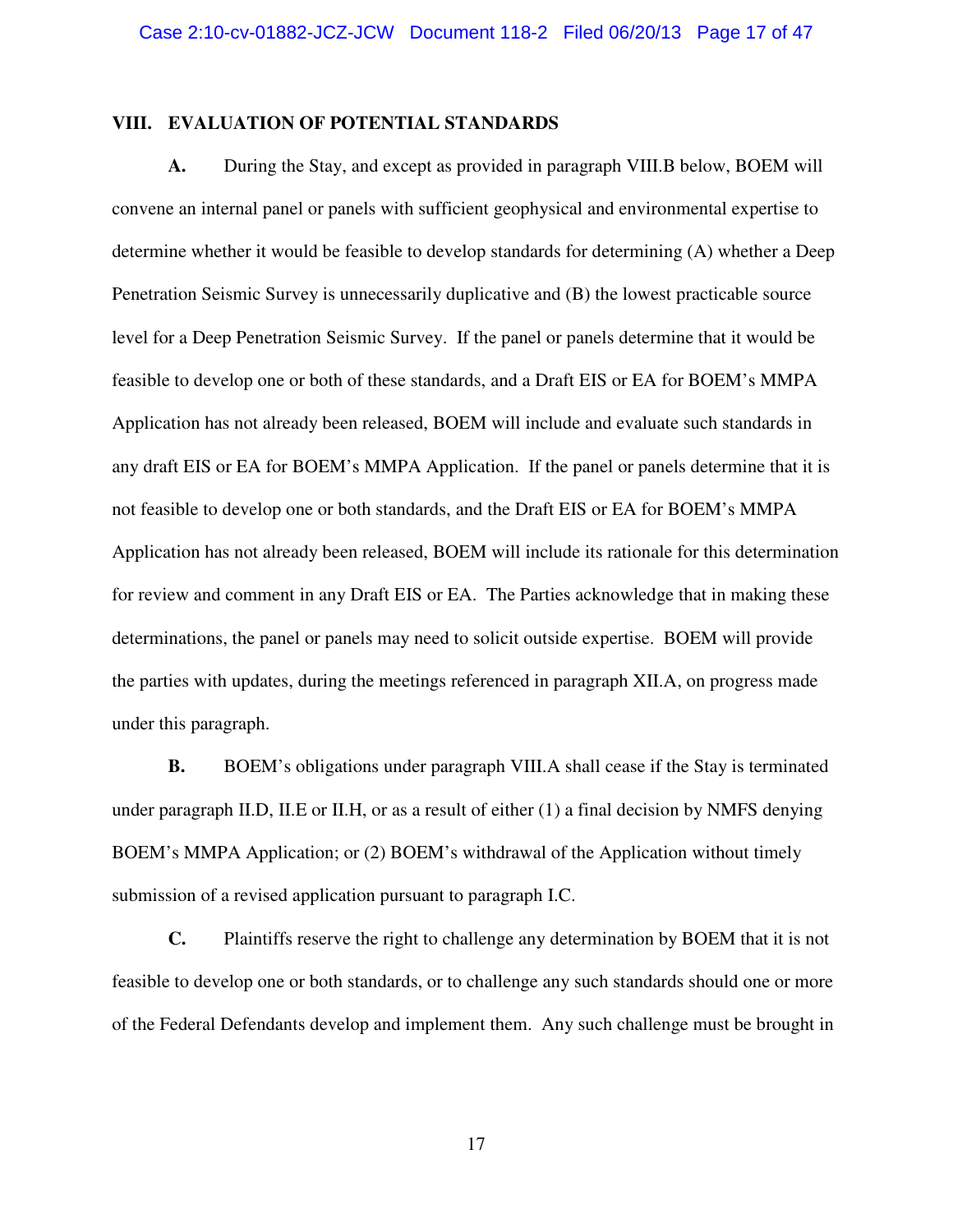#### Case 2:10-cv-01882-JCZ-JCW Document 118-2 Filed 06/20/13 Page 18 of 47

a separate action, and Federal Defendants and Intervenor-Defendants reserve any and all defenses they may have to such a challenge.

**D.** Intervenor-Defendants do not agree that developing the standards described in paragraph VIII.A is feasible or appropriate. Intervenor-Defendants shall be free to challenge any such standards should one or more of the Federal Defendants develop and implement them. Any such challenge must be brought in a separate action, and Federal Defendants reserve any and all defenses they may have to such a challenge.

# **IX. ITEMS TO BE EVALUATED IN ANY PROGRAMMATIC NEPA ANALYSIS FOR BOEM'S MMPA APPLICATION**

**A.** Federal Defendants agree to analyze alternatives and/or mitigation measures in any EIS or EA for BOEM's MMPA Application that are substantially similar to the following:

**1.** The mitigation measures described in Part V.

**2.** Mechanisms to reduce cumulative or chronic exposure of marine mammal populations to noise (*e.g.*, limiting concurrent surveying, limiting the total amount of survey activity in portions of the Gulf of Mexico).

**3.** Requirements or incentives to develop and use emergent alternative technologies for Deep Penetration Seismic surveying.

**B.** Federal Defendants agree to analyze in any EIS or EA for BOEM's MMPA Application the development of a long-term adaptive monitoring plan that addresses potential cumulative and chronic impacts from seismic surveys on marine mammal populations in the Gulf of Mexico.

**C.** BOEM's obligations under paragraphs IX.A and IX.B shall cease if the Stay is terminated under paragraph II.D, II.E or II.H, or as a result of either (1) a final decision by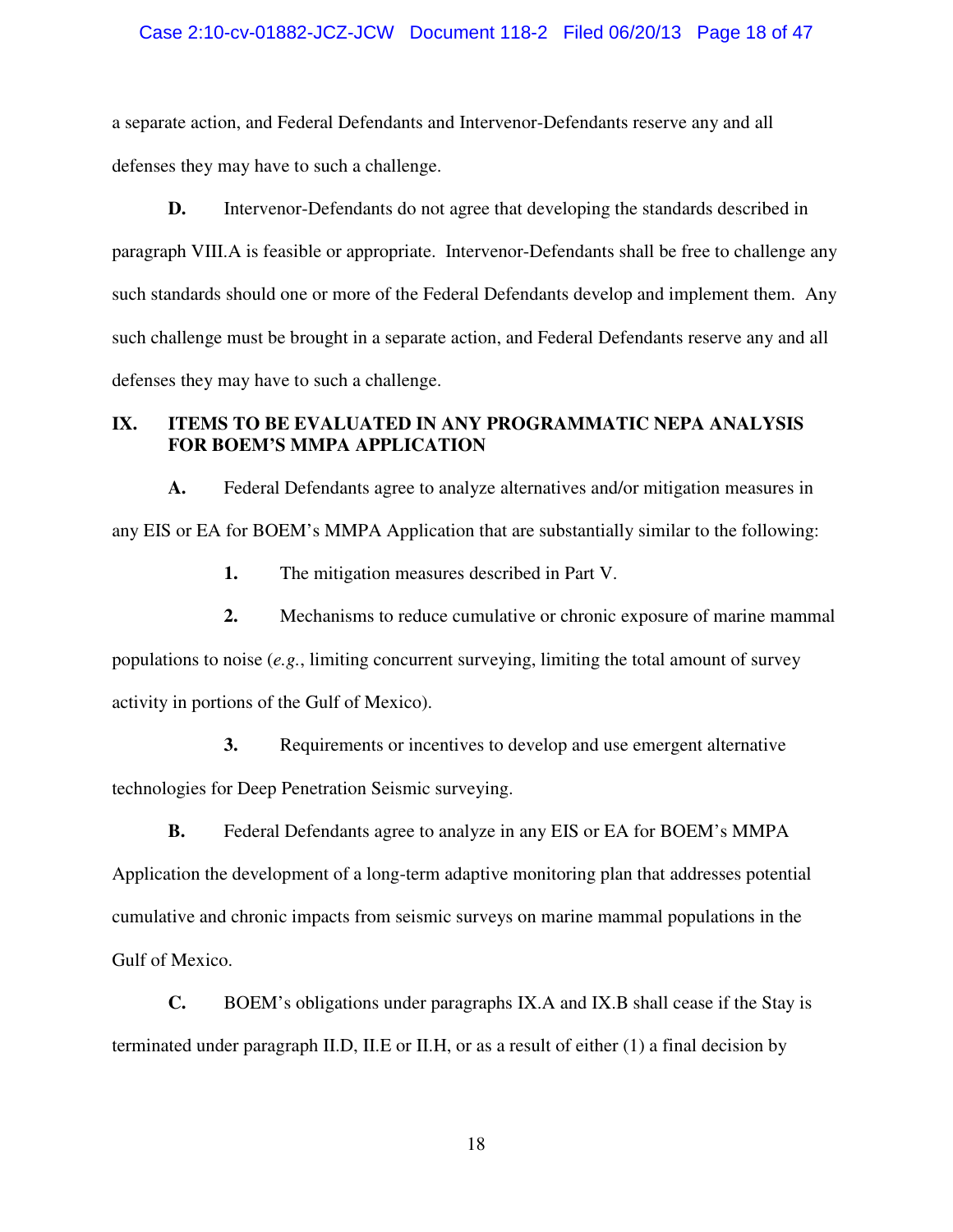#### Case 2:10-cv-01882-JCZ-JCW Document 118-2 Filed 06/20/13 Page 19 of 47

NMFS denying BOEM's MMPA Application; or (2) BOEM's withdrawal of the Application without timely submission of a revised application pursuant to paragraph I.C.

**D.** Intervenor-Defendants do not agree that all of the measures described in paragraph IX.A and IX.B are feasible or appropriate. Intervenor-Defendants shall be free to challenge any such measures should one or more of the Federal Defendants develop and implement them. Any such challenge shall be brought in a separate action, and Federal Defendants reserve any and all defenses they may have to such a challenge.

#### **X. VIBROSEIS STUDY**

**A.** A subset of American Petroleum Institute ("API") members will decide within 60 days of the final execution of this Agreement whether to conduct a study of Vibroseis technology that will include the construction of Vibroseis prototypes for use in the marine environment, and testing to determine whether they are technologically and operationally capable of producing in an efficient and reliable manner geophysical data comparable to that produced by existing seismic surveying technology (hereinafter referred to as the "marine Vibroseis study").

**B.** The commitments with respect to the marine Vibroseis study shall consist of the following terms, and no others:

- 1. The marine Vibroseis study shall involve the construction of at least three prototypes, which will be built within 2.5 years of the final execution of this Agreement. At least one prototype shall thereafter be field tested.
- 2. During the first 2.5 years following the final execution of this Agreement, Intervenor-Defendants will update the Parties to this Agreement orally, through counsel, during the meetings referenced in paragraph XII.A, on the general progress made on each prototype(s) involved in the marine Vibroseis study.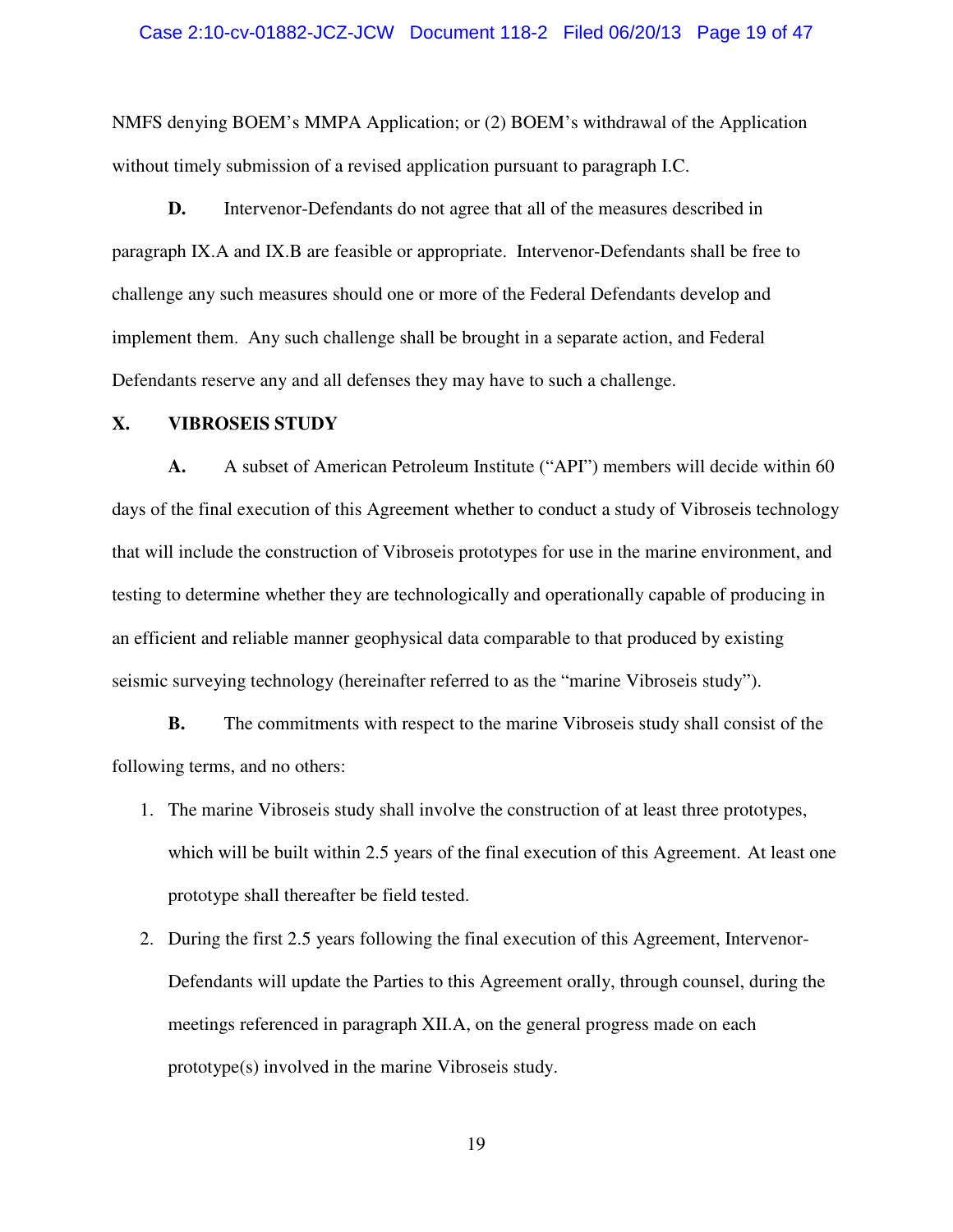- 3. Intervenor-Defendants will provide a basic written summary to the Parties to this Agreement regarding the development and testing (if any) of the marine Vibroseis prototype(s), by the close of 2.5 years after the final execution of this Agreement.
- 4. Intervenor-Defendants will provide a basic written summary to the Parties to this Agreement regarding the further development and field-testing (if any) of the marine Vibroseis prototype(s) by the close of 3.5 years after the final execution of this Agreement. All field testing (if any) will be concluded by the close of 3.5 years after the final execution of this Agreement.
- 5. A final written report regarding the marine Vibroseis study (the "4-year study report" or "Report") will be submitted for publication in a peer-reviewed scientific journal by the close of 4 years after the final execution of this Agreement. The study participants will act in good faith to secure the timely publication of the study, but that obligation will be subject and subordinate to the scientific journal maintaining control over the publication decision and timing.
- 6. Dissemination of the 4-year study report.
	- a. At the time the 4-year study report is submitted for publication in a peer-reviewed scientific journal, a copy of the unpublished 4-year study report, any acoustical, non-engineering data recorded during testing of the Vibroseis prototypes regarding vertical and horizontal sound propagation from the Vibroseis source(s) (the "Data"), and the results of any environmental research or monitoring imposed by a governmental body as a condition of permitting field testing conducted as part of the marine Vibroseis study (the "Results"), will be made available for review by Plaintiffs and Federal Defendants upon the Court's entry of a protective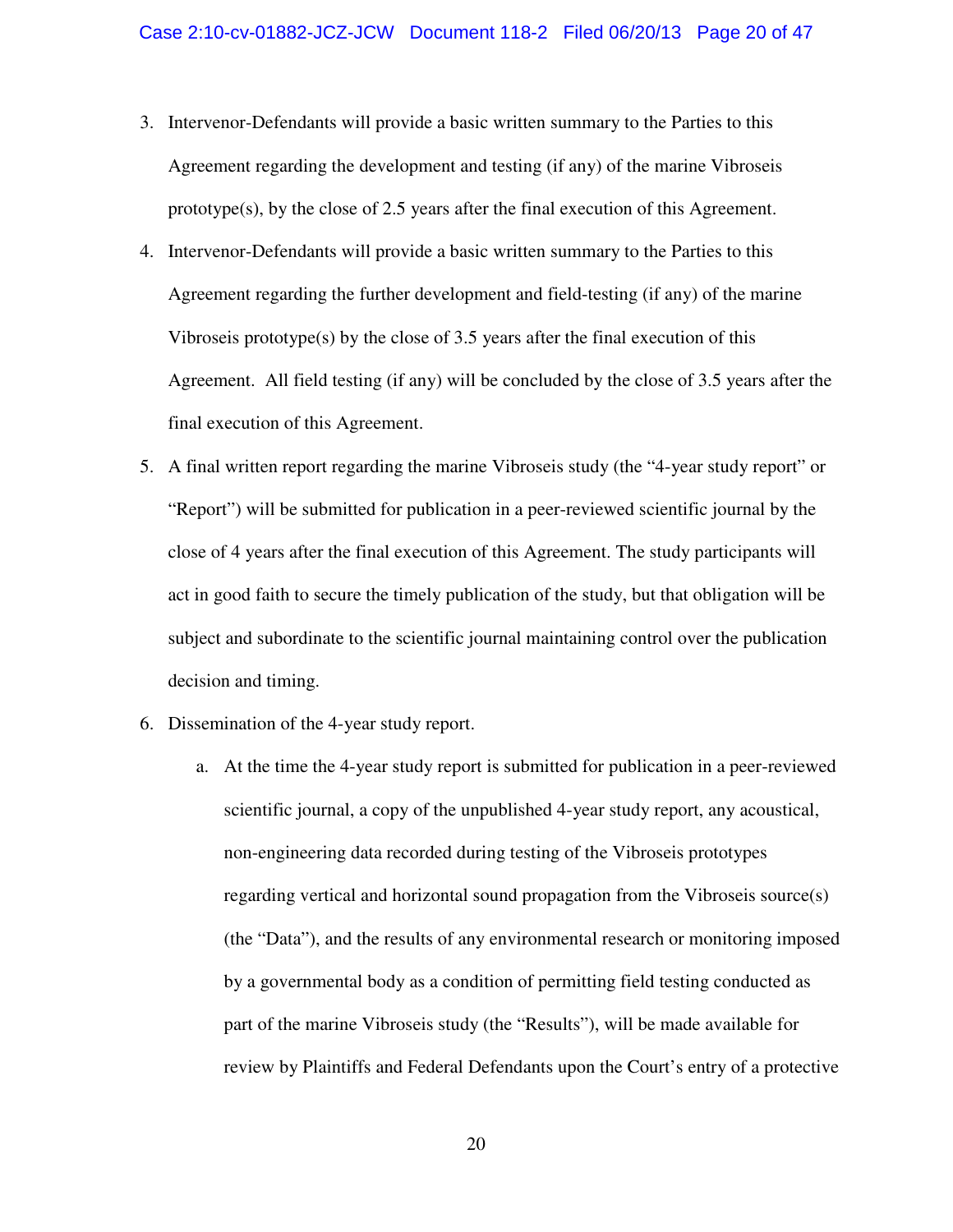#### Case 2:10-cv-01882-JCZ-JCW Document 118-2 Filed 06/20/13 Page 21 of 47

order limiting dissemination of the unpublished 4-year study report, Data, and Results as follows:

- i. Prior to making the unpublished 4-year study report available for review by Plaintiffs and Federal Defendants, Intervenor-Defendants will stamp the unpublished 4-year study report, Data, and the Results "Proprietary Business—Confidential" and "Exempt from Disclosure." The Parties agree that the unpublished Report, Data, and Results are information not customarily disclosed to the public and, notwithstanding any requirements of this Agreement, will be voluntarily made available by the research proponents for review by Plaintiffs and Federal Defendants in accordance with the restrictions below.
- ii. Representatives of the Plaintiffs may review the Report, Data, and Results in Washington, D.C., and one other location to be designated by the Plaintiffs. Plaintiffs and their representatives may not copy or otherwise duplicate the unpublished 4-year study report.
- iii. One copy of the 4-year study report, Data, and Results will be made available to BOEM. BOEM may provide a copy of the 4-year study report (stamped as described in the paragraph X.B.6.a.i) to NMFS. However, BOEM shall have the "primary interest" in the document within the meaning of 15 C.F.R. § 4.5(b) and shall be responsible for responding to any Freedom of Information Act ("FOIA") request submitted to either BOEM or NMFS to the extent the FOIA request seeks a copy the Report, Data, or Results. Until the Report has been published or otherwise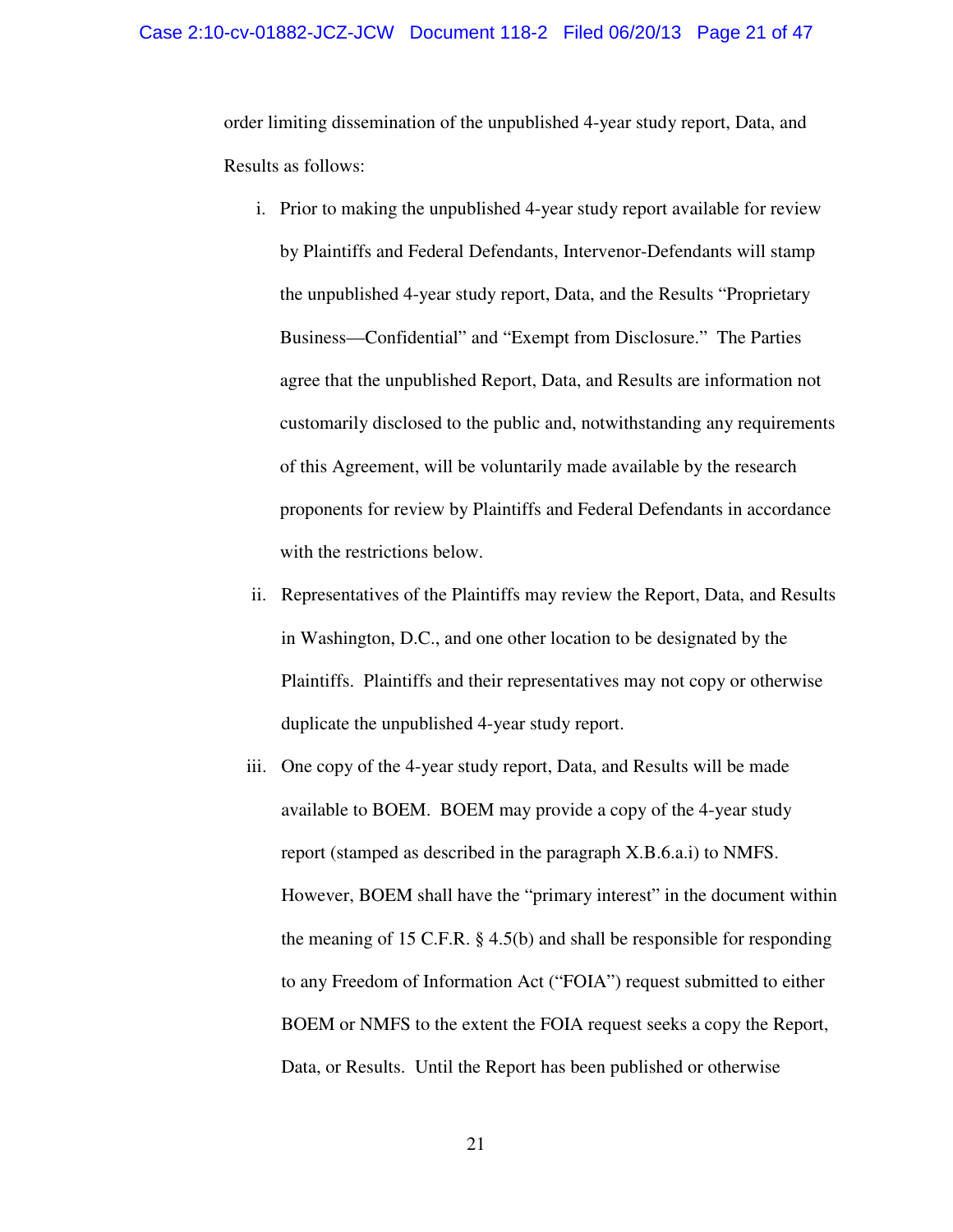publicly released, BOEM will be required to keep the copy of the Report, Data and Results confidential, including by withholding the confidential, unpublished Report, Data and Results from FOIA requests. Additionally, should BOEM become aware of any court action in which disclosure of the unpublished 4-year study report, Data and Results may be required, either in response to a discovery request or as part of an administrative record, BOEM shall promptly notify Intervenor-Defendants of the pendency of the action and seek a protective order to prevent the public dissemination of the report, Data and Results. Nothing in this paragraph, however, shall preclude BOEM from producing the 4-year study report, Data or Results to the extent required by any court order.

- 7. If the Report is rejected for publication in a peer-reviewed scientific journal, Intervenor-Defendants will publicly release the Report and provide a copy of the Data and the Results to Plaintiffs, which may publicly disseminate them. If the Report is published in a peer-reviewed scientific journal, Intervenor-Defendants will provide a copy of the Data and the Results to Plaintiffs, which may publicly disseminate them. Intervenor-Defendants will update the Parties monthly, orally or in writing, on the status of their submission.
- 8. In the event that the marine Vibroseis study is canceled before completion (with the decision whether to cancel to be determined solely by the API participants in that study), Intervenor-Defendants will provide a written, publicly releasable report to the Parties on the research undertaken before the cancelation, the results obtained from that research, and the reasons for cancelation, as well as a copy of the Data and the Results (if they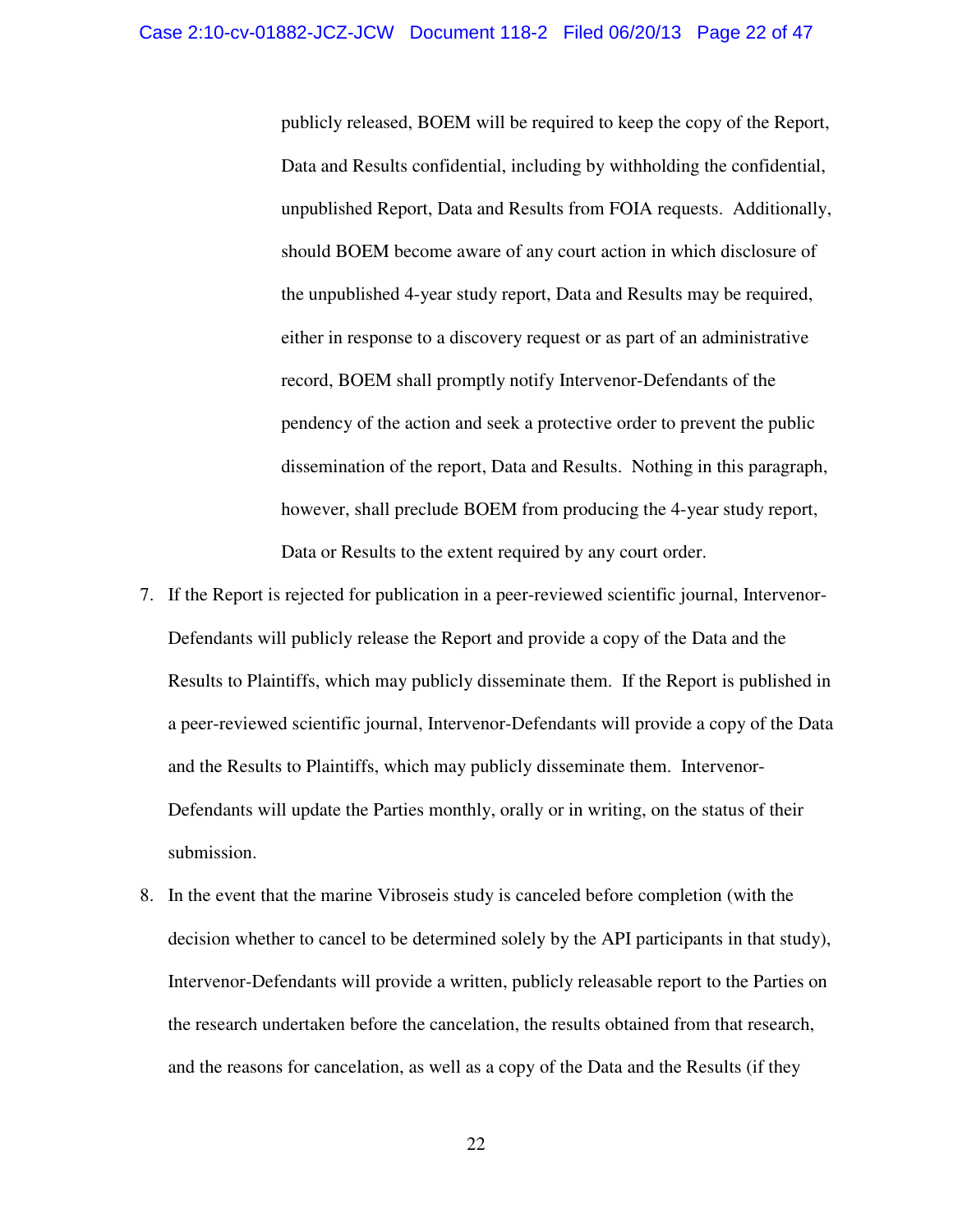exist at the time of cancellation). Intervenor-Defendants agree that, in the event of cancelation, they will not exercise any right they may have, except as patent-holders, to bar, limit, or impede further development or testing by other parties of the prototypes involved in the study. Nothing in this subparagraph shall be construed to require the release of the proprietary information, or otherwise infringe upon the property or intellectual property rights, of the developers of any of the Vibroseis prototypes.

- 9. In the event that: (i) a decision is not made within 60 days of the final execution of this Agreement to proceed with the marine Vibroseis study, or (ii) the marine Vibroseis study is canceled before completion (with the decision whether to cancel to be determined solely by the API participants in that study), or (iii) the marine Vibroseis study does not meet any of the deadlines set forth in subparagraphs X.B.1 through X.B.5, API will make a contribution of \$2 million to a near-coastal bottlenose dolphin-related study, the nature of such study to be mutually agreed upon by API, the International Association of Geophysical Contractors and the Plaintiffs, or if such mutual agreement cannot be reached, to be determined by Dr. Tim Ragen, the present Executive Director of the U.S. Marine Mammal Commission. Payment of this \$2 million shall relieve Intervenor-Defendants of all obligations under this Section X, other than the obligations set forth in subparagraph X.B.8. All obligations of all Parties under all other Sections of this Agreement shall remain in full force and effect.
- 10. The obligations under this Section X shall survive any dismissal of the case pursuant to paragraph III.A, any termination of the Stay by the Intervenor-Defendants pursuant to paragraph II.H, and any termination of the Stay caused by the expiry of 30 months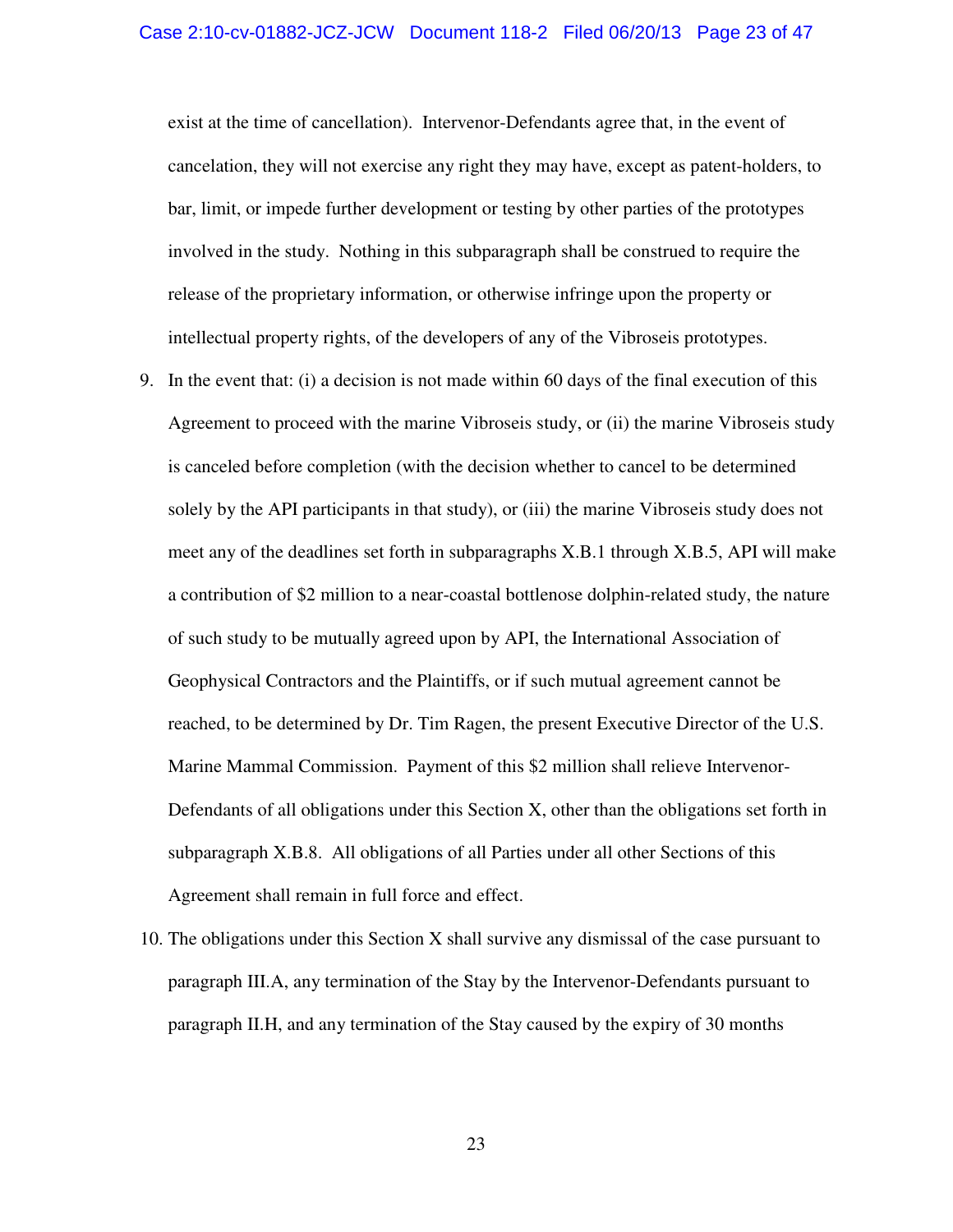following the Effective Date of the Agreement, as set forth in paragraph II.I; but shall not come into effect except as provided in paragraph I.E.

## **XI. DISPUTE RESOLUTION, ENFORCEABILITY, AND MODIFICATION**

**A.** In the event of a dispute arising out of or relating to this Agreement, including a dispute over any asserted violation of any term of the Agreement or an asserted need to modify the Agreement or to terminate or extend the Stay, the Party raising the dispute shall provide the other Parties with notice of the dispute. The Parties agree that they will meet and confer (telephonically or in person) within seven calendar days after notice is provided in a good-faith effort to resolve the claim before seeking relief from the Court. If the Parties are unable to resolve the dispute themselves, the Party raising the dispute may move for appropriate relief from the Court consistent with the terms of this Agreement. Briefing on any such motion shall proceed in accordance with the Local Rules of the United States District Court for the Eastern District of Louisiana.

**B.** This Agreement may be modified, and the Stay may be terminated or extended, by written stipulation of all Parties filed with and approved by the Court.

**C.** The Parties agree that contempt of court is not an available remedy for any violation of this Agreement, and the Parties therefore knowingly waive any right that they might have to seek an order of contempt for any such violation.

**D.** The sole relief available for an asserted violation of this Agreement by Federal Defendants shall be termination of the Agreement, lifting of the Stay, and recommencement of the litigation as set forth in paragraph II.E above.

**E.** Except to the extent provided by paragraphs II.C, II.G, and III.C above, this Agreement shall be enforceable against Intervenor-Defendants and Plaintiffs solely in this Court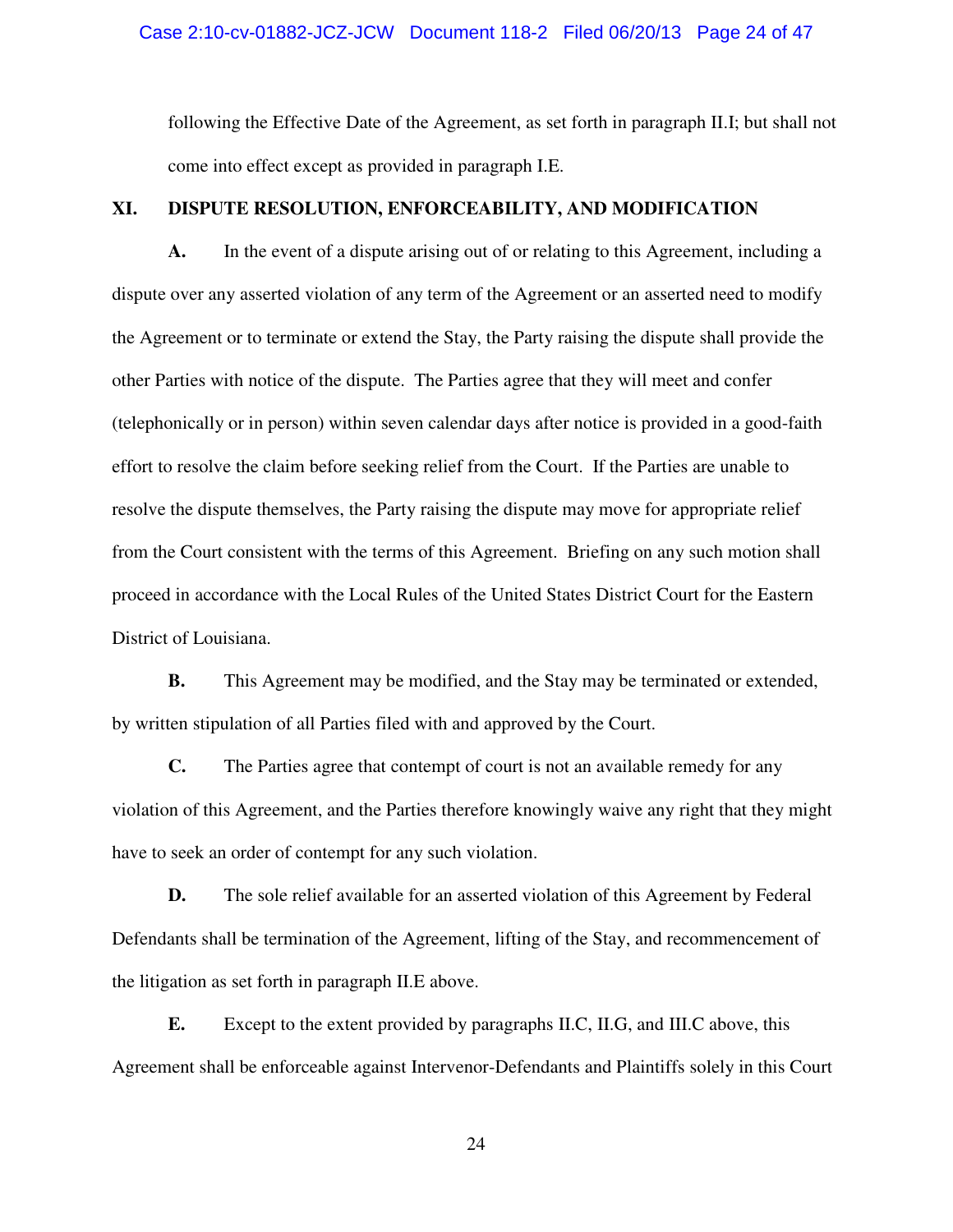#### Case 2:10-cv-01882-JCZ-JCW Document 118-2 Filed 06/20/13 Page 25 of 47

through an action for breach of contract under federal contract law, and remedies shall be limited to injunctive relief, including but not limited to specific performance.

#### **XII. ADDITIONAL PROVISIONS**

**A.** During the pendency of the Stay, the Parties agree to meet (in person or by telephone) every four months to discuss the status of BOEM's MMPA Application and the associated NEPA and ESA processes.

**B.** The Parties agree that the Agreement does not represent an admission by any Party to any fact, claim, or defense concerning any issue in this case; has no precedential value; shall not be used as evidence in any litigation or administrative proceeding except as necessary to enforce its terms; and does not constitute an admission as to the validity or sufficiency of any of the proposed mitigation measures in a court of law or in any future settlement negotiations.

**C.** No Party concedes by entering into this Agreement that any of the application, permit, or reporting requirements described above are legally required or would yield measurable biological benefits over the long term, or that such requirements are sufficient to achieve legal compliance or reduce biological risk over the long term.

**D.** By entering into this Agreement, Federal Defendants do not concede or imply that any of the application, permit, or reporting requirements described above will or should ultimately be selected as the preferred alternative in any NEPA analysis or that any of the measures should be incorporated by NMFS into any MMPA authorization or ESA biological opinion or concurrence letter.

**E.** The Agreement does not modify or limit the discretion afforded to Federal Defendants under any statute or principles of administrative law, or constitute a commitment or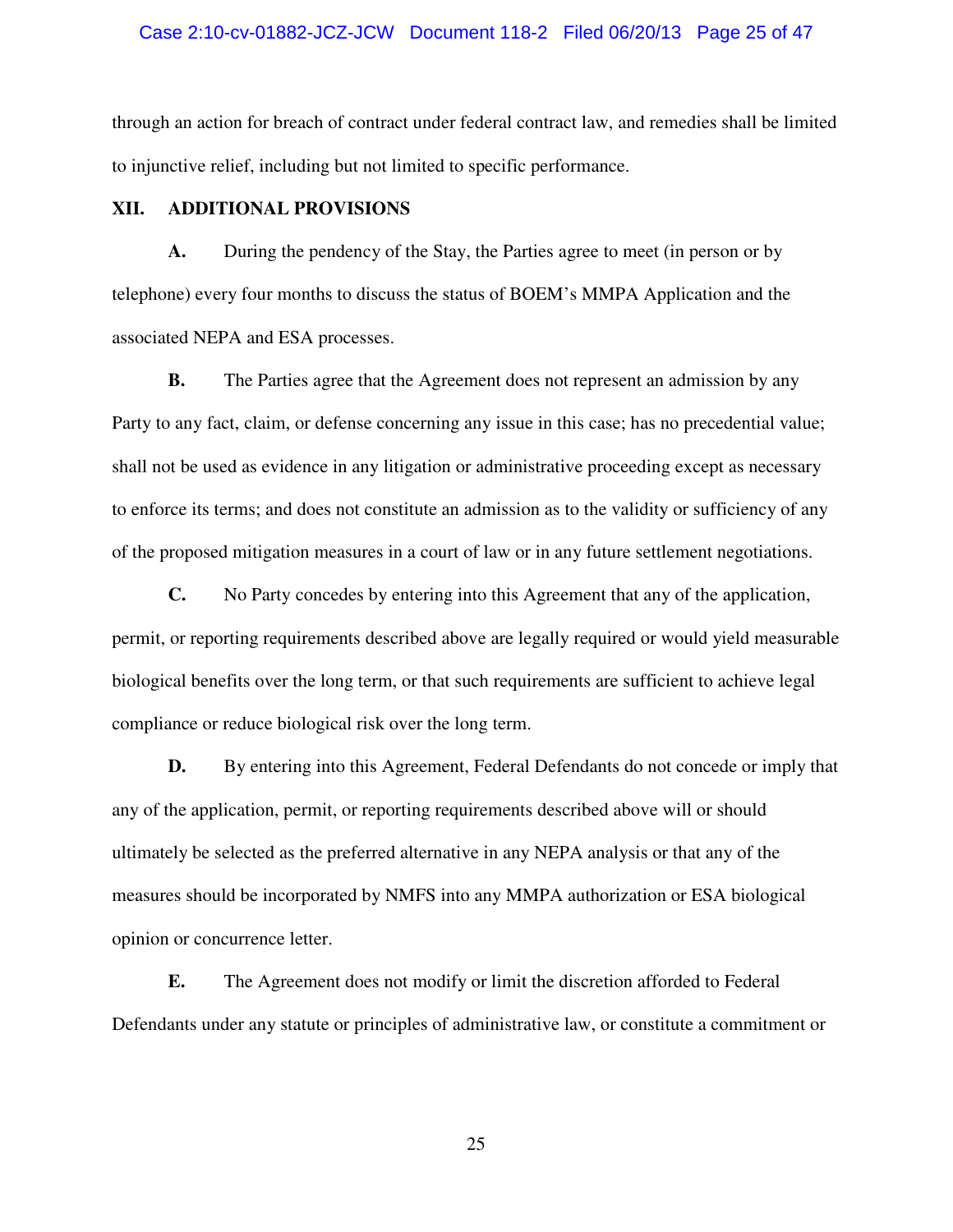#### Case 2:10-cv-01882-JCZ-JCW Document 118-2 Filed 06/20/13 Page 26 of 47

requirement that the United States is obligated to pay funds in contravention of the Anti-Deficiency Act, 31 U.S.C. § 1341, or any other provision of law.

**F.** No provision of this Agreement shall be interpreted as, or constitute, a commitment or requirement that Federal Defendants take action in contravention of the NEPA, the MMPA, the ESA, the Administrative Procedure Act, or any other law or regulation, either substantive or procedural.

**G.** In the event Plaintiffs file a notice of dismissal pursuant to Section III.A above, Plaintiffs shall be entitled to an award of attorney fees and costs against Federal Defendants in the amount of \$160,000. Plaintiffs will furnish Federal Defendants with the information necessary to effectuate this payment within seven days of the filing of the notice of dismissal. Federal Defendants agree to process the fee payment within 10 days of the receipt of the necessary information from Plaintiffs or the filing of the notice of dismissal, whichever is later. Plaintiffs agree to accept payment of \$160,000 in full satisfaction of any and all claims for attorneys' fees and costs of litigation to which Plaintiffs may be entitled under any statute or on any common law basis with respect to the above-captioned litigation, through and including the date of the filing of the notice of dismissal. By agreeing to pay fees in the circumstances set forth in this paragraph, Federal Defendants do not waive any right to contest fees claimed by Plaintiffs, or its counsel, including the hourly rate, in any future litigation or continuation of the present action as set forth in paragraph H below. Furthermore, the agreement in this paragraph regarding attorneys' fees and costs has no precedential value and shall not be used as evidence in any other attorneys' fees litigation or in any continuation of the present action as set forth in paragraph H below.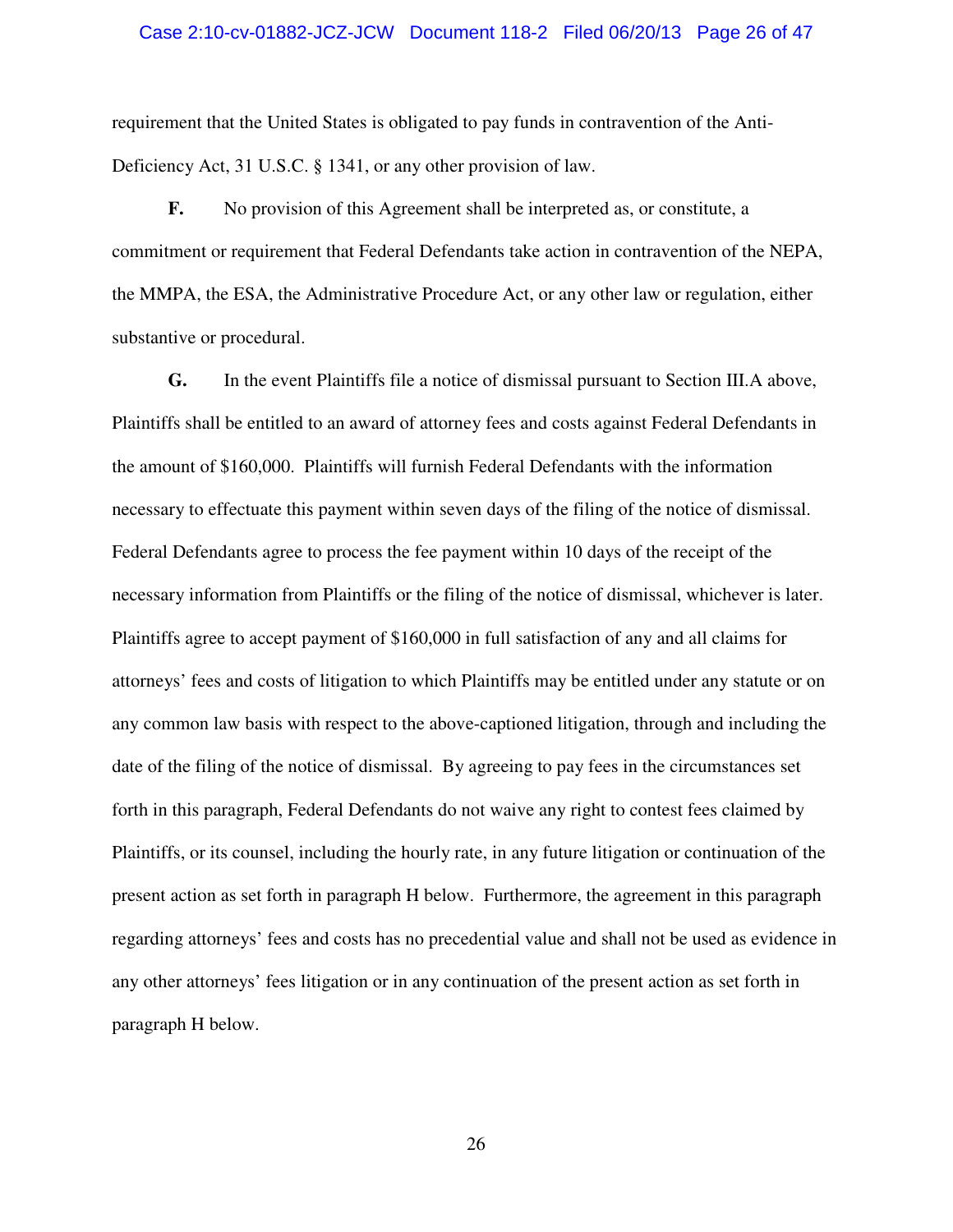#### Case 2:10-cv-01882-JCZ-JCW Document 118-2 Filed 06/20/13 Page 27 of 47

H. Should the Stay terminate for any reason other than as a result of Final Action in the form of NMFS's issuance of MMPA take authorization in response to BOEM's Application, Plaintiffs reserve the right to seek attorneys' fees and costs pursuant to the Equal Access to Justice Act ("EAJA"), 28 U. S. C. § 2412(d). Federal Defendants reserve any and all defenses they may have to any such request or petition for fees pursuant to the EAJA or any other statute or common law.

I. It is expressly understood and agreed that this Agreement has been freely and voluntarily entered into by the Parties. Each Party represents and acknowledges that, in executing this Agreement, it is not relying on, nor has it relied on, any representation or statement made by any of the other Parties, their agents, or attorneys with regard to the subject matter, basis, or effect of this Agreement. Each Party represents and acknowledges that no agreements or understandings exist among them relating to the subject matter of this Agreement, other than those set forth in this Agreement.

J. It is hereby expressly understood and agreed that this Agreement was jointly drafted by the Parties. Accordingly, the Parties hereby agree that any and all rules of construction to the effect that ambiguity is construed against the drafting party shall be inapplicable in any dispute concerning the terms, meaning, or interpretation of this Agreement.

K. The undersigned representatives of each party certify that they are fully authorized by the party or parties they represent to consent to enter into this Agreement. Signed this  $\bigcup_{\alpha=0}^{p+h}$  day of  $\bigcup_{\alpha=0}^{p+h}$  2013.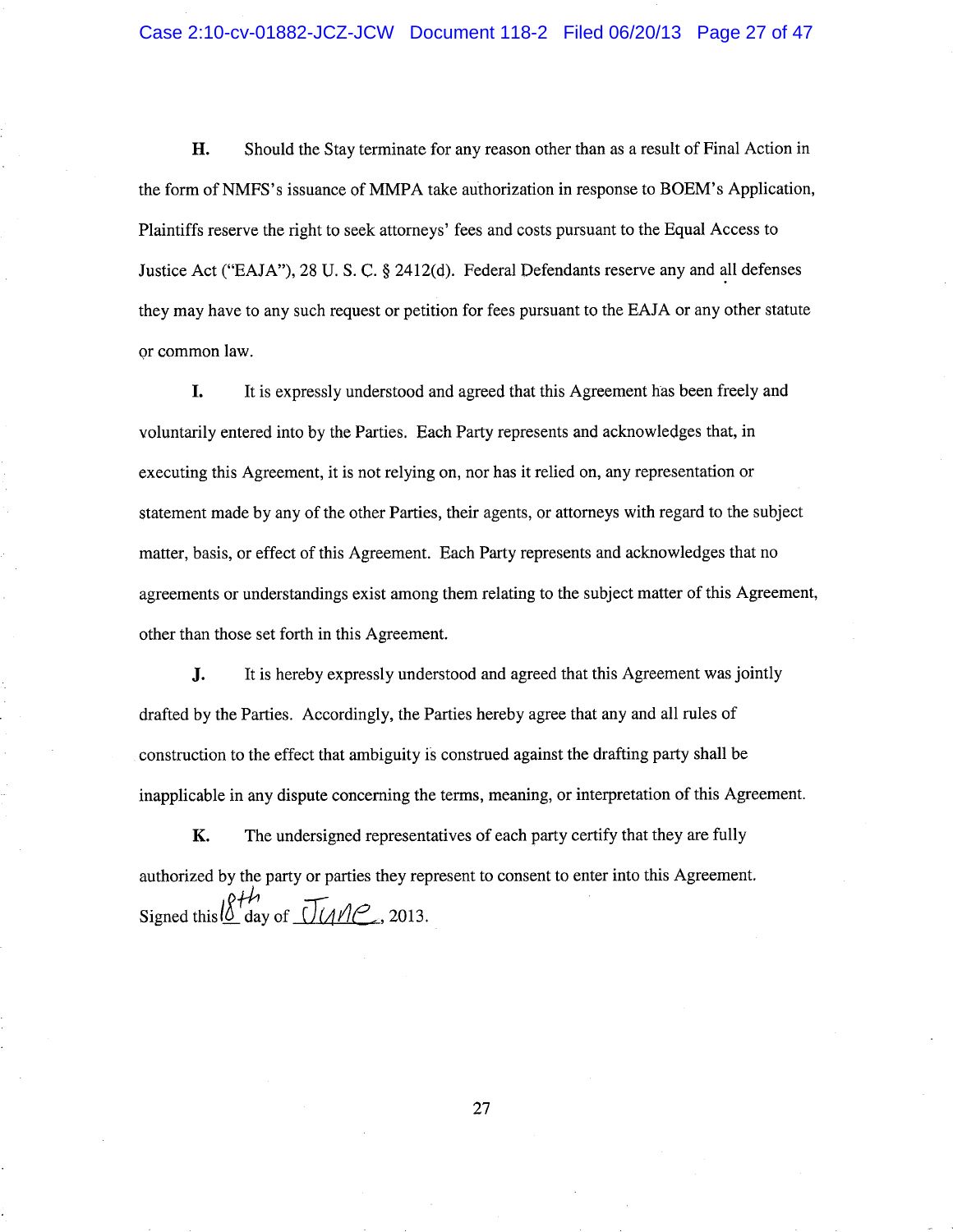Natural Resources Defense Council, Inc

by:

Center for Biological Diversity, Inc.

by:  $\qquad \qquad$ 

Gulf Restoration Network, Inc.

by:

Sierra Club, Inc.

by:  $\frac{y}{1 + y}$ 

Federal Defendants S.M.R. Jewell, Secretary of the U.S. Department of the Interior; the Bureau of Ocean Energy Management; and Tommy Beaudreau, Director, Bureau of Ocean Energy Management BOEM

By: JGNACIA S. MORENO ROBERT 6. DREHER Acting Assistant Attorney General

it<sub>,</sub> 1 NbSt

KEVIN W. McARDLE, Trial Attorney United States Department of Justice Environment & Natural Resources Division Wildlife & Marine Resources Section Benjamin Franklin Station, P.O. Box 7611 Washington, D.C. 20044-7611 Tele: (202) 305-0219/Fax: (202) 305-0275 kevin.mcardle@usdoj.gov

Kevin.McArdle@usdoj.gov<br>*(Lyako Sato/* by Rim W. Ml

AYAKO SATO, Trial Attorney U.S. Department of Justice Environment & Natural Resources Division Natural Resources Section Ben Franklin Station, P.O. Box 7611 Washington, D.C. 20044 Telephone: (202) 305-0239 ayako.sato@usdoj.gov

Attorneys for Federal Defendants

American Petroleum Institute

by:

International Association of Geophysical **Contractors** 

by: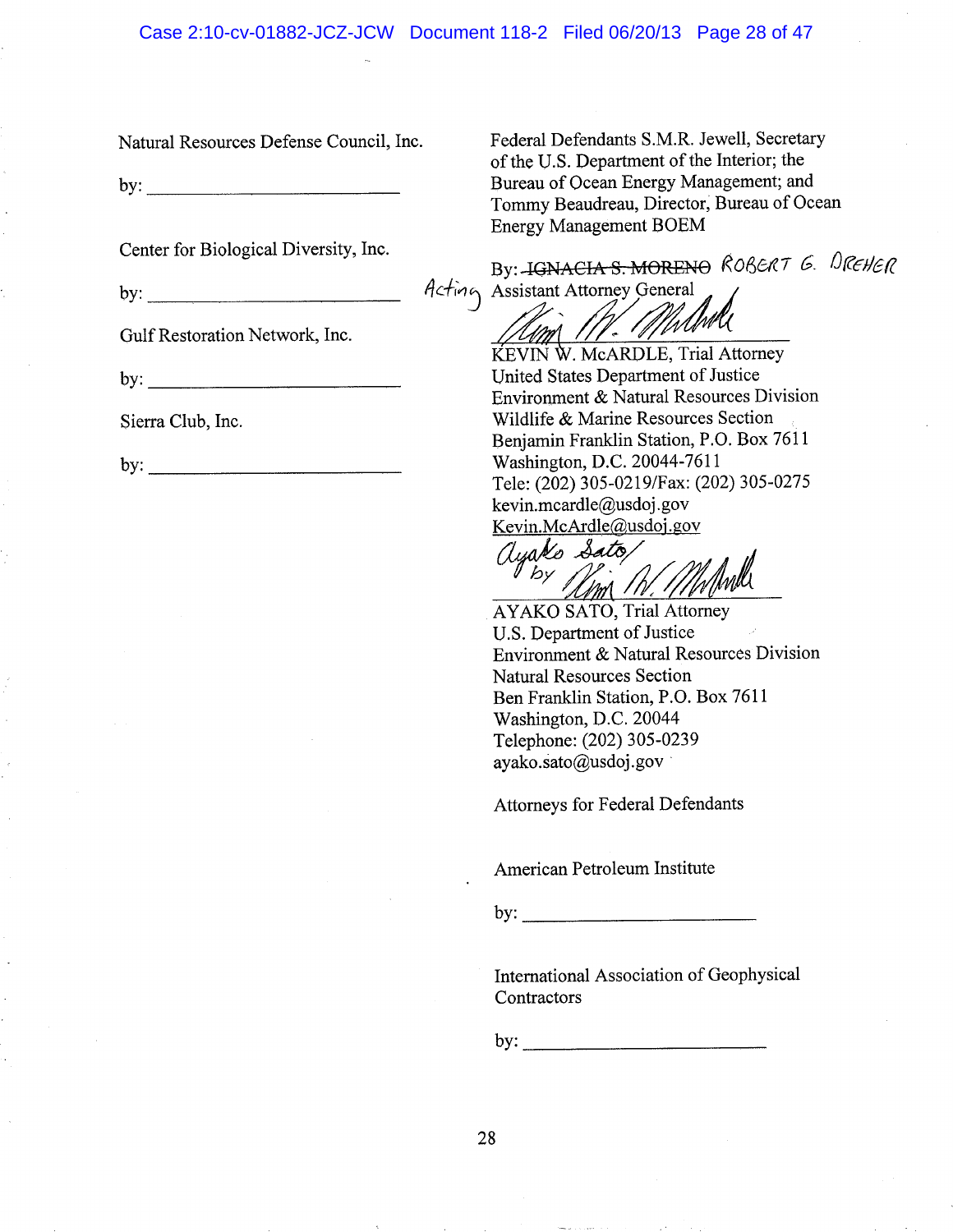Natural Resources Defense Council, Inc.

by:  $\underbrace{\text{MacLO}}$ 

Center for Biological Diversity, Inc.

by: \_\_\_\_\_\_\_\_\_\_\_\_\_\_\_\_\_\_\_\_\_\_\_\_\_\_\_

Gulf Restoration Network, Inc.

 $\mathbf{b}$ y:

Sierra Club, Inc.

by: \_\_\_\_\_\_\_\_\_\_\_\_\_\_\_\_\_\_\_\_\_\_\_\_\_\_\_

Federal Defendants S.M.R. Jewell, Secretary of the U.S. Department of the Interior; the Bureau of Ocean Energy Management; and Tommy Beaudreau, Director, Bureau of Ocean Energy Management BOEM

By: IGNACIA S. MORENO Assistant Attorney General

\_\_\_\_\_\_\_\_\_\_\_\_\_\_\_\_\_\_\_\_\_\_\_\_\_\_\_\_\_\_\_\_ KEVIN W. McARDLE, Trial Attorney United States Department of Justice Environment & Natural Resources Division Wildlife & Marine Resources Section Benjamin Franklin Station, P.O. Box 7611 Washington, D.C. 20044-7611 Tele: (202) 305-0219/Fax: (202) 305-0275 kevin.mcardle@usdoj.gov Kevin.McArdle@usdoj.gov

AYAKO SATO, Trial Attorney U.S. Department of Justice Environment & Natural Resources Division Natural Resources Section Ben Franklin Station, P.O. Box 7611 Washington, D.C. 20044 Telephone: (202) 305-0239 ayako.sato@usdoj.gov

\_\_\_\_\_\_\_\_\_\_\_\_\_\_\_\_\_\_\_\_\_\_\_\_\_\_\_\_\_\_\_

Attorneys for Federal Defendants

American Petroleum Institute

by: \_\_\_\_\_\_\_\_\_\_\_\_\_\_\_\_\_\_\_\_\_\_\_\_\_

International Association of Geophysical **Contractors** 

by: \_\_\_\_\_\_\_\_\_\_\_\_\_\_\_\_\_\_\_\_\_\_\_\_\_\_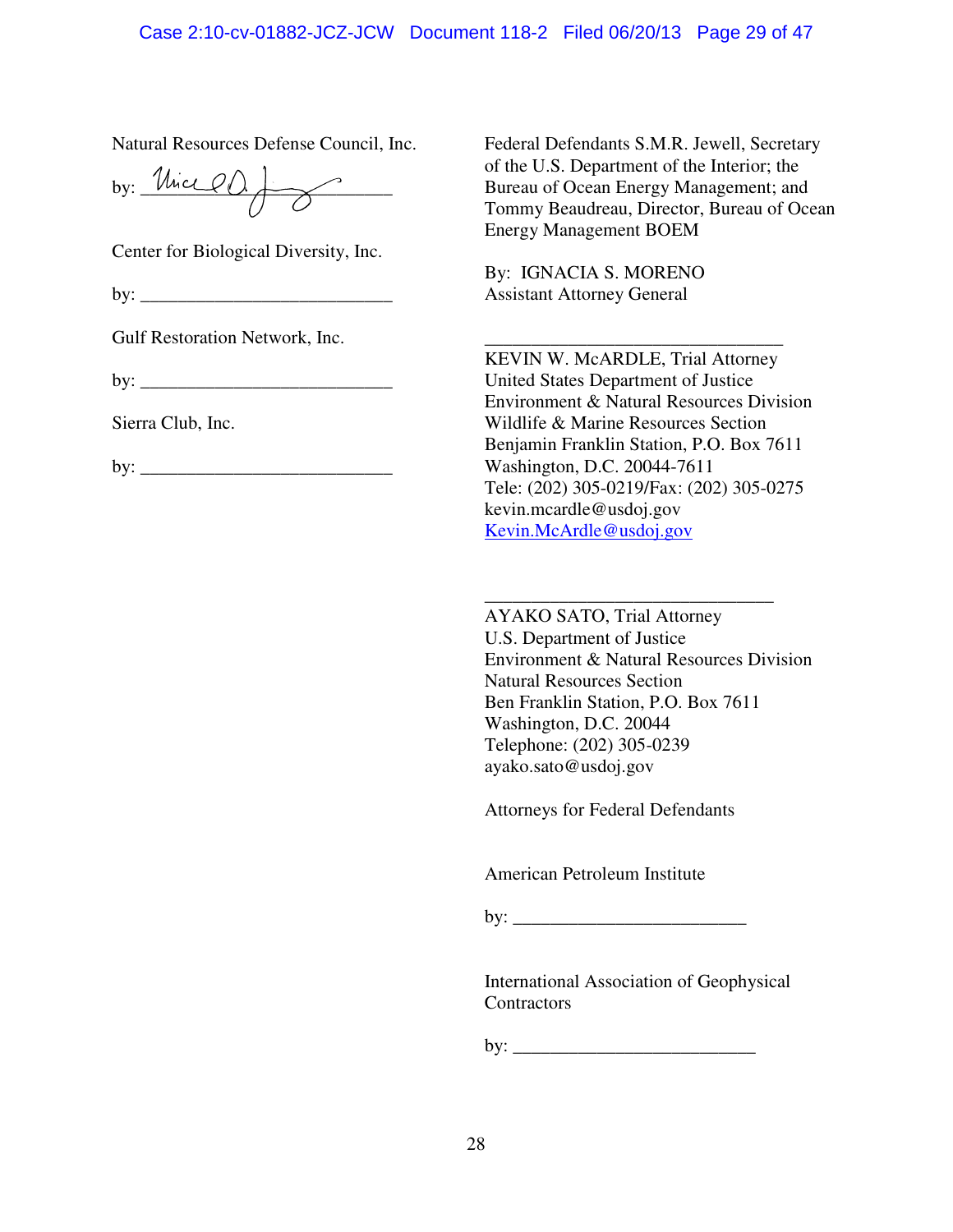## Case 2:10-cv-01882-JCZ-JCW Document 118-2 Filed 06/20/13 Page 30 of 47

Natural Resources Defense Council, Inc.

by:  $\qquad \qquad$ 

Center for Biological Diversity, Inc.

 $\mathbf{b} \mathbf{y}$ :

Gulf Restoration Network, Inc.

by:  $\qquad \qquad$ 

Sierra Club. Inc.  $hv:$ 

Federal Defendants S.M.R. Jewell, Secretary of the U.S. Department of the Interior; the Bureau of Ocean Energy Management; and Tommy Beaudreau, Director, Bureau of Ocean **Energy Management BOEM** 

By: IGNACIA S. MORENO **Assistant Attorney General** 

KEVIN W. McARDLE, Trial Attorney United States Department of Justice Environment & Natural Resources Division Wildlife & Marine Resources Section Benjamin Franklin Station, P.O. Box 7611 Washington, D.C. 20044-7611 Tele: (202) 305-0219/Fax: (202) 305-0275 kevin.mcardle@usdoj.gov Kevin.McArdle@usdoj.gov

**AYAKO SATO, Trial Attorney** U.S. Department of Justice Environment & Natural Resources Division **Natural Resources Section** Ben Franklin Station, P.O. Box 7611 Washington, D.C. 20044 Telephone: (202) 305-0239 ayako.sato@usdoj.gov

Attorneys for Federal Defendants

American Petroleum Institute

International Association of Geophysical Contractors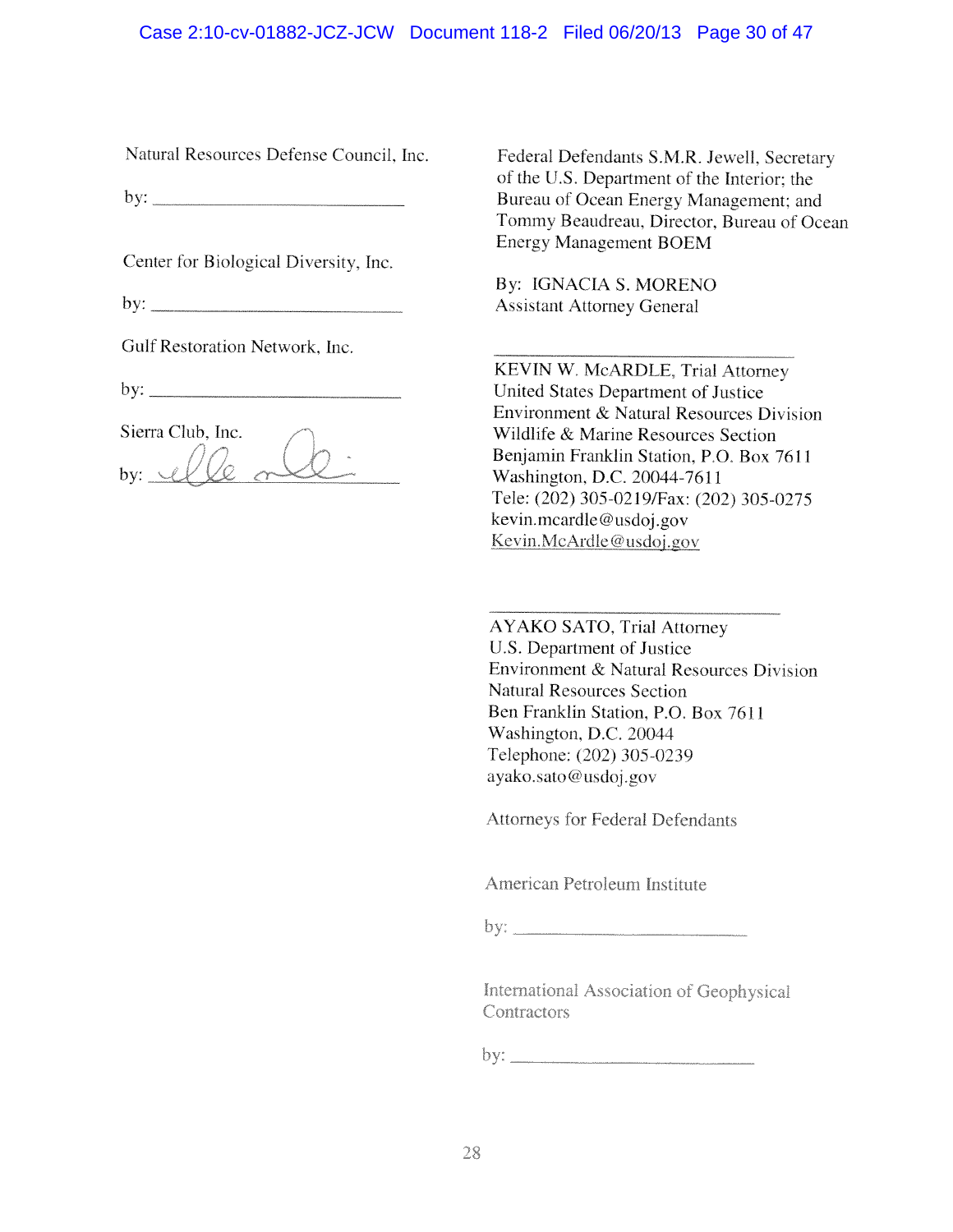Natural Resources Defense Council, Inc.

 $by:$ 

Center for Biological Diversity, Inc.

 $bv$ :

Gulf Restoration Network, Inc.

 $by:$ 

Sierra Club, Inc.

 $by:$ 

Federal Defendants S.M.R. Jewell, Secretary of the U.S. Department of the Interior; the Bureau of Ocean Energy Management; and Tommy Beaudreau, Director, Bureau of Ocean **Energy Management BOEM** 

By: IGNACIA S. MORENO **Assistant Attorney General** 

KEVIN W. McARDLE, Trial Attorney United States Department of Justice Environment & Natural Resources Division Wildlife & Marine Resources Section Benjamin Franklin Station, P.O. Box 7611 Washington, D.C. 20044-7611 Tele: (202) 305-0219/Fax: (202) 305-0275 kevin.mcardle@usdoj.gov Kevin.McArdle@usdoj.gov

**AYAKO SATO, Trial Attorney** U.S. Department of Justice Environment & Natural Resources Division Natural Resources Section Ben Franklin Station, P.O. Box 7611 Washington, D.C. 20044 Telephone: (202) 305-0239 ayako.sato@usdoj.gov

**Attorneys for Federal Defendants** 

American Petroleum Institute

 $by:$ 

International Association of Geophysical Contractors

 $by:$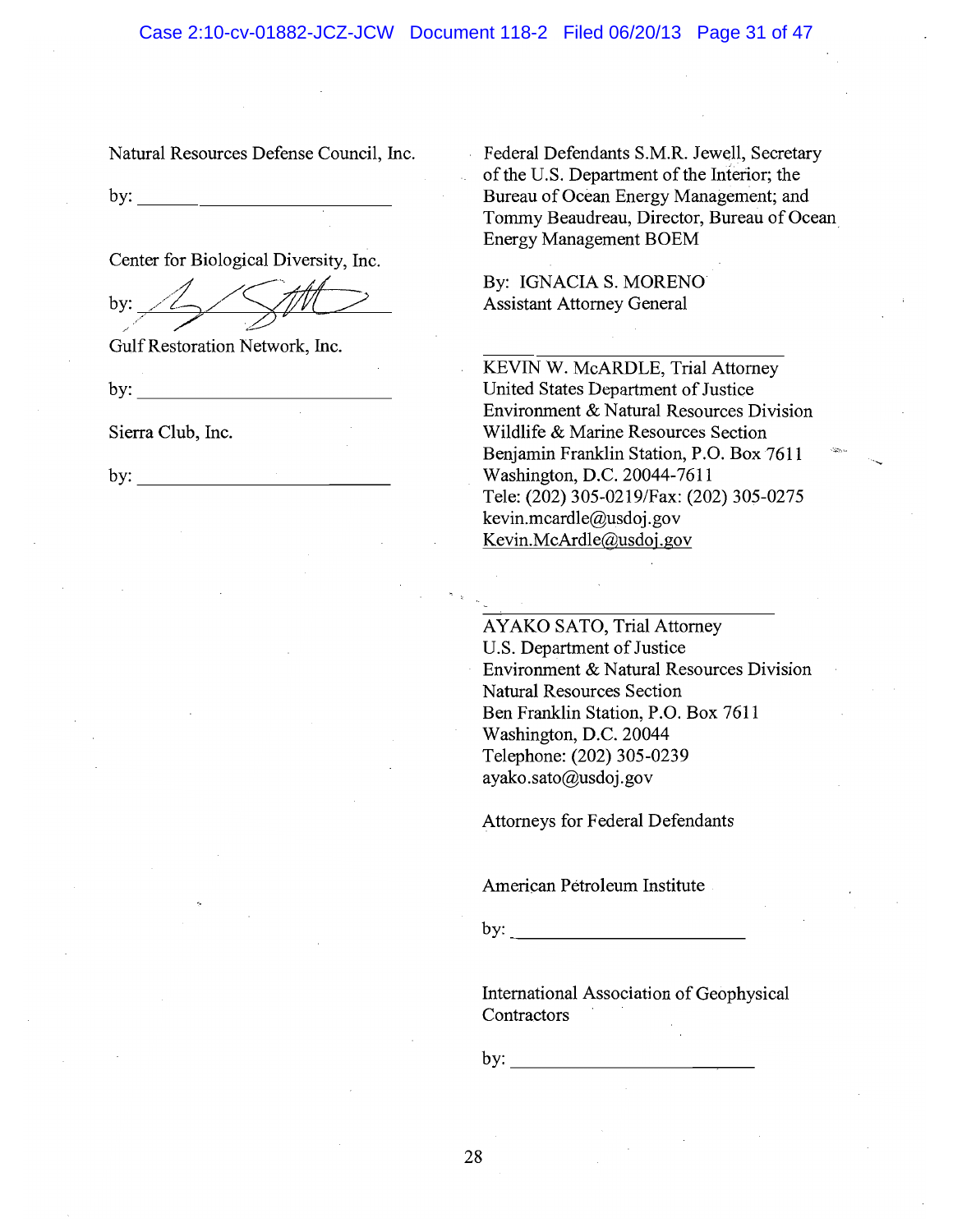Natural Resources Defense Council, Inc.

 $\mathbf{b}$ y:

Center for Biological Diversity, Inc.

 $by:$ 

Gulf Restoration Network, Inc.  $by:$ 

Sierra Club, Inc.

 $\mathbf{b}$ .

Federal Defendants S.M.R. Jewell, Secretary of the U.S. Department of the Interior; the Bureau of Ocean Energy Management; and Tommy Beaudreau, Director, Bureau of Ocean **Energy Management BOEM** 

By: IGNACIA S. MORENO **Assistant Attorney General** 

KEVIN W. McARDLE, Trial Attorney United States Department of Justice Environment & Natural Resources Division Wildlife & Marine Resources Section Benjamin Franklin Station, P.O. Box 7611 Washington, D.C. 20044-7611 Tele: (202) 305-0219/Fax: (202) 305-0275 kevin.mcardle@usdoj.gov Kevin.McArdle@usdoj.gov

**AYAKO SATO, Trial Attorney** U.S. Department of Justice Environment & Natural Resources Division Natural Resources Section Ben Franklin Station, P.O. Box 7611 Washington, D.C. 20044 Telephone: (202) 305-0239 ayako.sato@usdoj.gov

**Attorneys for Federal Defendants** 

**American Petroleum Institute** 

 $\mathbf{b}$ y:

International Association of Geophysical Contractors

by:  $\qquad \qquad$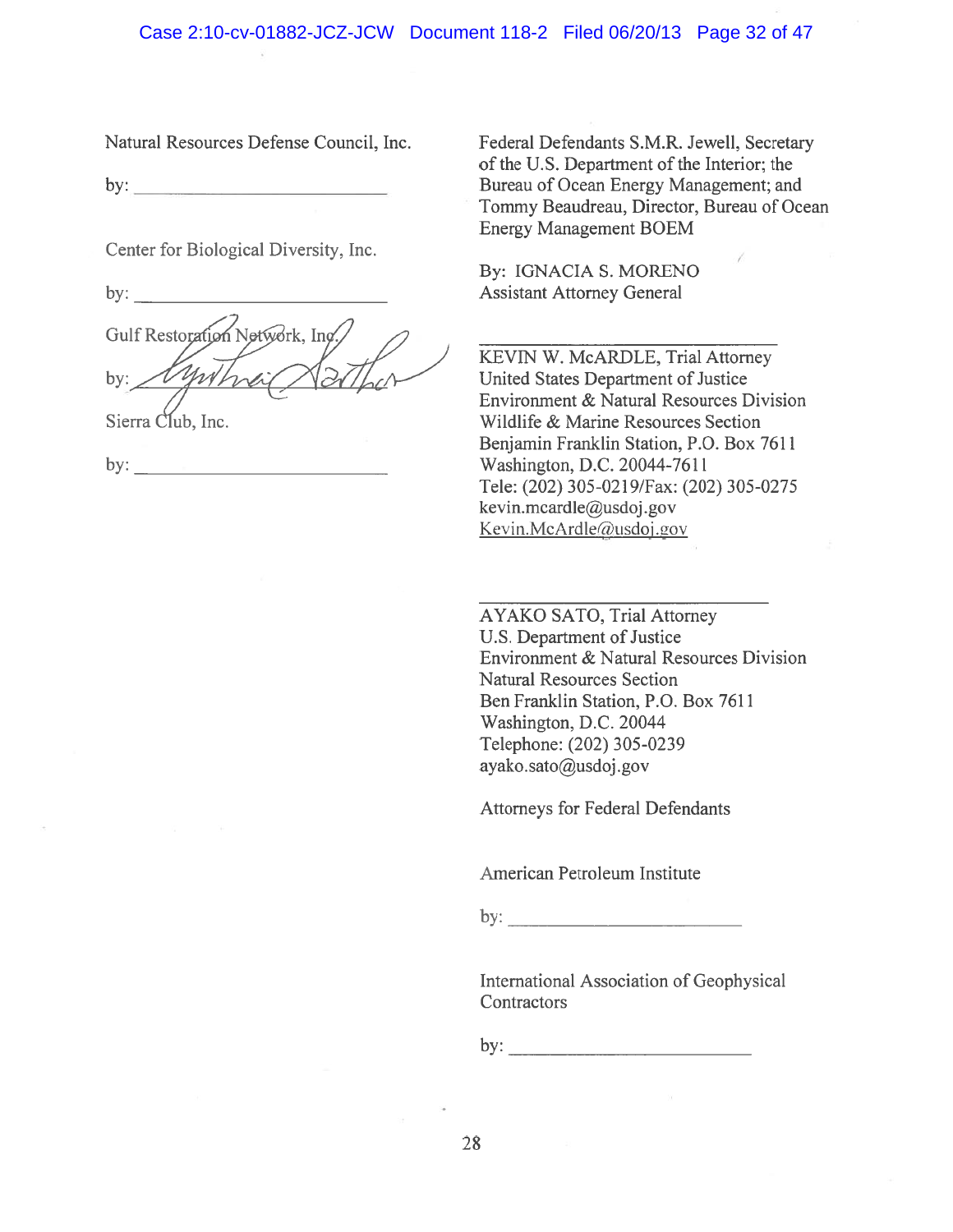## Case 2:10-cv-01882-JCZ-JCW Document 118-2 Filed 06/20/13 Page 33 of 47

Natural Resources Defense Council, Inc.

Center for Biological Diversity, Inc.

Gulf Restoration Network, Inc.

 $\mathbf{b}$ y:

Sierra Club, Inc.

Federal Defendants S.M.R. Jewell, Secretary of the U.S. Department of the Interior; the Bureau of Ocean Energy Management; and Tommy Beaudreau, Director, Bureau of Ocean **Energy Management BOEM** 

By: IGNACIA S. MORENO **Assistant Attorney General** 

KEVIN W. McARDLE, Trial Attorney United States Department of Justice Environment & Natural Resources Division Wildlife & Marine Resources Section Benjamin Franklin Station, P.O. Box 7611 Washington, D.C. 20044-7611 Tele: (202) 305-0219/Fax: (202) 305-0275 kevin.mcardle@usdoj.gov Kevin.McArdle@usdoj.gov

**AYAKO SATO, Trial Attorney** U.S. Department of Justice Environment & Natural Resources Division **Natural Resources Section** Ben Franklin Station, P.O. Box 7611 Washington, D.C. 20044 Telephone: (202) 305-0239  $avako.sato@usdoj.gov$ 

**Attorneys for Federal Defendants** 

American Petroleum Institute āıh Duard

International Association of Geophysical Contractors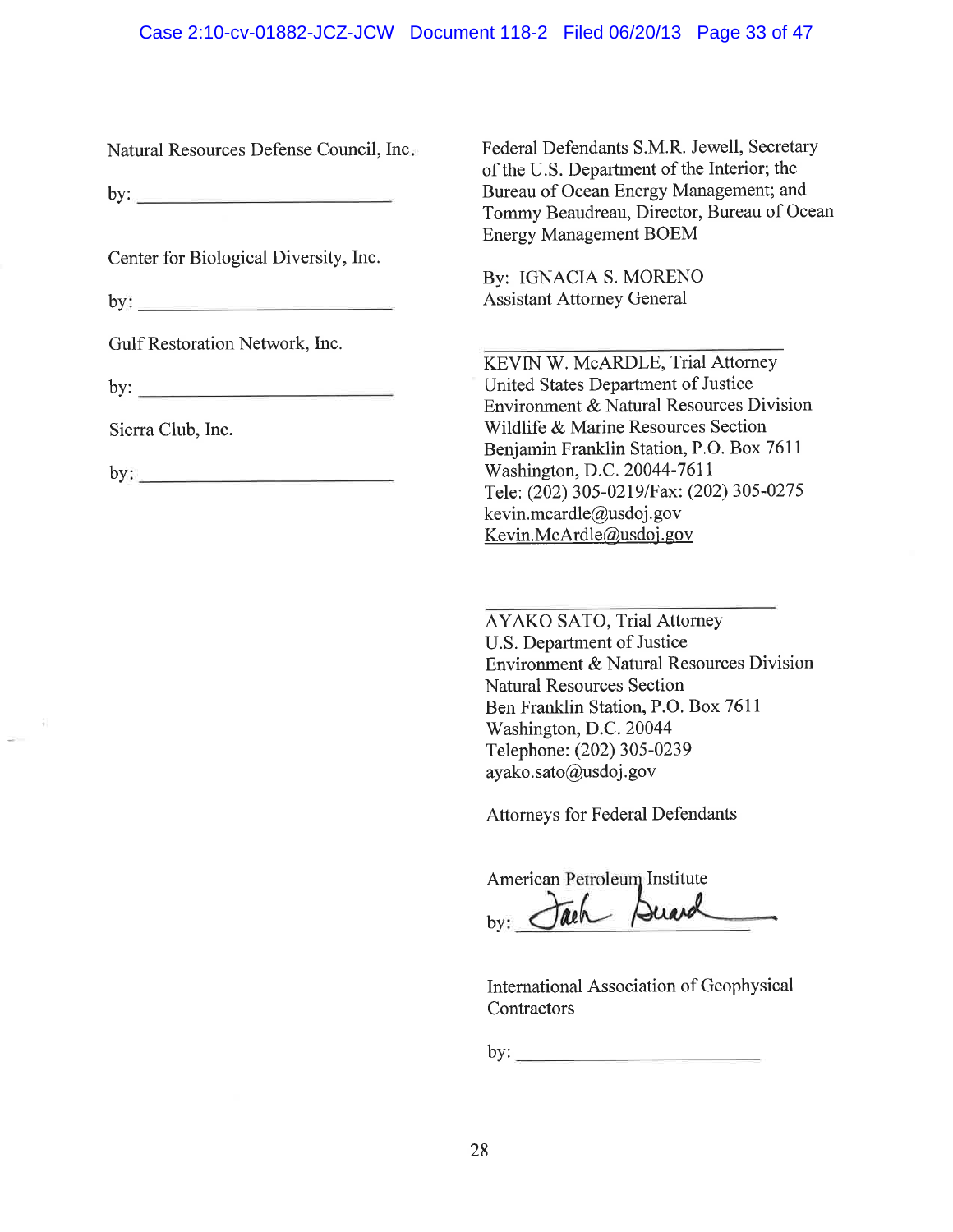Natural Resources Defense Council, Inc.

by:  $\qquad \qquad$ 

Center for Biological Diversity, Inc.

 $\mathbf{b}$ y:

Gulf Restoration Network, Inc.

by:  $\qquad \qquad$ 

 $\mathcal{U}$ 

Sierra Club, Inc.

Federal Defendants S.M.R. Jewell, Secretary of the U.S. Department of the Interior; the Bureau of Ocean Energy Management; and Tommy Beaudreau, Director, Bureau of Ocean **Energy Management BOEM** 

By: IGNACIA S. MORENO **Assistant Attorney General** 

KEVIN W. McARDLE, Trial Attorney United States Department of Justice Environment & Natural Resources Division Wildlife & Marine Resources Section Benjamin Franklin Station, P.O. Box 7611 Washington, D.C. 20044-7611 Tele: (202) 305-0219/Fax: (202) 305-0275 kevin.mcardle@usdoj.gov Kevin.McArdle@usdoj.gov

**AYAKO SATO, Trial Attorney** U.S. Department of Justice Environment & Natural Resources Division Natural Resources Section Ben Franklin Station, P.O. Box 7611 Washington, D.C. 20044 Telephone: (202) 305-0239 ayako.sato@usdoj.gov

Attorneys for Federal Defendants

American Petroleum Institute

by:  $\qquad \qquad$ 

International Association of Geophysical Contractors

 $by:$ 

 $\langle \hat{\mathbf{e}}_i \rangle$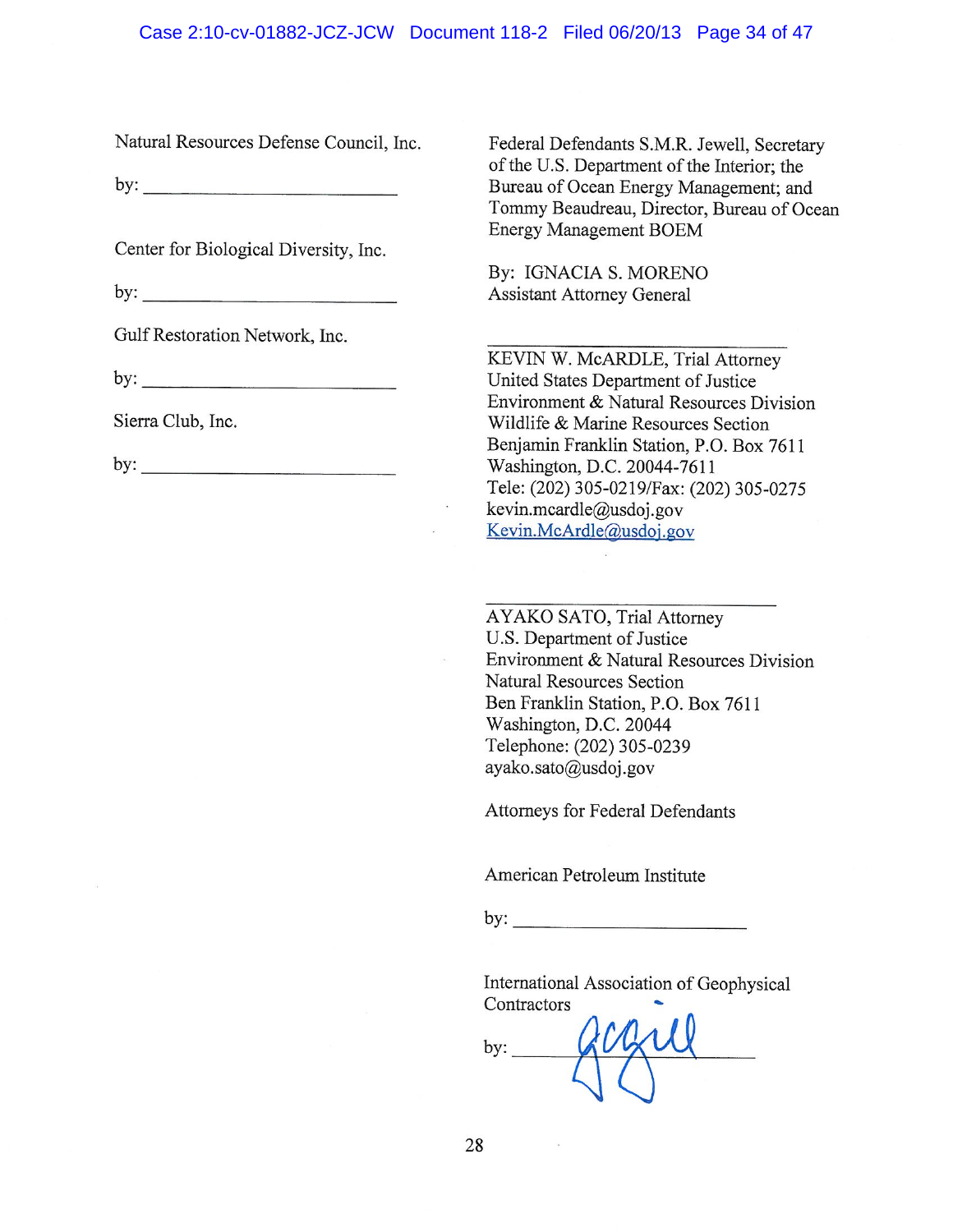Case 2:10-cv-01882-JCZ-JCW Document 118-2 Filed 06/20/13 Page 35 of 47

| Independent Petroleum Association of America |
|----------------------------------------------|
|                                              |
|                                              |

U.S. **Oil** & Gas Association

by:  $\Box$ 

Chevron U.S.A., Inc.

by:  $\overline{\phantom{a}}$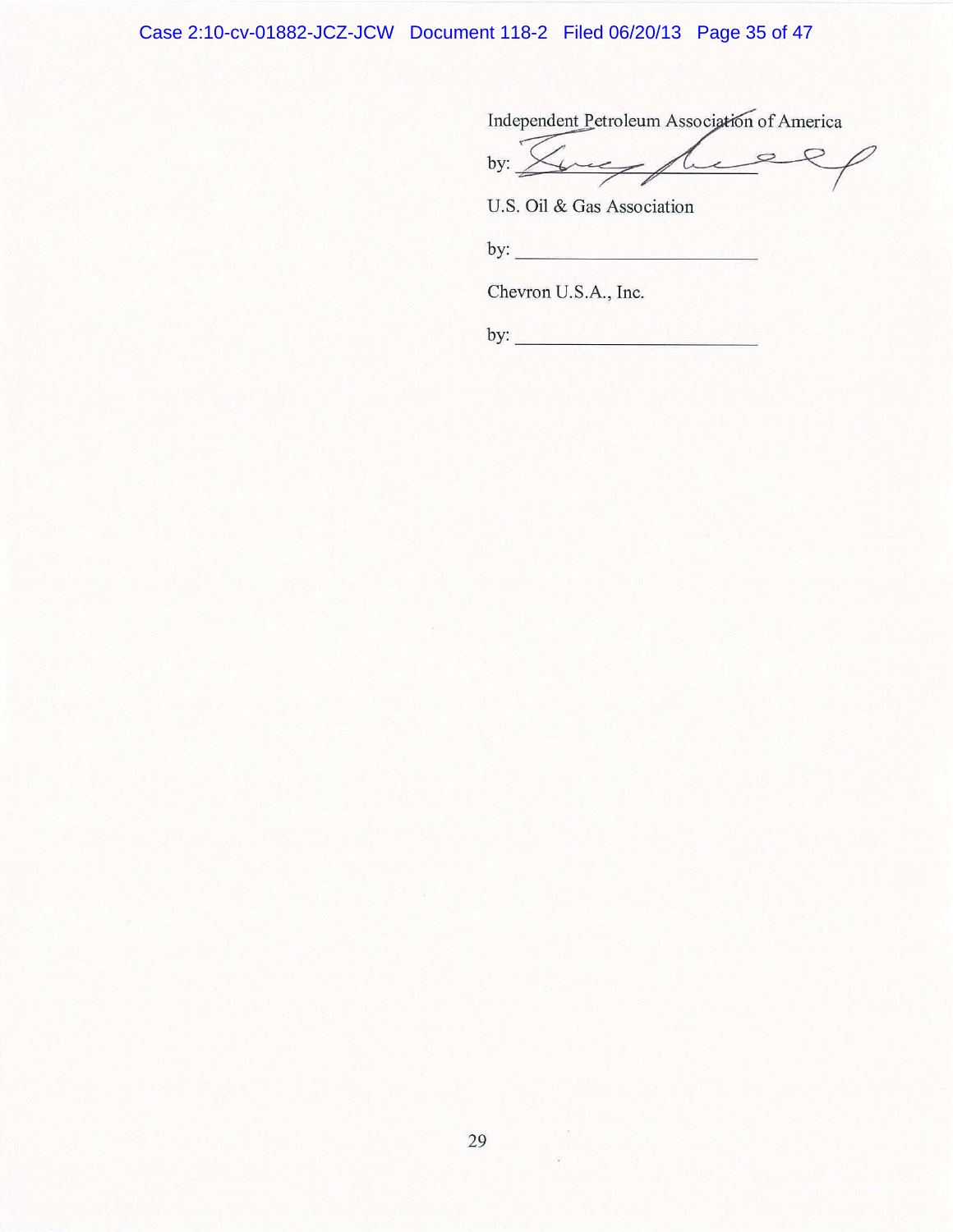$\overline{\phantom{a}}$ 

# Independent Petroleum Association of America

by: \_\_\_\_\_\_\_\_\_\_\_\_\_\_\_\_\_\_\_\_\_\_\_\_\_\_

U.S. Oil & Gas Association

 $b$ y: Albert Modia

Chevron U.S.A., Inc.

by: \_\_\_\_\_\_\_\_\_\_\_\_\_\_\_\_\_\_\_\_\_\_\_\_\_\_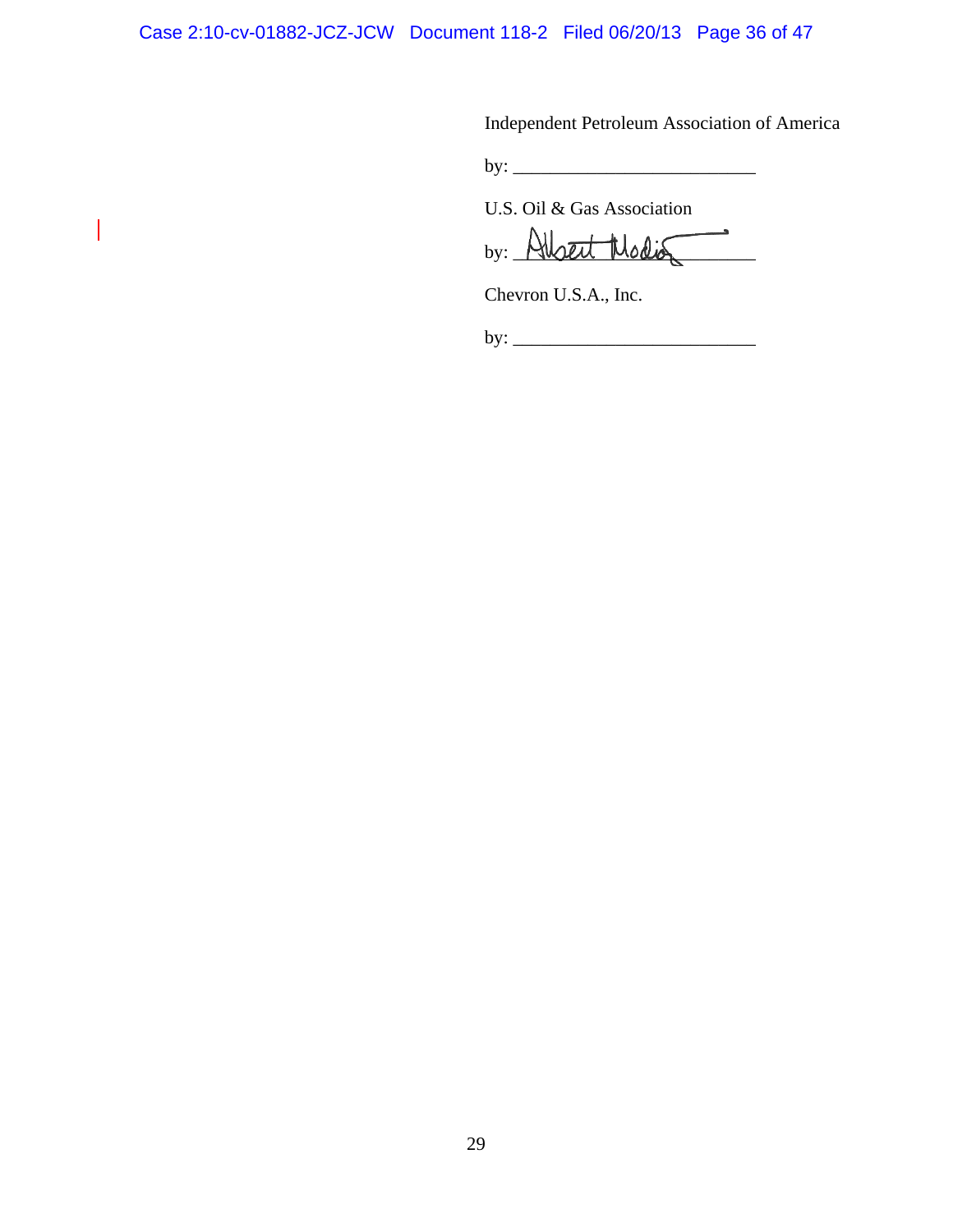# Independent Petroleum Association of America

by:  $\qquad \qquad$ 

U.S. Oil & Gas Association

by:  $\qquad \qquad$ 

Chevron U.S.A. Inc. by:

Frank G. Soler, Assistant Secretary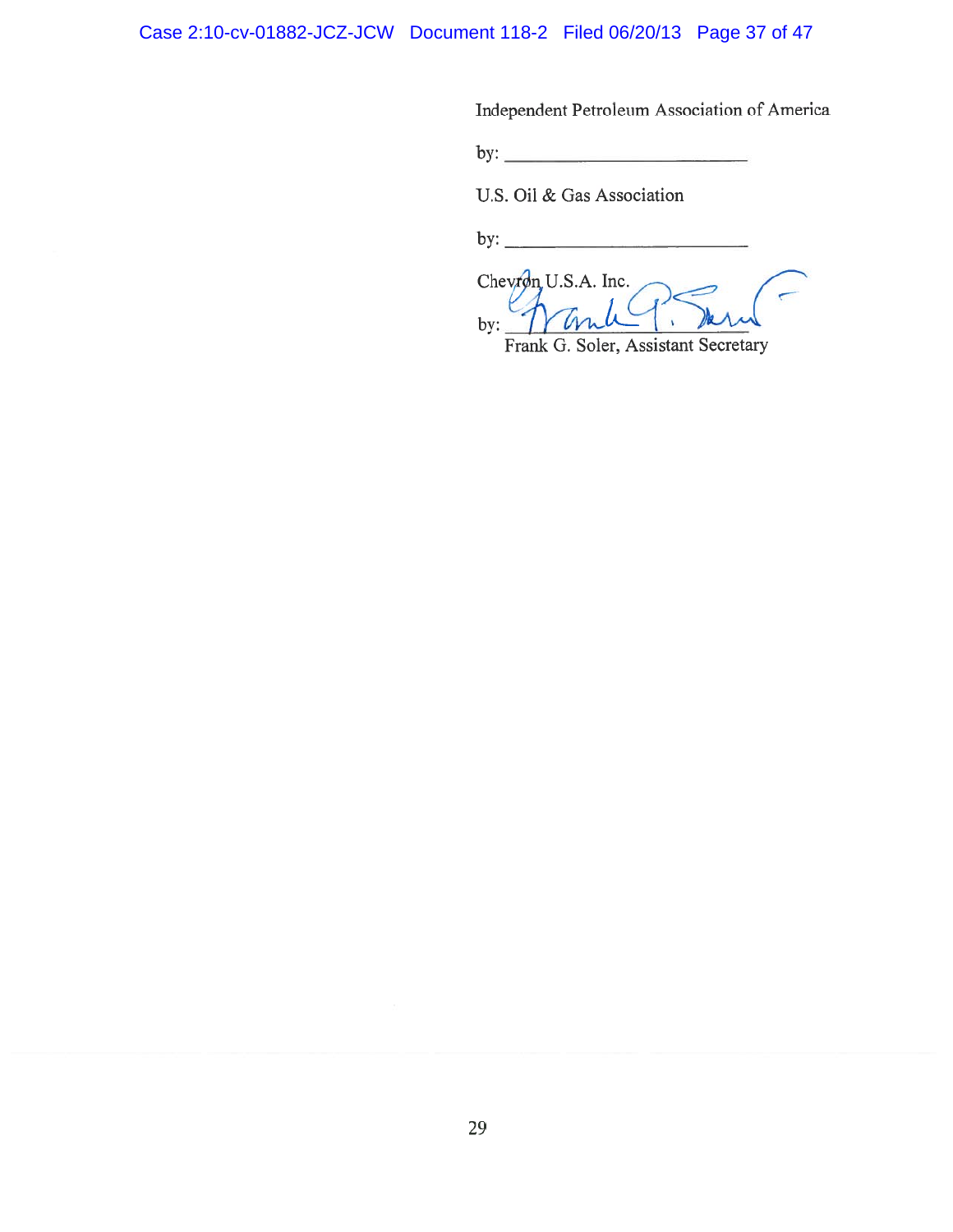Case 2:10-cv-01882-JCZ-JCW Document 118-2 Filed 06/20/13 Page 38 of 47

**Exhibit 1**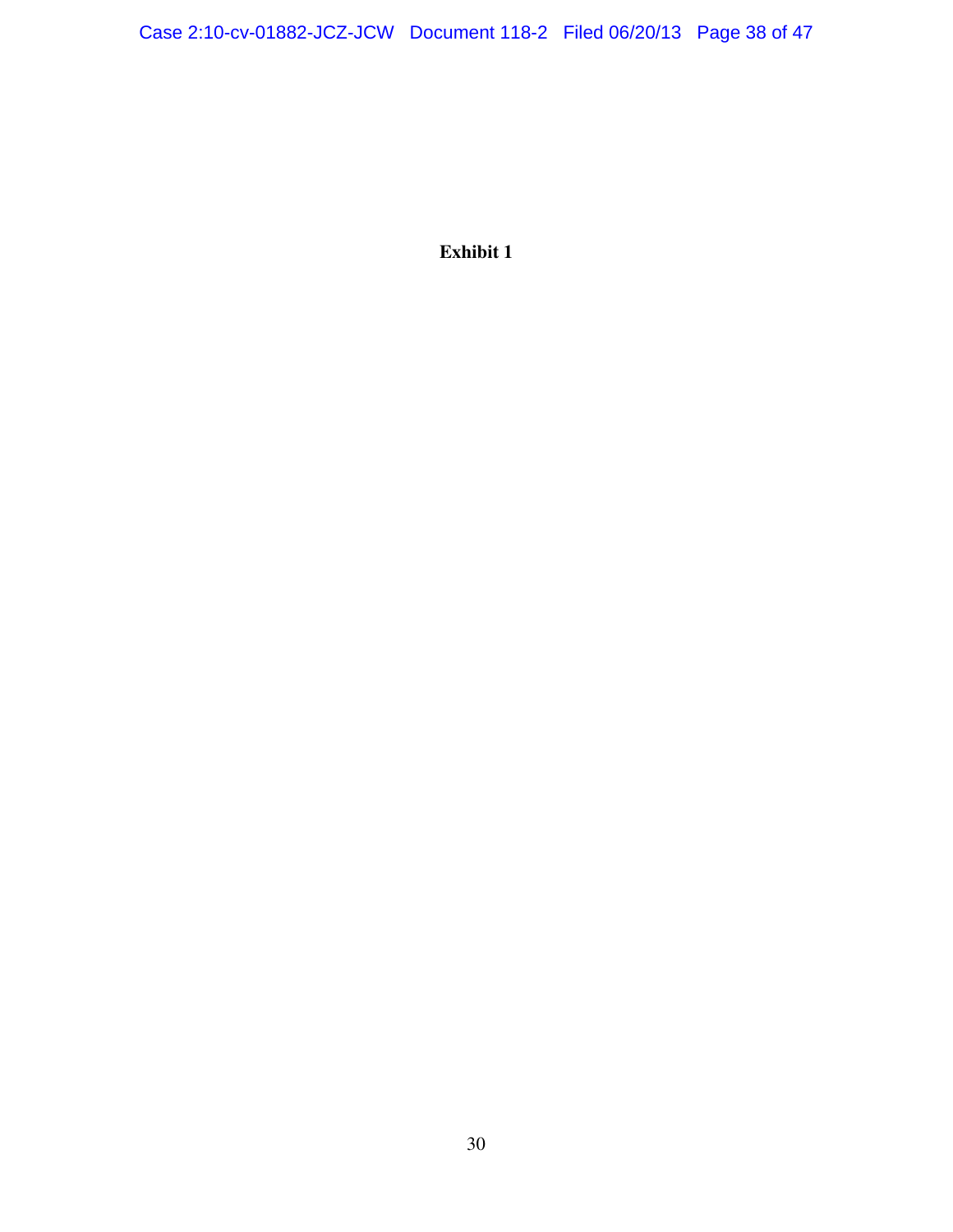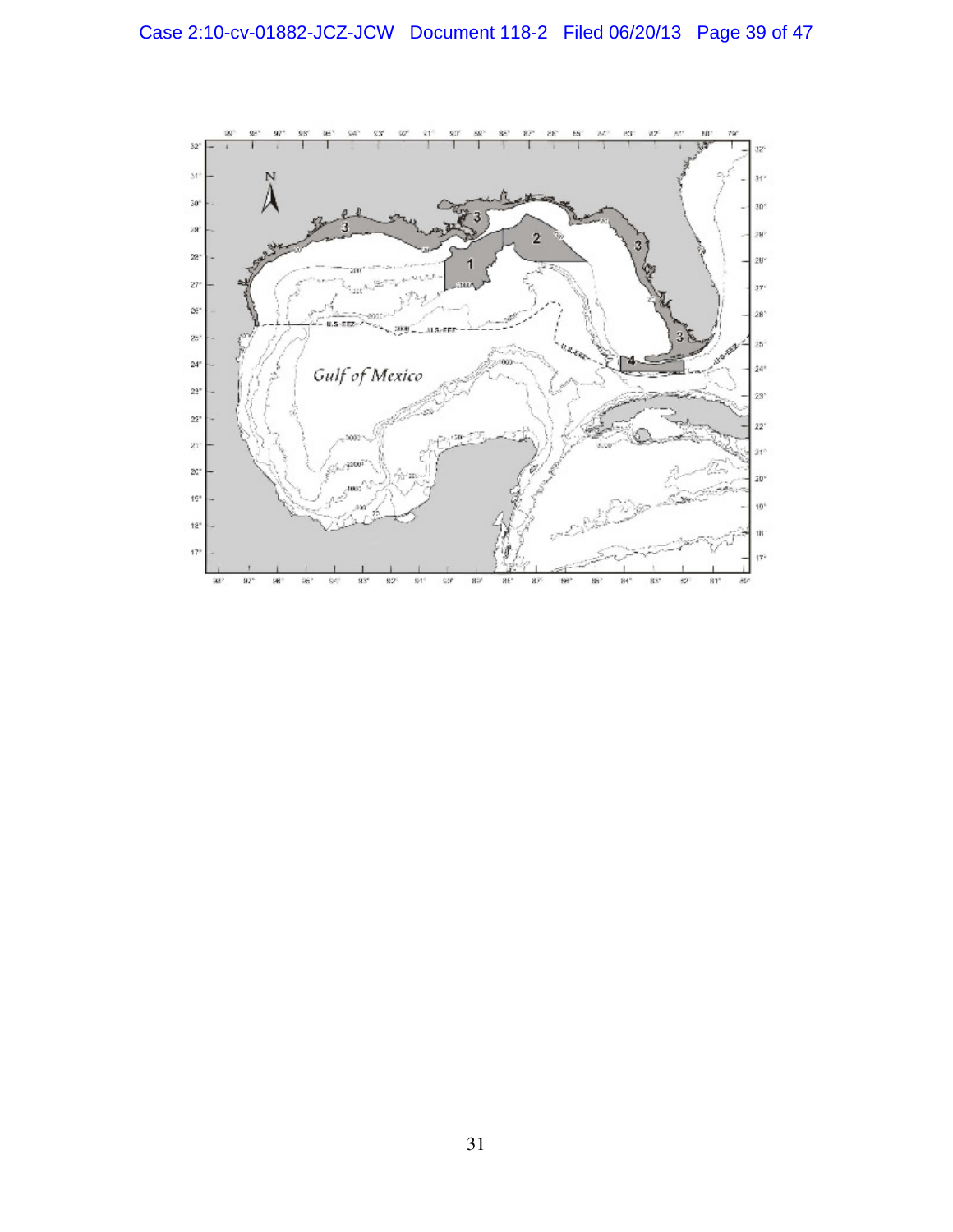# **Exhibit 2**

# **IN THE UNITED STATES DISTRICT COURT FOR THE EASTERN DISTRICT OF LOUISIANA**

| <b>NATURAL RESOURCES DEFENSE COUNCIL</b>      |                                  |
|-----------------------------------------------|----------------------------------|
| INC., et al.,                                 |                                  |
| Plaintiffs,                                   |                                  |
|                                               |                                  |
| v.                                            | <b>CIVIL ACTION NO. 2:10-cv-</b> |
| S.M.R. JEWELL, Secretary of the Department of | 01882                            |
| the Interior, et al.,                         |                                  |
|                                               | <b>SECTION</b> "A"               |
| Defendants.                                   |                                  |
|                                               | <b>JUDGE JAY C. ZAINEY</b>       |
| and                                           |                                  |
|                                               | <b>MAGISTRATE JOSEPH C.</b>      |
| AMERICAN PETROLEUM INSTITUTE, et al.,         | <b>WILKINSON</b>                 |
|                                               |                                  |
| <b>Intervenor-Defendants.</b>                 |                                  |
|                                               |                                  |
|                                               |                                  |

# **ORDER GRANTING JOINT MOTION FOR APPROVAL OF SETTLEMENT AGREEMENT AND STAY OF PROCEEDINGS**

This matter is before the Court on the Joint Motion for Approval of the Settlement

Agreement and Stay of Proceedings ("Joint Motion").

For good cause shown, it is hereby ORDERED that the Joint Motion is GRANTED. It is

further ORDERED that the Settlement Agreement is APPROVED and all proceedings in this

matter are STAYED in accordance with the terms of the Settlement Agreement.

Dated: \_\_\_\_\_\_\_\_\_\_\_\_\_\_\_\_\_\_\_\_\_\_\_\_\_\_, 2013

\_\_\_\_\_\_\_\_\_\_\_\_\_\_\_\_\_\_\_\_\_\_\_\_\_\_\_\_\_\_\_\_\_\_ Judge of the United States District Court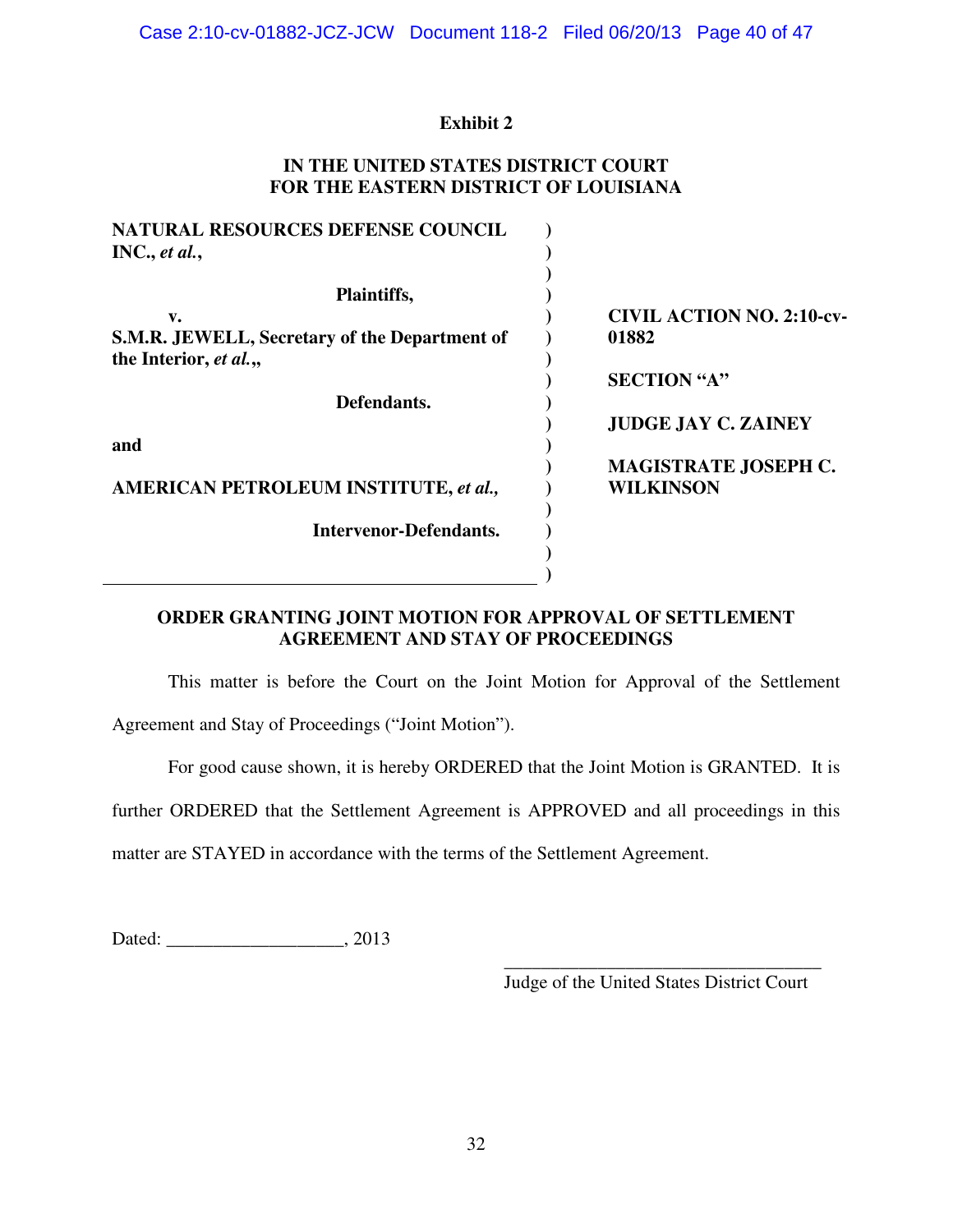# **Exhibit 3 A. Form Letter to Individual Alleged to Have Caused Breach of Paragraph II.C**

To Whom It May Concern:

As you may be aware, [Plaintiff Organization] has entered into a settlement, dated [insert date], with the Department of the Interior, American Petroleum Institute, International Association of Geophysical Contractors, Independent Petroleum Association of America, U.S. Oil and Gas Association, and Chevron U.S.A., Inc., related to the approval of seismic exploration and development surveys used to develop petroleum resources in the Gulf of Mexico.

As a part of the settlement, [Plaintiff Organization] has agreed that, during a period of approximately 30 months during which the Department of the Interior will take certain actions related to these seismic surveys, [Plaintiff Organization] will not "encourage or assist any other person or entity to file any lawsuit or formal administrative action" asserting the following claims: (1) a claim against the National Marine Fisheries Service alleging unreasonable delay in processing, or failure to act upon, the Bureau of Ocean Energy Management's Pending Marine Mammal Protection Act Application described in 76 Fed. Reg. 34656 (June 14, 2011); (2) a claim challenging the 2004 Programmatic Environmental Assessment referenced in the Complaint filed on June 30, 2010 by Natural Resources Defense Council, Center for Biological Diversity, Gulf Restoration Network, and Sierra Club; the June 29, 2007 Biological Opinion on the Five-Year (2007-2012) Outer Continental Shelf Oil and Gas Leasing Plan for the Western and Central Planning Areas of the Gulf of Mexico (Ref. F/SER/2006/02611); or any other existing programmatic document related to approval of Deep Penetration Seismic Surveys; (3) a claim challenging a decision by the Interior Department to issue a permit for conducting a seismic survey in the Gulf of Mexico, including but not limited to Deep Penetration Seismic Surveys; or (4) a claim challenging an action by any permittee implementing a permit to conduct a seismic survey, including but not limited to Deep Penetration Seismic Surveys, in the Gulf of Mexico.

We have been advised that you have recently engaged in activities that are alleged to breach this commitment, including [describe offending activities]. We ask that you immediately cease engaging in these activities and that you refrain from engaging in these or similar activities in the future. To the extent you continue to engage in these or similar activities, your actions are not approved or endorsed by [Plaintiff Organization], which fully supports the above-described settlement.

Thank you very much for your attention to this important matter.

Yours sincerely,

[Plaintiff Organization Representative]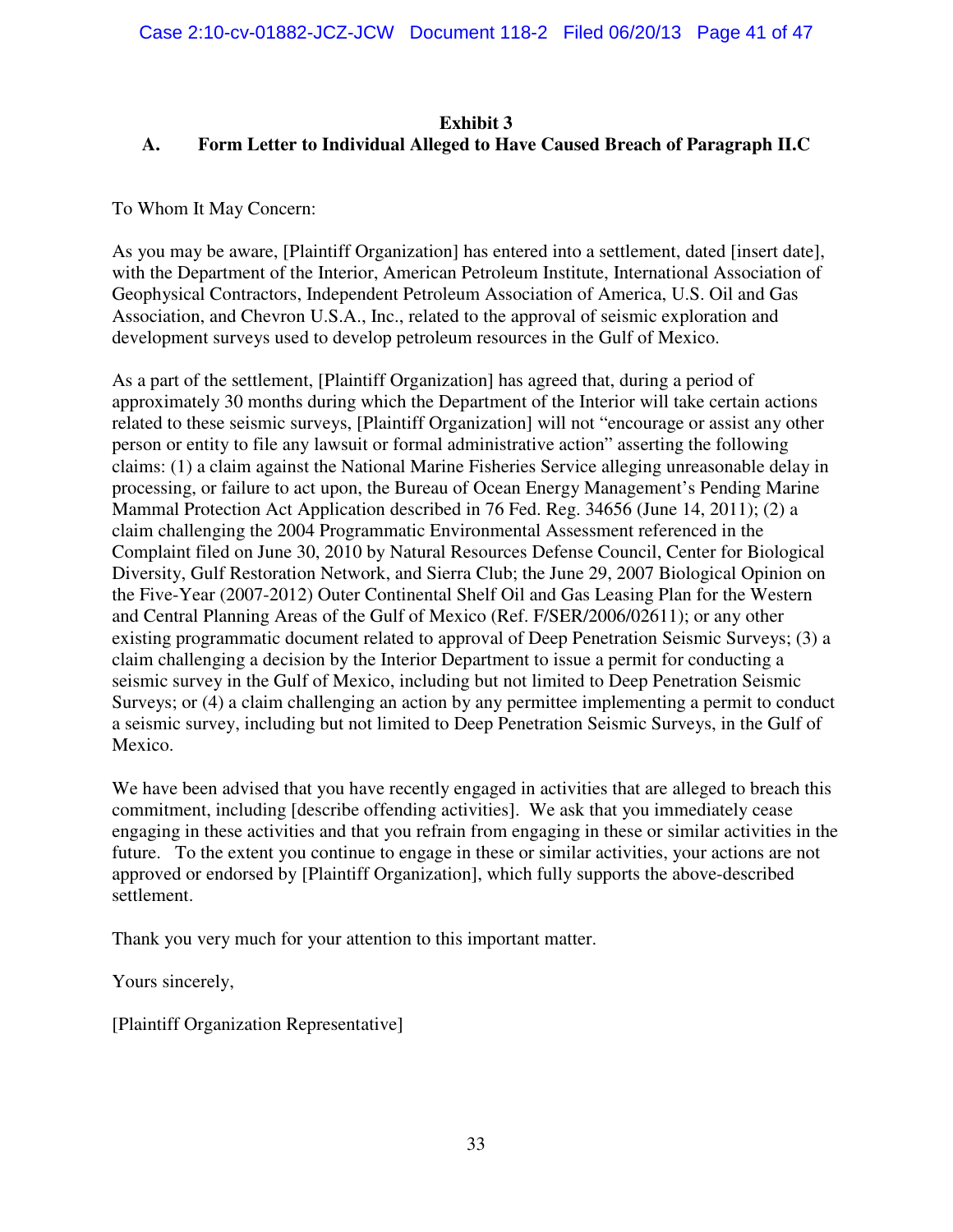# **B. Form Letter to Individual Alleged to Have Caused Breach of Paragraph II.G**

# To Whom It May Concern:

As you may be aware, [Intervenor Company or Association] has entered into a settlement, dated [insert date], with the Department of the Interior, Natural Resources Defense Council, Center for Biological Diversity, Gulf Restoration Network, and Sierra Club, related to the approval of seismic exploration and development surveys used to develop petroleum resources in the Gulf of Mexico.

As a part of the settlement, [Intervenor Company or Association] has agreed that, during a period of approximately 30 months during which the Department of the Interior will take certain actions related to these seismic surveys, [Intervenor Company or Association] will not "encourage or assist any other person or entity to file any lawsuit or formal administrative action" asserting the following claims: (1) any claim against the National Marine Fisheries Service ("NMFS") alleging unreasonable delay in processing, or failure to act upon, the Bureau of Ocean Energy Management's ("BOEM's") application for an incidental take permit under the Marine Mammal Protection Act, as described in 76 Fed. Reg. 34656 (June 14, 2011), or any revised application submitted by BOEM to NMFS that is substantively the same in scope as the aforementioned application; or (2) any claim challenging a decision by the Federal Defendants in that litigation to issue a permit for conducting a Deep Penetration Seismic Survey based upon the inclusion of the mitigation measures identified in Section V of the settlement agreement.

We have been advised that you have recently engaged in activities that are alleged to breach this commitment, including [describe offending activities]. We ask that you immediately cease engaging in these activities and that you refrain from engaging in these or similar activities in the future. To the extent you continue to engage in these or similar activities, your actions are not approved or endorsed by [Intervenor Company or Association], which fully supports the abovedescribed settlement.

Thank you very much for your attention to this important matter.

Yours sincerely,

[Intervenor Company or Association Representative]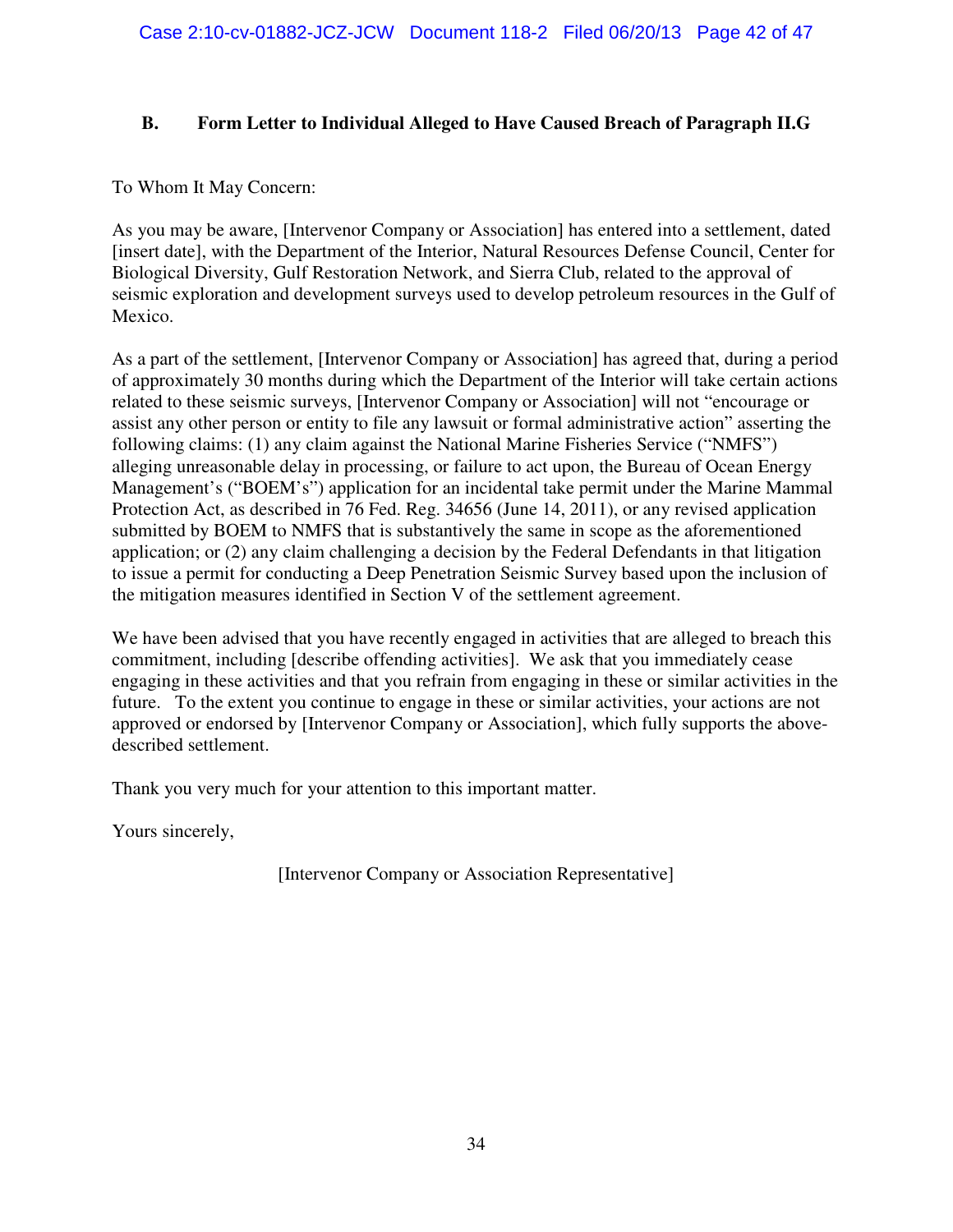# **C. Form Letter to Individual Alleged to Have Caused Breach of Paragraph III.C**

To Whom It May Concern:

As you may be aware, [Plaintiff Organization] has entered into a settlement, dated [insert date], with the Department of the Interior, American Petroleum Institute, International Association of Geophysical Contractors, Independent Petroleum Association of America, U.S. Oil and Gas Association, and Chevron U.S.A., Inc., related to the approval of seismic exploration and development surveys used to develop petroleum resources in the Gulf of Mexico.

As a part of the settlement, [Plaintiff Organization] has agreed that, following dismissal of the lawsuit, [Plaintiff Organization] will not "encourage or assist any other person or entity to file any lawsuit or formal administrative action" challenging: (1) any permit for conducting a seismic survey in the Gulf of Mexico, including but not limited to Deep Penetration Seismic Surveys, issued by the Bureau of Ocean Energy Management prior to the filing of the dismissal; or (2) any action by any permittee, taken prior or subsequent to the filing of the dismissal, implementing a permit, issued prior to the filing of the dismissal, to conduct a seismic survey, including but not limited to Deep Penetration Seismic Surveys, in the Gulf of Mexico.

We have been advised that you have recently engaged in activities that are alleged to breach this commitment, including [describe offending activities]. We ask that you immediately cease engaging in these activities and that you refrain from engaging in these or similar activities in the future. To the extent you continue to engage in these or similar activities, your actions are not approved or endorsed by [Plaintiff Organization], which fully supports the above-described settlement.

Thank you very much for your attention to this important matter.

Yours sincerely,

[Plaintiff Organization Representative]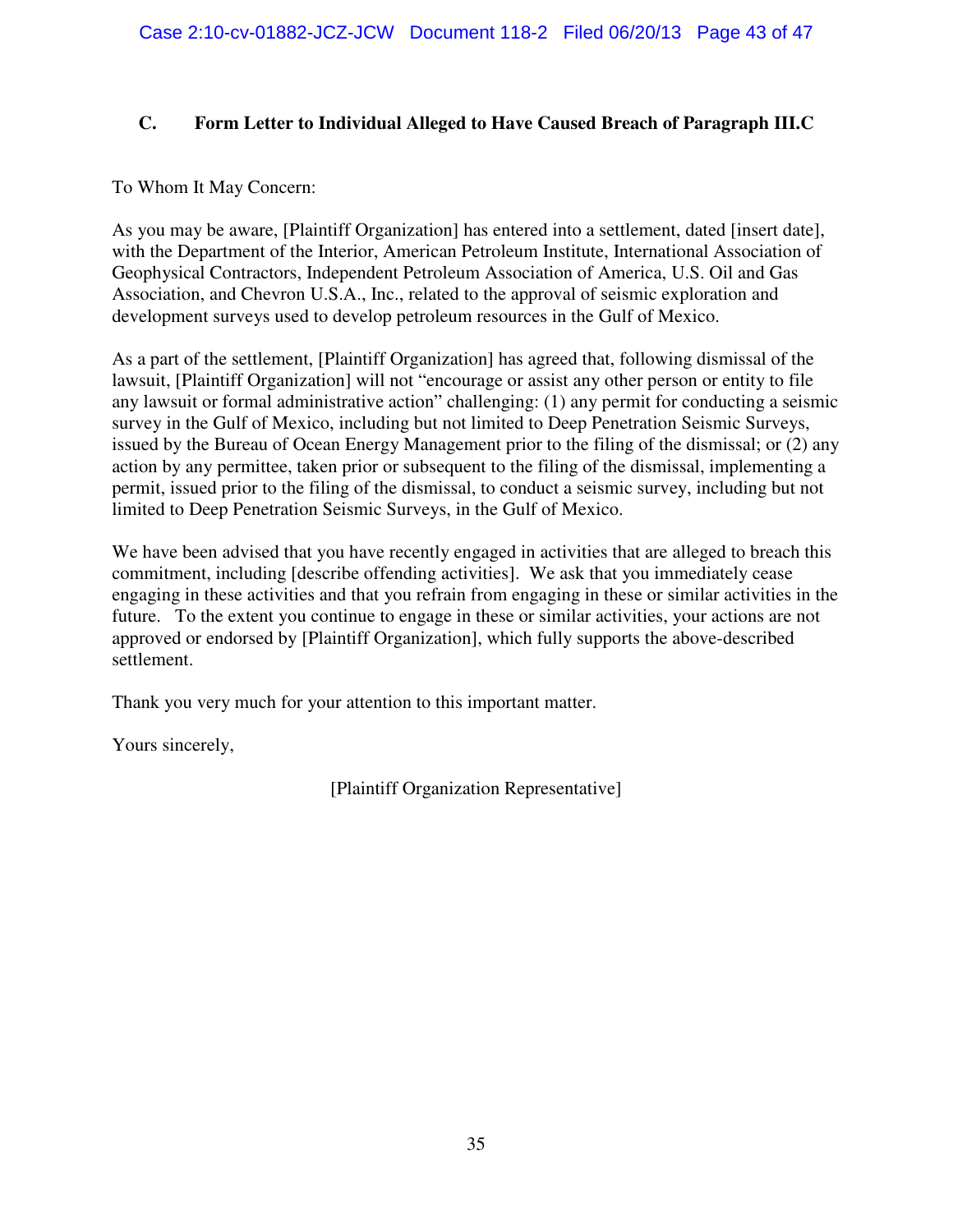# **Exhibit 4**

# Eastern Gulf of Mexico (EGM) NAD 27

From the intersection of the SLA boundary with  $X=1,488,960.000$  (UTM zone 16), OPD NH16-05 (Pensacola) south along the west boundary of blocks 843 and 887 to the southwest corner of block 931;

thence east along the south boundary of block 931 to the southwest corner of block 932;

thence south along the west boundary of block 976, continuing south along the west boundary of block 8 of OPD NH16-08 (Destin Dome) to the southwest corner of block 52;

thence east along the south boundary of block 52 to the southwest corner of block 53;

thence south along the west boundary of blocks 97, 141, and 185 to southwest corner of block 229;

thence east along the south boundary of block 229 to the southwest corner of block 230;

thence south along the west boundary of blocks 274, 318, and 362 to the southwest corner of block 406;

thence east along the south boundary of block 406 to the southwest corner of block 407;

thence south along the west boundary of blocks 451, 495, and 539 to the southwest corner of block 583;

thence east along the south boundary of block 583 to the southwest corner of block 584;

thence south along the west boundary of blocks 628, 672, and 716 to the southwest corner of block 760;

thence east along the south boundary of block 760 to the southwest corner of block 761;

thence south along the west boundary of blocks 805, 849, and 893 to the southwest corner of block 937;

thence east along the south boundary of block 937 to the southwest corner of block 938;

thence south along the west boundary of block 982 to the southwest corner of block 982 and the northeast corner of block 16 of OPD NH16-11 (De Soto Canyon);

thence west along the north boundary of block 16 to a point  $(X=1, 594, 862.443)$ Y=10,517,760.000 UTM Zone 16;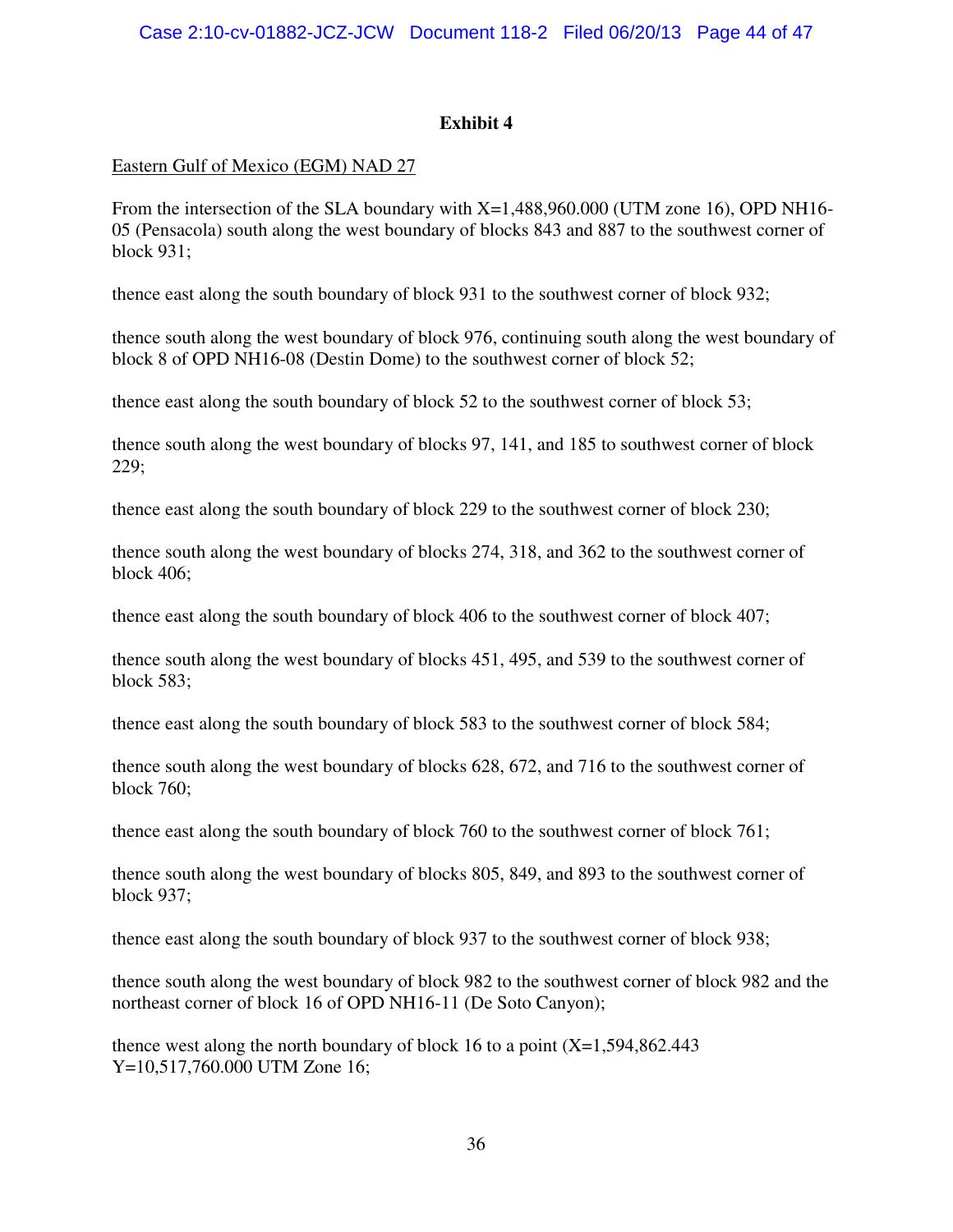thence southeasterly along the planning area limit to a point  $(X=1,625,229.663$  and Y=10,348,337.882 UTM zone 16) within block 458;

thence southeasterly along the planning area limit to a point  $(X=1,643,612.717)$  and Y=10,324,041.599 UTM zone 16) within block 547;

thence southeasterly along the planning area limit through OPDs NH16-11 and NG16-02 (Lloyd Ridge), to a point  $(X=1,792,297.045 \text{ Y} = 9,504,000.000 \text{ UTM zone } 16)$  within NG16-05 (Henderson) on the south boundary of block 777 and the north boundary of block 821;

thence southwesterly along the planning area limit through OPD NG16-05 to a point  $(X=1,731,335.654 \text{ Y}=9,424,800.000 \text{ UTM zone } 16)$  on the south boundary of block 993 and the north boundary of block 25 of OPD NG16-08 (Florida Plain);

thence west along the north boundary of block 25 to the northwest corner of block 25;

thence south along the west boundary of block 25 to the southwest corner of block 25;

thence west along the north boundary of block 68 to the northwest corner of block 68;

thence south to the southwest corner of block 68; thence west along the north boundary of block 111 to the northwest corner of block 111;

thence south along the west boundary of block 111 to the southwest corner of block 155;

thence west along the north boundary of block 198 to the northwest corner of block 198;

thence south along the west boundary of block 198 to the southwest corner of block 198;

thence west along the north boundary of block 241 to the northwest corner of block 241;

thence south along the west boundary of block 241 to the southwest corner of block 241;

thence west along the north boundary of block 284;

thence south along the west boundary of block 284 to the southwest corner of block 328;

thence west along the north boundary of block 371 to the northwest corner of block 371;

thence south along the west boundary of block 371 to the southwest corner of block 371;

thence west along the north boundary of block 414 to the intersection with the Limit of Protraction line;

thence southeasterly along the Limit of Protraction line to 25°12'25" N latitude, 86°33'12" W longitude (point 27 of the U.S.-Cuba Provisional Maritime Boundary);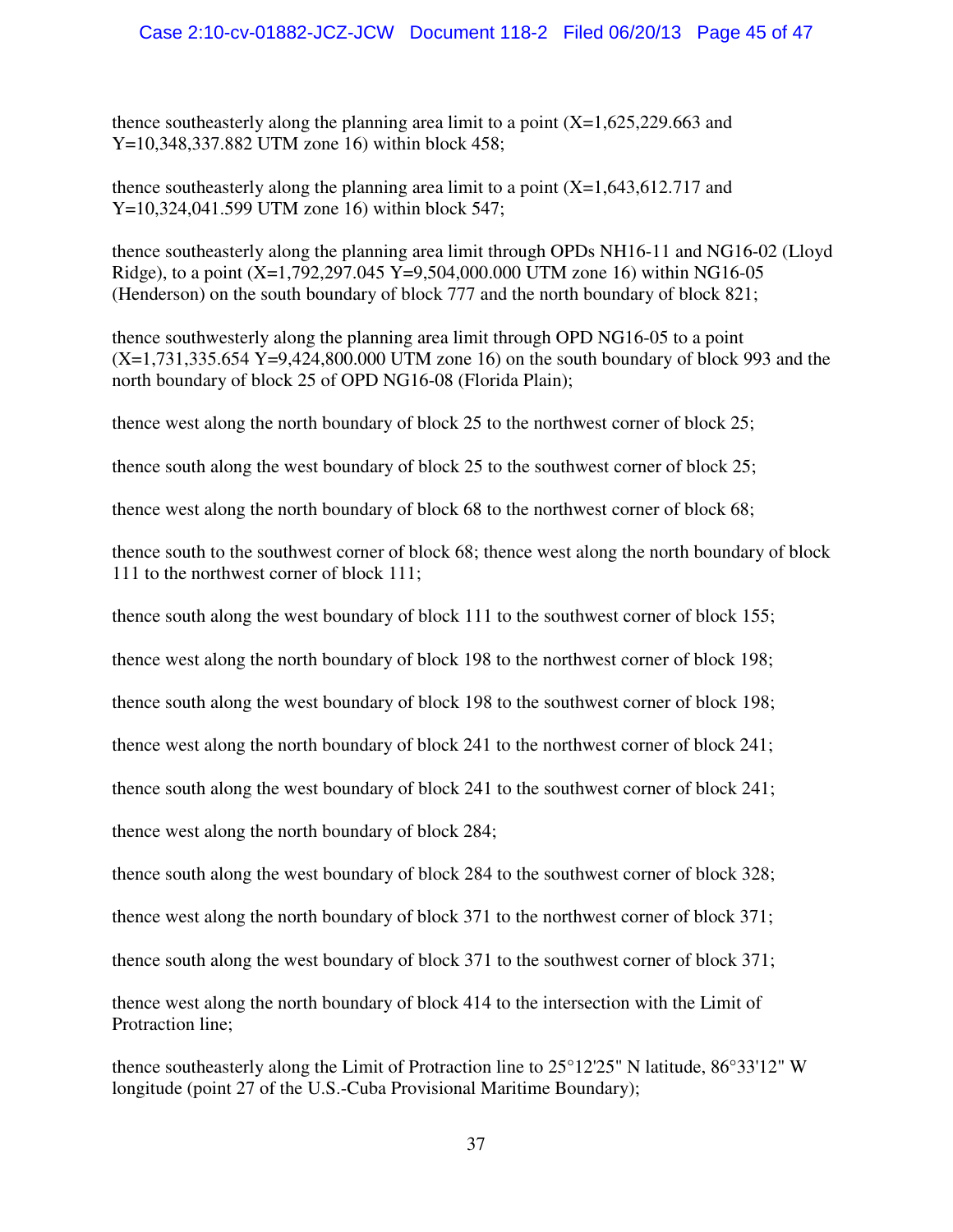thence southeasterly along the U.S.-Cuba Provisional Maritime Boundary through OPDs NG16- 11 (Campeche Escarpment), NG16-12 (Rankin), NG17-10 (Dry Tortugas), and NF17-01 (Tortugas Valley) to 23°49'22" N. latitude, 83° 00' 00" W longitude (point 12 of the U.S.-Cuba Provisional Maritime Boundary);

thence north through OPDs NF17-01 and NG17-10 to the SLA boundary south of the Dry Tortugas;

thence northwesterly, easterly, and southerly along the SLA boundary as shown on Official Protraction Diagram ("OPD") NG17-10 (Dry Tortugas) dated 9/20/1989 to 24°35' N latitude (all OPDs referenced herein are available at http://www.boem.gov/Oil-and-Gas-Energy-Program/Mapping-and-Data/Atlantic.aspx);

thence east to the SLA boundary west of the Marquesas Keys at 24°35' N latitude;

thence easterly along the SLA boundary as shown on OPD NG17-10 (Dry Tortugas) dated 9/20/1989;

thence easterly along the SLA boundary as shown on OPD NG17-11 (Key West) dated 12/16/1985;

thence easterly and northwesterly along the SLA boundary as shown on OPD NH17-08 (Miami) dated 10/24/1978;

thence northwesterly along the SLA boundary as shown on OPD NG17-07 (Pulley Ridge) dated 10/24/1978;

thence northwesterly along the SLA boundary as shown on OPD NG17-04 (Charlotte Harbor) dated 6/2/1983;

thence northwesterly along the SLA boundary as shown on OPD NG17-01 (Saint Petersburg) dated 6/2/1983;

thence northerly along the SLA boundary as shown on OPD NH17-10 (Tarpon Springs) dated 6/2/1983;

thence northwesterly along the SLA boundary as shown on OPD NH17-07 (Gainesville) dated 6/2/1983;

thence southwesterly and northwesterly along the SLA boundary as shown on OPD NH16-09 (Apalachicola) dated 6/2/1983;

thence northwesterly and southwesterly along the SLA boundary as shown on OPD NH16-05 (Pensacola) dated 1/1/2009 to the point of origin.